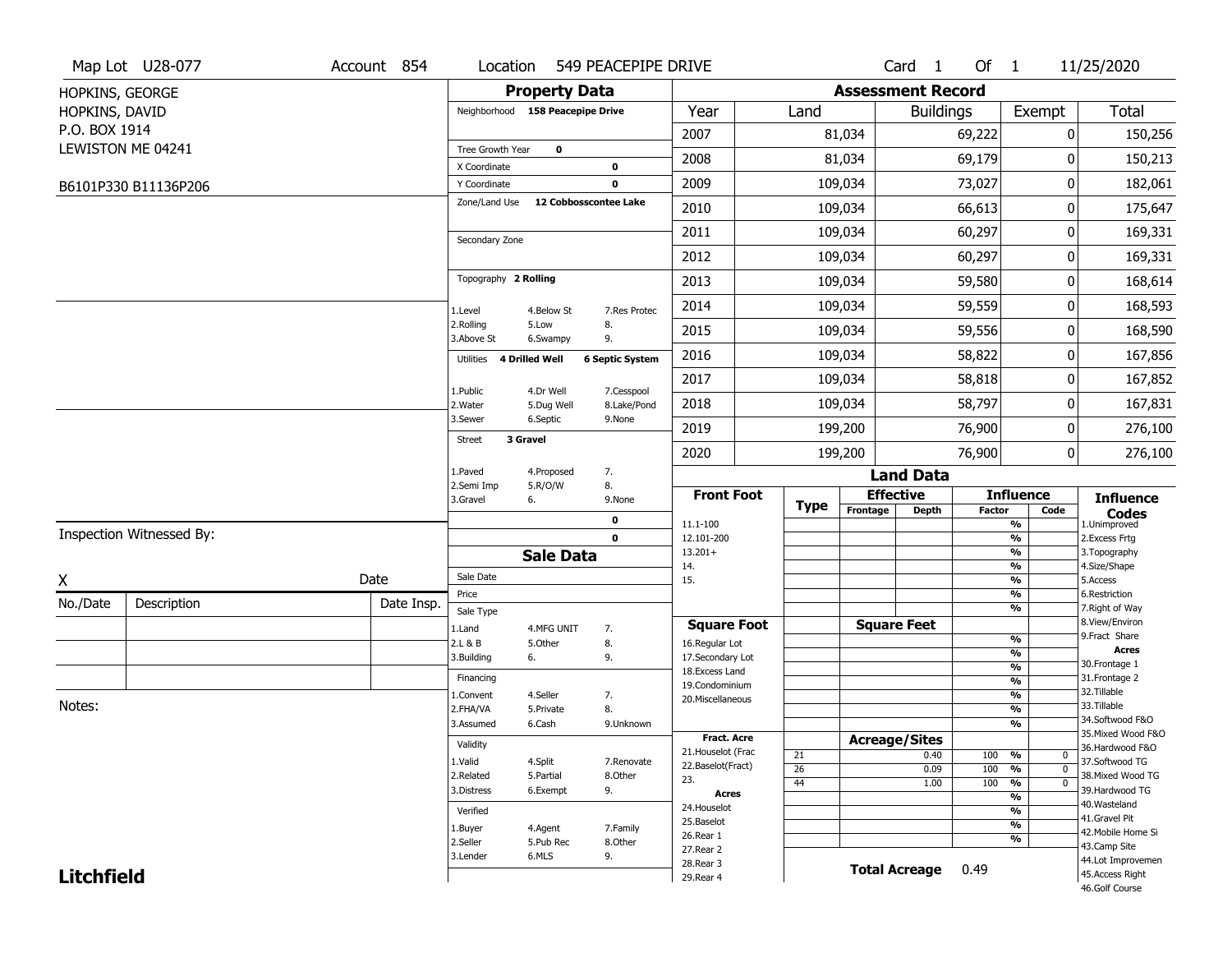|                           |                                |            |                          |                    |                |                                                   |               |                             |            |                        | <b>Litchfield</b>  |                                                                |
|---------------------------|--------------------------------|------------|--------------------------|--------------------|----------------|---------------------------------------------------|---------------|-----------------------------|------------|------------------------|--------------------|----------------------------------------------------------------|
|                           | Map Lot U28-077                |            |                          |                    |                | Account 854                                       |               | Location                    |            |                        |                    | 549 PEACEPIPE DRIVE<br>Card <sub>1</sub><br>Of 1<br>11/25/2020 |
| Building Style 15 Cottage |                                |            | <b>SF Bsmt Living</b>    |                    | 500            |                                                   |               | Layout 1 Typical            |            |                        |                    |                                                                |
| 0.Uncoded                 | 4.Cape                         | 8.Log      | Fin Bsmt Grade           |                    | 9 100          |                                                   |               | 1. Typical                  | 4.         |                        | 7.                 | 6.0"<br>Shed                                                   |
| 1.Conv.                   | 5.Garrison                     | 9.Other    |                          | OPEN-5-CUSTOMIZE 0 |                |                                                   |               | 2.Inadeq                    | 5.         |                        | 8.                 |                                                                |
| 2.Ranch                   | 6.Split                        | 10.Tri-Lev | Heat Type                | 100%               |                | 1 Hot Water BB                                    |               | 3.                          | 6.         |                        | 9.                 |                                                                |
| 3.R Ranch                 | 7.Contemp                      | 11.Earth O | 0.Uncoded                |                    | 4.Steam        |                                                   | 8.Fl/Wall     | Attic                       | 9 None     |                        |                    | 8.0'                                                           |
| Dwelling Units 1          |                                |            | 1.HWBB                   |                    | 5.FWA          |                                                   | 9.No Heat     | 1.1/4 Fin                   | 4.Full Fin |                        | 7.                 |                                                                |
| <b>Other Units</b>        | 0                              |            | 2.HWCI                   |                    | 6.GravWA       |                                                   | 10.Radiant    | 2.1/2 Fin                   | 5.Fl/Stair |                        | 8.                 |                                                                |
| Stories                   | 1 One Story                    |            | 3.H Pump                 |                    | 7.Electric     |                                                   | 11.Radiant    | 3.3/4 Fin                   | 6.         |                        | 9.None             |                                                                |
| 1.1                       | 4.1.5                          | 7.1.25     | Cool Type                | 0%                 | 9 None         |                                                   |               | Insulation                  | 1 Full     |                        |                    | 8.0                                                            |
| 2.2                       | 5.1.75                         | 8.3.5      | 1.Refrig                 |                    | 4.W&C Air      |                                                   | 7.RadHW       | 1.Full                      | 4.Minimal  |                        | 7.                 |                                                                |
| 3.3                       | 6.2.5                          | 9.4        | 2.Evapor                 |                    | 5.Monitor-     | 8.                                                |               | 2. Heavy                    | 5.Partial  |                        | 8.                 | WD<br>16.0'                                                    |
|                           | Exterior Walls 10 Wood Shingle |            | 3.H Pump                 |                    | 6.Monitor-     | 9.None                                            |               | 3.Capped                    | 6.         |                        | 9.None             | 10.0'<br>8.0 <sup>1</sup>                                      |
| 0.Uncoded                 | 4.Asbestos                     | 8.Concrete | Kitchen Style            |                    | 2 Typical      |                                                   |               | Unfinished %                | 0%         |                        |                    | 12.0'                                                          |
| 1.Wd Clapb                | 5.Stucco                       | 9.Other    | 1.Modern                 |                    | 4.Obsolete     | 7.                                                |               | Grade & Factor              |            | 3 Average 95%          |                    | 1sFr/B                                                         |
| 2.Vinyl                   | 6.Brick                        | 10.Wd shin | 2.Typical                |                    | 5.             | 8.                                                |               | 1.E Grade                   | 4.B Grade  |                        | 7.AAA Grad         |                                                                |
| 3.Compos.                 | 7.Stone                        | 11.T1-11   | 3.Old Type               |                    | 6.             | 9.None                                            |               | 2.D Grade                   | 5.A Grade  |                        | 8.M&S              | 8.0'                                                           |
| Roof Surface              | 3 Sheet Metal                  |            | Bath(s) Style            |                    |                | 2 Typical Bath(s)                                 |               | 3.C Grade                   |            | 6.AA Grade             | 9.Same             |                                                                |
| 1.Asphalt                 | 4.Composit                     | 7.Rolled R | 1.Modern                 |                    | 4.Obsolete     | 7.                                                |               | SQFT (Footprint) 800        |            |                        |                    |                                                                |
| 2.Slate                   | 5.Wood                         | 8.         | 2. Typical               |                    | 5.             | 8.                                                |               | Condition                   |            | <b>5 Above Average</b> |                    |                                                                |
| 3. Metal                  | 6.Other                        | 9.         | 3.Old Type               |                    | 6.             | 9.None                                            |               | 1.Poor                      | 4.Avg      |                        | 7.V G              | 36.0'                                                          |
| SF Masonry Trim 0         |                                |            | # Rooms                  |                    | 5              |                                                   |               | 2.Fair                      | $5.Avg+$   |                        | 8.Exc              |                                                                |
| OPEN-3-CUSTOM 0           |                                |            | # Bedrooms               |                    | 3              |                                                   |               | 3.Avg-                      | 6.Good     |                        | 9.Same             | 28.0'                                                          |
| OPEN-4-CUSTOM 0           |                                |            | # Full Baths             |                    | $\overline{2}$ |                                                   |               | Phys. % Good                |            | 0%                     |                    |                                                                |
| Year Built                | 1972                           |            | # Half Baths             |                    | 0              |                                                   |               | Funct. % Good               |            | 100%                   |                    |                                                                |
| Year Remodeled            | $\mathbf 0$                    |            |                          | # Addn Fixtures    | 0              |                                                   |               | <b>Functional Code</b>      |            | 9 None                 |                    |                                                                |
| Foundation                | 1 Concrete                     |            | # Fireplaces             |                    | 0              |                                                   |               | 1.Incomp                    | 4.Delap    |                        | 7.No Power         |                                                                |
| 1.Concrete                | 4.Wood                         | 7.         |                          |                    |                |                                                   |               | 2.0-Built                   | 5.Bsmt     |                        | 8.LongTerm         |                                                                |
| 2.C Block                 | 5.Slab                         | 8.         |                          |                    |                |                                                   |               | 3.Damage                    | 6.Common   |                        | 9.None             | 24.0'                                                          |
| 3.Br/Stone                | 6.Piers                        | 9.         |                          |                    |                |                                                   |               | Econ. % Good                | 100%       |                        |                    |                                                                |
| Basement                  | <b>4 Full Basement</b>         |            |                          |                    |                |                                                   |               | Economic Code None          |            |                        |                    |                                                                |
| $1.1/4$ Bmt               | 4.Full Bmt                     | 7.         |                          |                    |                |                                                   |               | 0.None                      |            | 3.No Power             | 9.None             |                                                                |
| 2.1/2 Bmt                 | 5.Crawl Sp                     | 8.         |                          |                    |                |                                                   |               | 1.Location                  |            | 4.Generate             | 8.                 |                                                                |
| 3.3/4 Bmt                 | 6.                             | 9.None     |                          |                    |                | Software                                          |               | 2.Encroach                  | 5.Multi-Fa |                        | 9.                 |                                                                |
| Bsmt Gar # Cars 0         |                                |            |                          |                    |                | A Division of Harris Computer Systems             |               | Entrance Code 5 Estimated   |            |                        |                    |                                                                |
| Wet Basement              | 1 Dry Basement                 |            |                          |                    |                |                                                   |               | 1.Interior                  | 4.Vacant   |                        | 7.                 |                                                                |
| 1.Dry                     | 4.Dirt Flr                     | 7.         |                          |                    |                |                                                   |               | 2.Refusal                   |            | 5.Estimate             | 8.                 |                                                                |
| 2.Damp                    | 5.                             | 8.         |                          |                    |                |                                                   |               | 3.Informed                  | 6.Existing |                        | 9.                 |                                                                |
| 3.Wet                     | 6.                             | 9.         |                          |                    |                |                                                   |               | Information Code 5 Estimate |            |                        |                    |                                                                |
|                           |                                |            |                          |                    |                |                                                   |               | 1.Owner                     | 4.Agent    |                        | 7.Vacant           |                                                                |
|                           |                                |            |                          |                    |                |                                                   |               | 2.Relative                  |            | 5.Estimate             | 8.                 |                                                                |
|                           |                                |            | Date Inspected 8/30/2018 |                    |                |                                                   |               | 3.Tenant                    | 6.Other    |                        | 9.                 |                                                                |
|                           |                                |            |                          |                    |                | <b>Additions, Outbuildings &amp; Improvements</b> |               |                             |            |                        | 1.One Story Fram   |                                                                |
| Type                      |                                | Year       | Units                    | Grade              | Cond           | Phys.                                             | Funct.        | Sound Value                 |            |                        | 2.Two Story Fram   |                                                                |
| 68 Wood Deck/s            |                                | 2000       | 140                      | 3100               | 4              | 10                                                | % 100 %       |                             |            |                        | 3. Three Story Fr  |                                                                |
|                           |                                |            |                          |                    |                |                                                   |               | %300                        |            | 4.1 & 1/2 Story        |                    |                                                                |
| 24 Frame Shed             |                                | 0          |                          |                    |                | $\%$                                              |               |                             |            | 5.1 & 3/4 Story        |                    |                                                                |
|                           |                                |            |                          |                    |                | $\frac{1}{0}$                                     | $\%$          |                             |            | 6.2 & 1/2 Story        |                    |                                                                |
|                           |                                |            |                          |                    |                | $\%$                                              | $\sqrt{2}$    |                             |            |                        | 21. Open Frame Por |                                                                |
|                           |                                |            |                          |                    |                | $\%$                                              | $\sqrt{20}$   |                             |            |                        | 22.Encl Frame Por  |                                                                |
|                           |                                |            |                          |                    |                |                                                   |               |                             |            |                        | 23. Frame Garage   |                                                                |
|                           |                                |            |                          |                    |                | $\%$                                              | $\frac{0}{6}$ |                             |            | 24.Frame Shed          |                    |                                                                |
|                           |                                |            |                          |                    |                | $\%$                                              | $\frac{9}{6}$ |                             |            |                        | 25. Frame Bay Wind |                                                                |
|                           |                                |            |                          |                    |                | $\%$                                              | $\frac{0}{6}$ |                             |            |                        | 26.1SFr Overhang   |                                                                |
|                           |                                |            |                          |                    |                |                                                   | $\frac{9}{6}$ |                             |            |                        | 27.Unfin Basement  |                                                                |
|                           |                                |            |                          |                    |                | $\%$                                              |               |                             |            |                        | 28. Unfinished Att |                                                                |
|                           |                                |            |                          |                    |                | %                                                 | $\sqrt{6}$    |                             |            |                        | 29. Finished Attic |                                                                |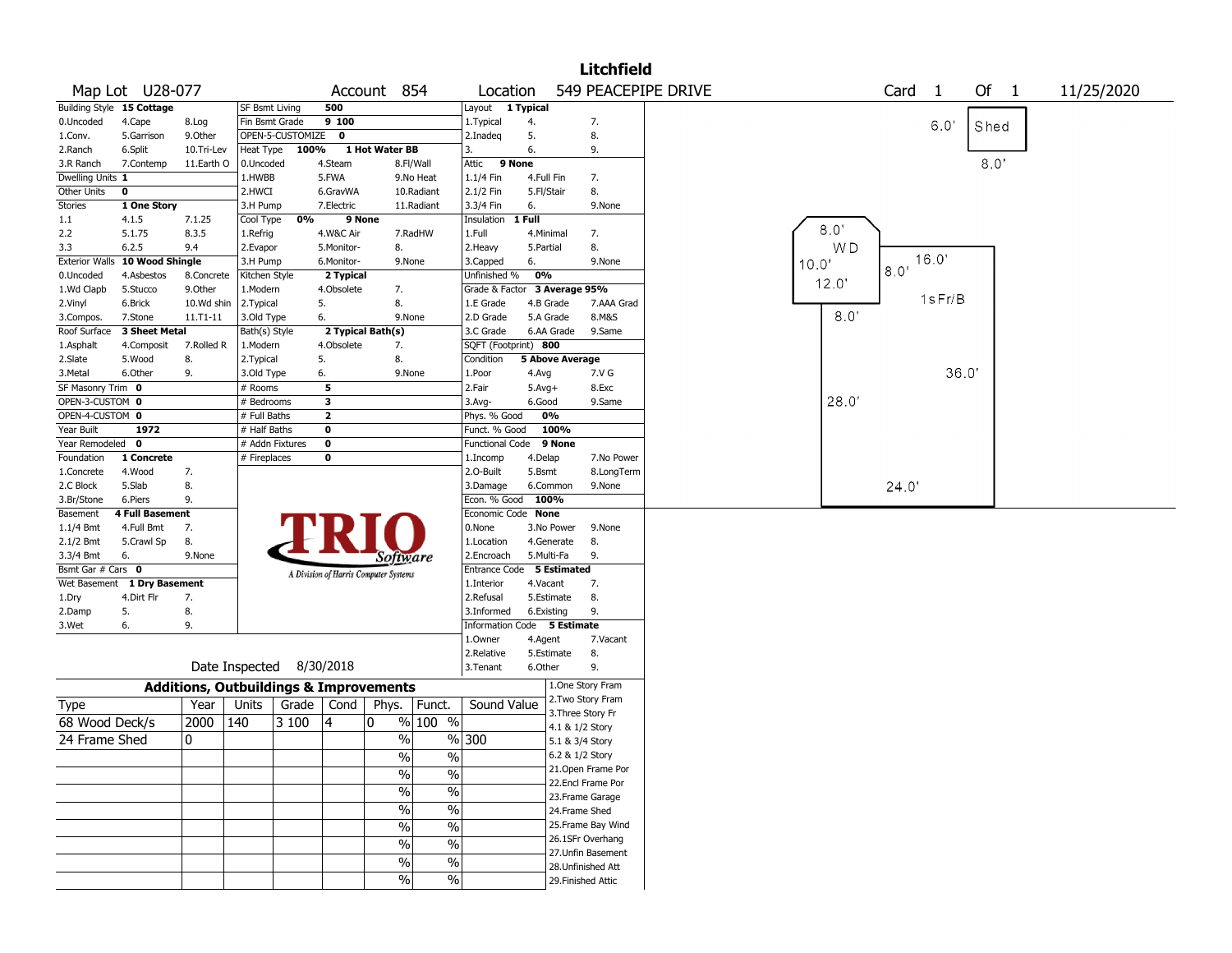|                                    | Map Lot U28-078               | Account 1568 | Location                           | 553 PEACEPIPE DRIVE                                  |                                    |             |                      | $Card \t1$               | Of $1$                           | 11/25/2020                            |
|------------------------------------|-------------------------------|--------------|------------------------------------|------------------------------------------------------|------------------------------------|-------------|----------------------|--------------------------|----------------------------------|---------------------------------------|
|                                    | LEMIEUX, STEVEN S             |              |                                    | <b>Property Data</b>                                 |                                    |             |                      | <b>Assessment Record</b> |                                  |                                       |
|                                    | LEMIEUX, DIANNA J             |              |                                    | Neighborhood 158 Peacepipe Drive                     | Year                               | Land        |                      | <b>Buildings</b>         | Exempt                           | <b>Total</b>                          |
|                                    | 615 FLETCHER ROAD             |              |                                    |                                                      | 2007                               |             | 81,300               | 41,891                   |                                  | 0<br>123,191                          |
|                                    | AUBURNIELD ME 04210           |              | Tree Growth Year                   | $\mathbf 0$                                          |                                    |             |                      |                          |                                  |                                       |
|                                    |                               |              | X Coordinate                       | $\mathbf 0$                                          | 2008                               |             | 81,300               | 41,831                   |                                  | 0<br>123,131                          |
|                                    | B5365P339 B8015P31 B10793P294 |              | Y Coordinate                       | $\mathbf 0$                                          | 2009                               |             | 109,300              | 46,985                   |                                  | 0<br>156,285                          |
| <b>Previous Owner</b>              |                               |              | Zone/Land Use                      | 12 Cobbosscontee Lake                                | 2010                               |             | 109,300              | 40,650                   |                                  | 149,950<br>0                          |
| WYKE, REBECCA M<br>53 GREEN STREET |                               |              | Secondary Zone                     |                                                      | 2011                               |             | 109,300              | 30,100                   |                                  | 0<br>139,400                          |
|                                    |                               |              |                                    |                                                      | 2012                               |             | 109,300              | 30,100                   |                                  | 0<br>139,400                          |
|                                    | AUGUSTA ME 04330              |              | Topography 2 Rolling               |                                                      | 2013                               |             | 109,300              | 30,100                   |                                  | 139,400<br>0                          |
| Previous Owner                     | Sale Date: 7/29/2011          |              | 1.Level                            | 4.Below St<br>7.Res Protec                           | 2014                               |             | 109,300              | 30,100                   |                                  | 0<br>139,400                          |
| WILLETTE, PAULA                    |                               |              | 2.Rolling<br>3.Above St            | 5.Low<br>8.<br>9.<br>6.Swampy                        | 2015                               |             | 109,300              | 30,100                   |                                  | 139,400<br>0                          |
| 103 DAVIS AVE                      |                               |              | <b>4 Drilled Well</b><br>Utilities | <b>6 Septic System</b>                               | 2016                               |             | 109,300              | 30,100                   |                                  | 0<br>139,400                          |
| AUBURN ME 04210                    |                               |              |                                    |                                                      | 2017                               |             | 109,300              | 30,100                   |                                  | 0<br>139,400                          |
|                                    | Sale Date: 6/25/2004          |              | 1.Public<br>2. Water               | 7.Cesspool<br>4.Dr Well<br>8.Lake/Pond<br>5.Dug Well | 2018                               |             | 109,300              | 30,100                   |                                  | 0<br>139,400                          |
|                                    |                               |              | 3.Sewer                            | 6.Septic<br>9.None                                   | 2019                               |             | 200,400              | 45,400                   |                                  | 245,800<br>0                          |
|                                    |                               |              | 3 Gravel<br><b>Street</b>          |                                                      | 2020                               |             | 200,400              | 45,400                   |                                  | 0<br>245,800                          |
|                                    |                               |              | 1.Paved                            | 4.Proposed<br>7.                                     |                                    |             |                      | <b>Land Data</b>         |                                  |                                       |
|                                    |                               |              | 2.Semi Imp<br>3.Gravel             | 8.<br>5.R/O/W<br>6.<br>9.None                        | <b>Front Foot</b>                  |             | <b>Effective</b>     |                          | <b>Influence</b>                 | <b>Influence</b>                      |
|                                    |                               |              |                                    | 0                                                    | 11.1-100                           | <b>Type</b> | Frontage             | <b>Depth</b>             | <b>Factor</b><br>Code<br>%       | <b>Codes</b><br>1.Unimproved          |
|                                    | Inspection Witnessed By:      |              |                                    | $\mathbf 0$                                          | 12.101-200                         |             |                      |                          | $\frac{9}{6}$                    | 2.Excess Frtg                         |
|                                    |                               |              |                                    | <b>Sale Data</b>                                     | $13.201+$                          |             |                      |                          | %                                | 3. Topography                         |
| X                                  |                               | Date         | Sale Date                          | 7/29/2011                                            | 14.<br>15.                         |             |                      |                          | %<br>%                           | 4.Size/Shape<br>5.Access              |
|                                    |                               |              | Price                              |                                                      | 230,000                            |             |                      |                          |                                  | 6.Restriction                         |
| No./Date                           | Description                   |              |                                    |                                                      |                                    |             |                      |                          | %                                |                                       |
|                                    |                               | Date Insp.   | Sale Type                          | 2 Land & Buildings                                   |                                    |             |                      |                          | %                                | 7. Right of Way                       |
|                                    |                               |              | 1.Land                             | 4.MFG UNIT<br>7.                                     | <b>Square Foot</b>                 |             | <b>Square Feet</b>   |                          |                                  | 8.View/Environ<br>9. Fract Share      |
|                                    |                               |              | 2.L & B                            | 5.Other<br>8.                                        | 16.Regular Lot                     |             |                      |                          | $\frac{9}{6}$<br>$\frac{9}{6}$   | <b>Acres</b>                          |
|                                    |                               |              | 3.Building                         | 9.<br>6.                                             | 17.Secondary Lot<br>18.Excess Land |             |                      |                          | $\frac{9}{6}$                    | 30. Frontage 1                        |
|                                    |                               |              | Financing                          | 9 Unknown                                            | 19.Condominium                     |             |                      |                          | $\frac{9}{6}$                    | 31. Frontage 2                        |
|                                    |                               |              | 1.Convent                          | 4.Seller<br>7.                                       | 20.Miscellaneous                   |             |                      |                          | $\frac{9}{6}$                    | 32.Tillable                           |
| Notes:                             |                               |              | 2.FHA/VA                           | 8.<br>5.Private                                      |                                    |             |                      |                          | $\frac{9}{6}$                    | 33.Tillable<br>34.Softwood F&O        |
|                                    |                               |              | 3.Assumed                          | 6.Cash<br>9.Unknown                                  | <b>Fract. Acre</b>                 |             |                      |                          | $\overline{\frac{9}{6}}$         | 35. Mixed Wood F&O                    |
|                                    |                               |              | Validity                           | <b>8 Other Non Valid</b>                             | 21. Houselot (Frac                 |             | <b>Acreage/Sites</b> |                          |                                  | 36.Hardwood F&O                       |
|                                    |                               |              | 1.Valid                            | 4.Split<br>7.Renovate                                | 22.Baselot(Fract)                  | 21<br>26    |                      | 0.40<br>0.50             | 100<br>%<br>100<br>$\frac{9}{6}$ | 0<br>37.Softwood TG<br>$\mathbf 0$    |
|                                    |                               |              | 2.Related                          | 5.Partial<br>8.Other                                 | 23.                                | 44          |                      | 1.00                     | 100<br>$\frac{9}{6}$             | 38. Mixed Wood TG<br>0                |
|                                    |                               |              | 3.Distress                         | 6.Exempt<br>9.                                       | Acres                              |             |                      |                          | $\frac{9}{6}$                    | 39.Hardwood TG                        |
|                                    |                               |              | Verified                           | <b>5 Public Record</b>                               | 24. Houselot                       |             |                      |                          | $\frac{9}{6}$                    | 40. Wasteland                         |
|                                    |                               |              | 1.Buyer                            | 4.Agent<br>7.Family                                  | 25.Baselot                         |             |                      |                          | $\frac{9}{6}$                    | 41.Gravel Pit<br>42. Mobile Home Si   |
|                                    |                               |              | 2.Seller                           | 5.Pub Rec<br>8.Other                                 | 26.Rear 1<br>27. Rear 2            |             |                      |                          | %                                | 43.Camp Site                          |
| <b>Litchfield</b>                  |                               |              | 3.Lender                           | 6.MLS<br>9.                                          | 28. Rear 3                         |             | <b>Total Acreage</b> | 0.90                     |                                  | 44.Lot Improvemen<br>45. Access Right |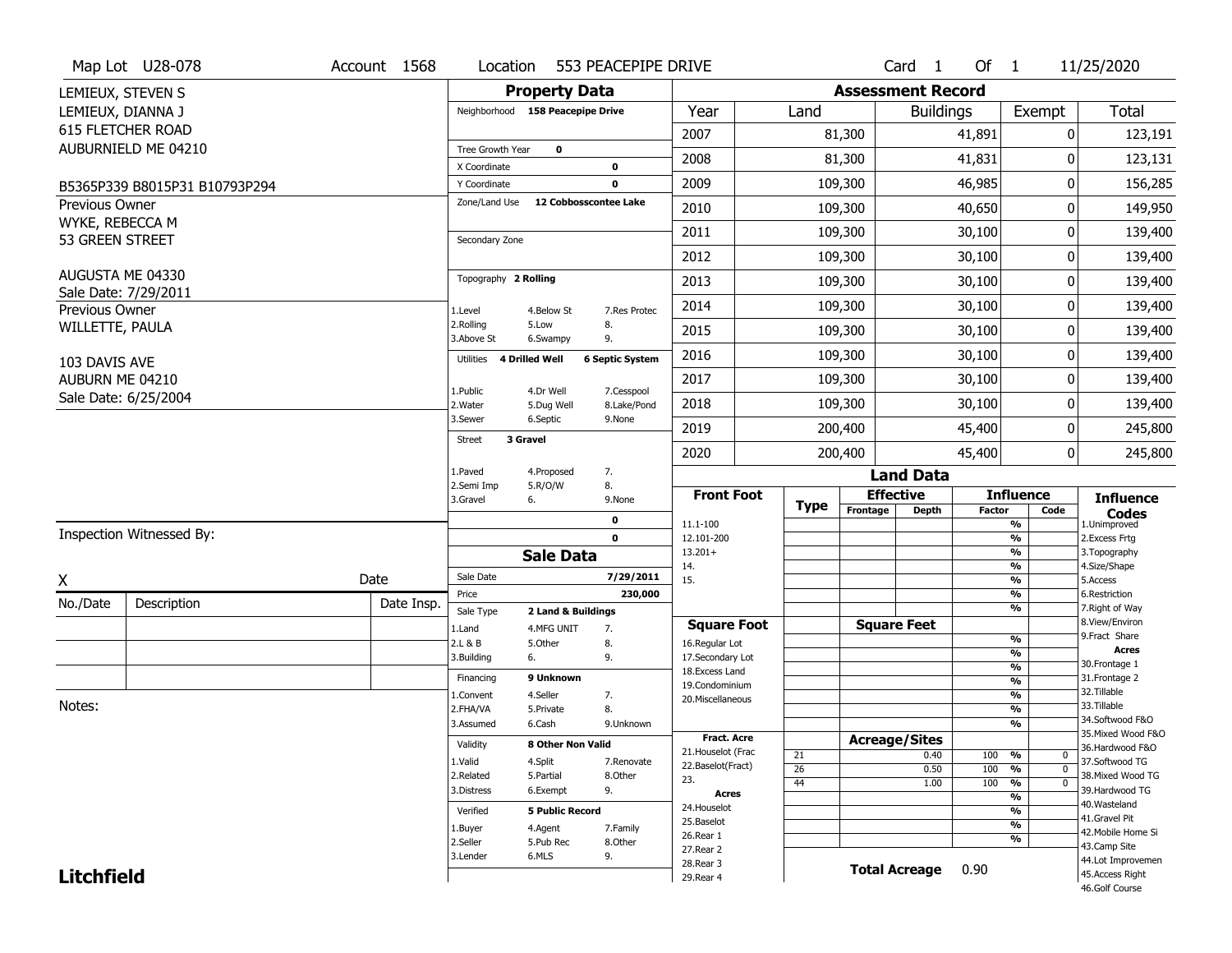|                         |                                   |               |                                                   |                  |                                       |                   |                          |                                  |                  |                 | <b>Litchfield</b>                      |                     |       |       |                   |      |       |        |           |            |  |
|-------------------------|-----------------------------------|---------------|---------------------------------------------------|------------------|---------------------------------------|-------------------|--------------------------|----------------------------------|------------------|-----------------|----------------------------------------|---------------------|-------|-------|-------------------|------|-------|--------|-----------|------------|--|
|                         | Map Lot U28-078                   |               |                                                   |                  |                                       | Account 1568      |                          | Location                         |                  |                 |                                        | 553 PEACEPIPE DRIVE |       |       | Card <sub>1</sub> |      | Of 1  |        |           | 11/25/2020 |  |
|                         | <b>Building Style 15 Cottage</b>  |               | SF Bsmt Living                                    |                  | $\mathbf 0$                           |                   |                          | Layout 1 Typical                 |                  |                 |                                        |                     |       |       |                   |      |       |        | 10.0'     |            |  |
| 0.Uncoded               | 4.Cape                            | 8.Log         | Fin Bsmt Grade                                    |                  | 0 <sub>0</sub>                        |                   |                          | 1. Typical                       | 4.               |                 | 7.                                     |                     |       |       |                   |      |       |        |           |            |  |
| 1.Conv.                 | 5.Garrison                        | 9.Other       |                                                   | OPEN-5-CUSTOMIZE | $\mathbf{0}$                          |                   |                          | 2.Inadeq                         | 5.               |                 | 8.                                     |                     |       |       |                   |      | 10.0  |        |           |            |  |
| 2.Ranch                 | 6.Split                           | 10.Tri-Lev    | Heat Type                                         | 100%             |                                       | 8 Floor/Wall Unit |                          | 3.                               | 6.               |                 | 9.                                     |                     |       |       |                   |      |       |        | <b>WD</b> |            |  |
| 3.R Ranch               | 7.Contemp                         | 11.Earth O    | 0.Uncoded                                         |                  | 4.Steam                               |                   | 8.Fl/Wall                | Attic                            | 9 None           |                 |                                        |                     |       |       |                   |      |       |        |           |            |  |
| Dwelling Units 1        | $\mathbf 0$                       |               | 1.HWBB                                            |                  | 5.FWA                                 |                   | 9.No Heat                | 1.1/4 Fin<br>2.1/2 Fin           | 4.Full Fin       |                 | 7.<br>8.                               |                     |       |       |                   |      |       |        |           |            |  |
| Other Units<br>Stories  | 1 One Story                       |               | 2.HWCI<br>3.H Pump                                |                  | 6.GravWA<br>7.Electric                |                   | 10.Radiant<br>11.Radiant | 3.3/4 Fin                        | 5.Fl/Stair<br>6. |                 | 9.None                                 |                     |       |       |                   |      | 32.0' |        |           |            |  |
| 1.1                     | 4.1.5                             | 7.1.25        | Cool Type                                         | 0%               |                                       | 9 None            |                          | Insulation 9 None                |                  |                 |                                        |                     |       |       |                   |      |       |        |           |            |  |
| 2.2                     | 5.1.75                            | 8.3.5         | 1.Refrig                                          |                  | 4.W&C Air                             |                   | 7.RadHW                  | 1.Full                           | 4.Minimal        |                 | 7.                                     |                     |       |       |                   |      |       |        |           |            |  |
| 3.3                     | 6.2.5                             | 9.4           | 2.Evapor                                          |                  | 5.Monitor-                            | 8.                |                          | 2. Heavy                         | 5.Partial        |                 | 8.                                     |                     |       |       |                   |      |       | 1sFr/P |           |            |  |
|                         | Exterior Walls 16 Lap Siding-Drop |               | 3.H Pump                                          |                  | 6.Monitor-                            |                   | 9.None                   | 3.Capped                         | 6.               |                 | 9.None                                 |                     |       |       |                   |      |       |        |           |            |  |
| 0.Uncoded               | 4.Asbestos                        | 8.Concrete    | Kitchen Style                                     |                  | 2 Typical                             |                   |                          | Unfinished %                     | 0%               |                 |                                        |                     |       |       |                   |      |       |        |           | 24.0'      |  |
| 1.Wd Clapb              | 5.Stucco                          | 9.Other       | 1.Modern                                          |                  | 4.Obsolete                            | 7.                |                          | Grade & Factor 2 Fair 90%        |                  |                 |                                        |                     |       |       |                   |      |       |        |           |            |  |
| 2.Vinyl                 | 6.Brick                           | 10.Wd shin    | 2. Typical                                        |                  | 5.                                    | 8.                |                          | 1.E Grade                        | 4.B Grade        |                 | 7.AAA Grad                             |                     |       | 32.0' |                   |      |       |        |           |            |  |
| 3.Compos.               | 7.Stone                           | $11. T1 - 11$ | 3.Old Type                                        |                  | 6.                                    |                   | 9.None                   | 2.D Grade                        | 5.A Grade        |                 | 8.M&S                                  |                     |       |       |                   |      |       |        |           |            |  |
| Roof Surface            | 1 Asphalt Shingles                |               | Bath(s) Style                                     |                  | 2 Typical Bath(s)                     |                   |                          | 3.C Grade                        |                  | 6.AA Grade      | 9.Same                                 |                     |       |       |                   |      |       |        |           |            |  |
| 1.Asphalt               | 4.Composit                        | 7.Rolled R    | 1.Modern                                          |                  | 4.Obsolete                            | 7.                |                          | SQFT (Footprint) 896             |                  |                 |                                        |                     |       |       |                   |      |       |        | 16.0'     |            |  |
| 2.Slate                 | 5.Wood                            | 8.            | 2. Typical                                        |                  | 5.                                    | 8.                |                          | Condition                        | 4 Average        |                 |                                        |                     |       |       |                   |      |       |        |           |            |  |
| 3.Metal                 | 6.Other                           | 9.            | 3.Old Type                                        |                  | 6.                                    |                   | 9.None                   | 1.Poor                           | 4.Avg            |                 | 7.V G                                  |                     | 16.0' |       |                   |      |       |        |           |            |  |
| SF Masonry Trim 0       |                                   |               | # Rooms                                           |                  | 5                                     |                   |                          | 2.Fair                           | $5.Avg+$         |                 | 8.Exc                                  |                     | 8.0   |       |                   | 8.0' |       |        |           |            |  |
| OPEN-3-CUSTOM 0         |                                   |               | # Bedrooms                                        |                  | $\overline{2}$                        |                   |                          | 3.Avg-                           | 6.Good           |                 | 9.Same                                 |                     | Shed  |       | 16.0'             |      |       |        |           |            |  |
| OPEN-4-CUSTOM 0         |                                   |               | # Full Baths                                      |                  | $\mathbf{1}$                          |                   |                          | Phys. % Good                     |                  | 0%              |                                        |                     |       |       |                   |      |       | 16.0'  |           |            |  |
| Year Built              | 1941                              |               | # Half Baths                                      |                  | 0                                     |                   |                          | Funct. % Good                    |                  | 100%            |                                        |                     |       |       |                   |      |       |        |           |            |  |
| Year Remodeled 0        |                                   |               | # Addn Fixtures                                   |                  | $\mathbf 0$                           |                   |                          | <b>Functional Code</b>           |                  | 9 None          |                                        |                     |       |       |                   | 8.0" |       |        |           |            |  |
| Foundation              | <b>6 Piers</b>                    |               | # Fireplaces                                      |                  | 0                                     |                   |                          | 1.Incomp                         | 4.Delap          |                 | 7.No Power                             |                     |       | WD    |                   |      |       |        | OP        |            |  |
| 1.Concrete<br>2.C Block | 4.Wood<br>5.Slab                  | 7.<br>8.      |                                                   |                  |                                       |                   |                          | 2.O-Built                        | 5.Bsmt           | 6.Common        | 8.LongTerm<br>9.None                   |                     |       |       |                   |      |       |        |           |            |  |
| 3.Br/Stone              | 6.Piers                           | 9.            |                                                   |                  |                                       |                   |                          | 3.Damage<br>Econ. % Good         | 100%             |                 |                                        |                     |       |       |                   |      |       |        |           |            |  |
| Basement                | 9 No Basement                     |               |                                                   |                  |                                       |                   |                          | Economic Code None               |                  |                 |                                        |                     |       | 8.0'  |                   |      |       |        |           |            |  |
| $1.1/4$ Bmt             | 4.Full Bmt                        | 7.            |                                                   |                  |                                       |                   |                          | 0.None                           |                  | 3.No Power      | 9.None                                 |                     |       |       |                   |      |       |        |           |            |  |
| $2.1/2$ Bmt             | 5.Crawl Sp                        | 8.            |                                                   |                  |                                       |                   |                          | 1.Location                       |                  | 4.Generate      | 8.                                     |                     |       |       |                   |      |       |        |           |            |  |
| 3.3/4 Bmt               | 6.                                | 9.None        |                                                   |                  |                                       |                   | Software                 | 2.Encroach                       | 5.Multi-Fa       |                 | 9.                                     |                     |       |       |                   |      |       |        |           |            |  |
| Bsmt Gar # Cars 0       |                                   |               |                                                   |                  | A Division of Harris Computer Systems |                   |                          | Entrance Code 3 Information Only |                  |                 |                                        |                     |       |       |                   |      |       |        |           |            |  |
|                         | Wet Basement 9 No Basement        |               |                                                   |                  |                                       |                   |                          | 1.Interior                       | 4.Vacant         |                 | 7.                                     |                     |       |       |                   |      |       |        |           |            |  |
| 1.Dry                   | 4.Dirt Flr                        | 7.            |                                                   |                  |                                       |                   |                          | 2.Refusal                        |                  | 5.Estimate      | 8.                                     |                     |       |       |                   |      |       |        |           |            |  |
| 2.Damp                  | 5.                                | 8.            |                                                   |                  |                                       |                   |                          | 3.Informed                       | 6.Existing       |                 | 9.                                     |                     |       |       |                   |      |       |        |           |            |  |
| 3.Wet                   | 6.                                | 9.            |                                                   |                  |                                       |                   |                          | Information Code 1 Owner         |                  |                 |                                        |                     |       |       |                   |      |       |        |           |            |  |
|                         |                                   |               |                                                   |                  |                                       |                   |                          | 1.Owner                          | 4.Agent          |                 | 7.Vacant                               |                     |       |       |                   |      |       |        |           |            |  |
|                         |                                   |               |                                                   |                  |                                       |                   |                          | 2.Relative                       |                  | 5.Estimate      | 8.                                     |                     |       |       |                   |      |       |        |           |            |  |
|                         |                                   |               | Date Inspected 8/30/2018                          |                  |                                       |                   |                          | 3.Tenant                         | 6.Other          |                 | 9.                                     |                     |       |       |                   |      |       |        |           |            |  |
|                         |                                   |               | <b>Additions, Outbuildings &amp; Improvements</b> |                  |                                       |                   |                          |                                  |                  |                 | 1.One Story Fram                       |                     |       |       |                   |      |       |        |           |            |  |
| Type                    |                                   | Year          | Units                                             | Grade            | Cond                                  | Phys.             | Funct.                   | Sound Value                      |                  |                 | 2. Two Story Fram<br>3. Three Story Fr |                     |       |       |                   |      |       |        |           |            |  |
| 21 Open Frame           |                                   | 0             | 256                                               | 2 100            | 3                                     | 10                | $%100$ %                 |                                  |                  | 4.1 & 1/2 Story |                                        |                     |       |       |                   |      |       |        |           |            |  |
| 68 Wood Deck/s          |                                   | ٥١            | 64                                                | 2 100            | 3                                     | 10                | % 100 %                  |                                  |                  | 5.1 & 3/4 Story |                                        |                     |       |       |                   |      |       |        |           |            |  |
| 68 Wood Deck/s          |                                   | 0             | 100                                               | 3 100            | $\vert$ 4                             | $ 0\rangle$       | % 100 %                  |                                  |                  | 6.2 & 1/2 Story |                                        |                     |       |       |                   |      |       |        |           |            |  |
|                         |                                   |               |                                                   |                  |                                       |                   |                          |                                  |                  |                 | 21.Open Frame Por                      |                     |       |       |                   |      |       |        |           |            |  |
| 24 Frame Shed           |                                   | 10            | 128                                               | 3 100            | 2                                     | 10                | % 100 %                  |                                  |                  |                 | 22.Encl Frame Por                      |                     |       |       |                   |      |       |        |           |            |  |
|                         |                                   |               |                                                   |                  |                                       |                   | $\%$<br>%                |                                  |                  |                 | 23. Frame Garage                       |                     |       |       |                   |      |       |        |           |            |  |
|                         |                                   |               |                                                   |                  |                                       |                   | $\frac{0}{6}$<br>$\%$    |                                  |                  | 24.Frame Shed   |                                        |                     |       |       |                   |      |       |        |           |            |  |
|                         |                                   |               |                                                   |                  |                                       |                   | $\frac{0}{6}$<br>$\%$    |                                  |                  |                 | 25. Frame Bay Wind                     |                     |       |       |                   |      |       |        |           |            |  |
|                         |                                   |               |                                                   |                  |                                       |                   | $\frac{0}{6}$<br>$\%$    |                                  |                  |                 | 26.1SFr Overhang                       |                     |       |       |                   |      |       |        |           |            |  |
|                         |                                   |               |                                                   |                  |                                       |                   |                          |                                  |                  |                 | 27.Unfin Basement                      |                     |       |       |                   |      |       |        |           |            |  |
|                         |                                   |               |                                                   |                  |                                       |                   | $\frac{0}{6}$<br>%       |                                  |                  |                 | 28. Unfinished Att                     |                     |       |       |                   |      |       |        |           |            |  |
|                         |                                   |               |                                                   |                  |                                       |                   | $\sqrt{6}$<br>$\%$       |                                  |                  |                 | 29. Finished Attic                     |                     |       |       |                   |      |       |        |           |            |  |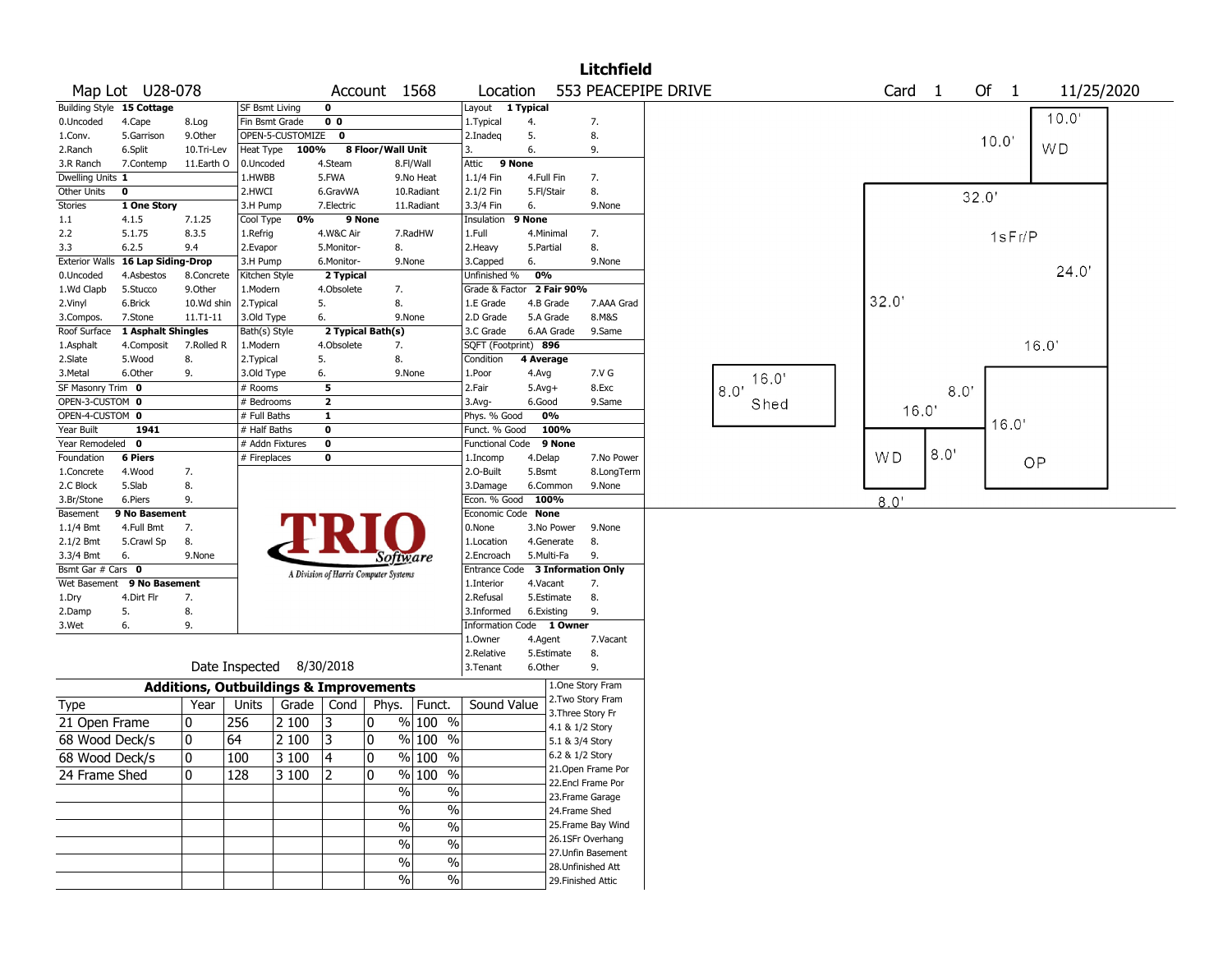|                   | Map Lot U28-079                              | Account 906 | Location                     | 557 PEACEPIPE DRIVE                     |                                      |                 |                          | Card <sub>1</sub>  | Of 1          |                                                      | 11/25/2020                           |
|-------------------|----------------------------------------------|-------------|------------------------------|-----------------------------------------|--------------------------------------|-----------------|--------------------------|--------------------|---------------|------------------------------------------------------|--------------------------------------|
|                   | GADBERRY, GREGORY D                          |             |                              | <b>Property Data</b>                    |                                      |                 | <b>Assessment Record</b> |                    |               |                                                      |                                      |
|                   | <b>GADBERRY, SUSAN B</b>                     |             |                              | Neighborhood 158 Peacepipe Drive        | Year                                 | Land            |                          | <b>Buildings</b>   |               | Exempt                                               | <b>Total</b>                         |
|                   | 557 PEACEPIPE DRIVE                          |             |                              |                                         | 2007                                 |                 | 81,566                   |                    | 133,148       | 0                                                    | 214,714                              |
|                   | LITCHFIELD ME 04350                          |             | Tree Growth Year             | $\mathbf 0$                             | 2008                                 |                 | 81,566                   |                    | 133,148       | 0                                                    | 214,714                              |
|                   | B5441P8 B11551P260                           |             | X Coordinate<br>Y Coordinate | 0<br>0                                  | 2009                                 |                 | 109,566                  |                    | 205,735       | 9,500                                                | 305,801                              |
| Previous Owner    |                                              |             | Zone/Land Use                | 12 Cobbosscontee Lake                   | 2010                                 |                 | 109,566                  |                    | 131,731       | 10,000                                               | 231,297                              |
|                   | STEELHAMMER, JOHN A                          |             |                              |                                         |                                      |                 |                          |                    |               |                                                      |                                      |
|                   | STEELHAMMER KAREN B                          |             | Secondary Zone               |                                         | 2011                                 |                 | 109,566                  |                    | 125,911       | 10,000                                               | 225,477                              |
|                   | 557 PEACEPIPE DRIVE                          |             |                              |                                         | 2012                                 |                 | 109,566                  |                    | 125,911       | 10,000                                               | 225,477                              |
|                   | LITCHFIELD ME 04350<br>Sale Date: 10/25/2013 |             | Topography 2 Rolling         |                                         | 2013                                 |                 | 109,566                  |                    | 125,901       | 10,000                                               | 225,467                              |
|                   |                                              |             | 1.Level                      | 4.Below St<br>7.Res Protec              | 2014                                 |                 | 109,566                  |                    | 125,866       | 0                                                    | 235,432                              |
|                   |                                              |             | 2.Rolling<br>3.Above St      | 5.Low<br>8.<br>9.<br>6.Swampy           | 2015                                 |                 | 109,566                  |                    | 124,546       | 10,000                                               | 224,112                              |
|                   |                                              |             | 4 Drilled Well<br>Utilities  | <b>6 Septic System</b>                  | 2016                                 |                 | 109,566                  |                    | 124,511       | 15,000                                               | 219,077                              |
|                   |                                              |             | 1.Public                     | 4.Dr Well                               | 2017                                 |                 | 109,566                  |                    | 124,500       | 20,000                                               | 214,066                              |
|                   |                                              |             | 2. Water                     | 7.Cesspool<br>8.Lake/Pond<br>5.Dug Well | 2018                                 |                 | 109,566                  |                    | 124,475       | 19,200                                               | 214,841                              |
|                   |                                              |             | 3.Sewer                      | 6.Septic<br>9.None                      | 2019                                 |                 | 199,200                  |                    | 142,900       | 20,000                                               | 322,100                              |
|                   |                                              |             | 3 Gravel<br>Street           |                                         | 2020                                 |                 | 199,200                  |                    | 142,900       | 25,000                                               | 317,100                              |
|                   |                                              |             | 1.Paved                      | 7.<br>4.Proposed                        |                                      |                 |                          | <b>Land Data</b>   |               |                                                      |                                      |
|                   |                                              |             | 2.Semi Imp<br>3.Gravel<br>6. | 5.R/O/W<br>8.<br>9.None                 | <b>Front Foot</b>                    | <b>Type</b>     | <b>Effective</b>         |                    |               | <b>Influence</b>                                     | <b>Influence</b>                     |
|                   |                                              |             |                              | $\mathbf 0$                             | 11.1-100                             |                 | Frontage                 | <b>Depth</b>       | <b>Factor</b> | Code<br>$\frac{9}{6}$                                | <b>Codes</b><br>1.Unimproved         |
|                   | Inspection Witnessed By:                     |             |                              | $\mathbf 0$                             | 12.101-200                           |                 |                          |                    |               | $\overline{\frac{9}{6}}$                             | 2. Excess Frtg                       |
|                   |                                              |             |                              | <b>Sale Data</b>                        | $13.201+$<br>14.                     |                 |                          |                    |               | $\overline{\frac{9}{6}}$<br>$\overline{\frac{9}{6}}$ | 3. Topography<br>4.Size/Shape        |
| X                 |                                              | Date        | Sale Date                    | 10/25/2013                              | 15.                                  |                 |                          |                    |               | $\overline{\frac{9}{6}}$                             | 5.Access                             |
| No./Date          | Description                                  | Date Insp.  | Price                        | 384,000                                 |                                      |                 |                          |                    |               | %<br>$\overline{\frac{9}{6}}$                        | 6.Restriction<br>7. Right of Way     |
|                   |                                              |             | Sale Type                    | 2 Land & Buildings                      |                                      |                 |                          |                    |               |                                                      |                                      |
|                   |                                              |             |                              |                                         |                                      |                 |                          |                    |               |                                                      | 8.View/Environ                       |
|                   |                                              |             | 1.Land<br>2.L & B            | 7.<br>4.MFG UNIT<br>8.<br>5.Other       | <b>Square Foot</b><br>16.Regular Lot |                 |                          | <b>Square Feet</b> |               | %                                                    | 9.Fract Share                        |
|                   |                                              |             | 6.<br>3.Building             | 9.                                      | 17.Secondary Lot                     |                 |                          |                    |               | %                                                    | <b>Acres</b>                         |
|                   |                                              |             | Financing                    | 9 Unknown                               | 18.Excess Land                       |                 |                          |                    |               | %                                                    | 30.Frontage 1<br>31. Frontage 2      |
|                   |                                              |             | 1.Convent                    | 4.Seller<br>7.                          | 19.Condominium                       |                 |                          |                    |               | %<br>%                                               | 32.Tillable                          |
| Notes:            |                                              |             | 2.FHA/VA                     | 8.<br>5.Private                         | 20.Miscellaneous                     |                 |                          |                    |               | %                                                    | 33.Tillable                          |
|                   |                                              |             | 3.Assumed                    | 6.Cash<br>9.Unknown                     |                                      |                 |                          |                    |               | %                                                    | 34.Softwood F&O                      |
|                   |                                              |             | Validity                     | 1 Arms Length Sale                      | <b>Fract. Acre</b>                   |                 | <b>Acreage/Sites</b>     |                    |               |                                                      | 35. Mixed Wood F&O                   |
|                   |                                              |             |                              |                                         | 21. Houselot (Frac                   | 21              |                          | 0.40               | 100           | %<br>0                                               | 36.Hardwood F&O                      |
|                   |                                              |             | 1.Valid<br>2.Related         | 4.Split<br>7.Renovate<br>8.Other        | 22.Baselot(Fract)                    | $\overline{26}$ |                          | 0.11               | 100           | %<br>$\mathbf 0$                                     | 37.Softwood TG                       |
|                   |                                              |             | 3.Distress                   | 5.Partial<br>9.<br>6.Exempt             | 23.                                  | 44              |                          | 1.00               | 100           | %<br>$\mathbf 0$                                     | 38. Mixed Wood TG<br>39.Hardwood TG  |
|                   |                                              |             |                              |                                         | <b>Acres</b><br>24. Houselot         |                 |                          |                    |               | %                                                    | 40.Wasteland                         |
|                   |                                              |             | Verified                     | <b>5 Public Record</b>                  | 25.Baselot                           |                 |                          |                    |               | %                                                    | 41.Gravel Pit                        |
|                   |                                              |             | 1.Buyer                      | 4.Agent<br>7.Family                     | 26.Rear 1                            |                 |                          |                    |               | %<br>%                                               | 42. Mobile Home Si                   |
|                   |                                              |             | 2.Seller                     | 5.Pub Rec<br>8.0ther                    | 27. Rear 2                           |                 |                          |                    |               |                                                      | 43.Camp Site                         |
| <b>Litchfield</b> |                                              |             | 3.Lender                     | 6.MLS<br>9.                             | 28. Rear 3<br>29. Rear 4             |                 |                          | Total Acreage 0.51 |               |                                                      | 44.Lot Improvemen<br>45.Access Right |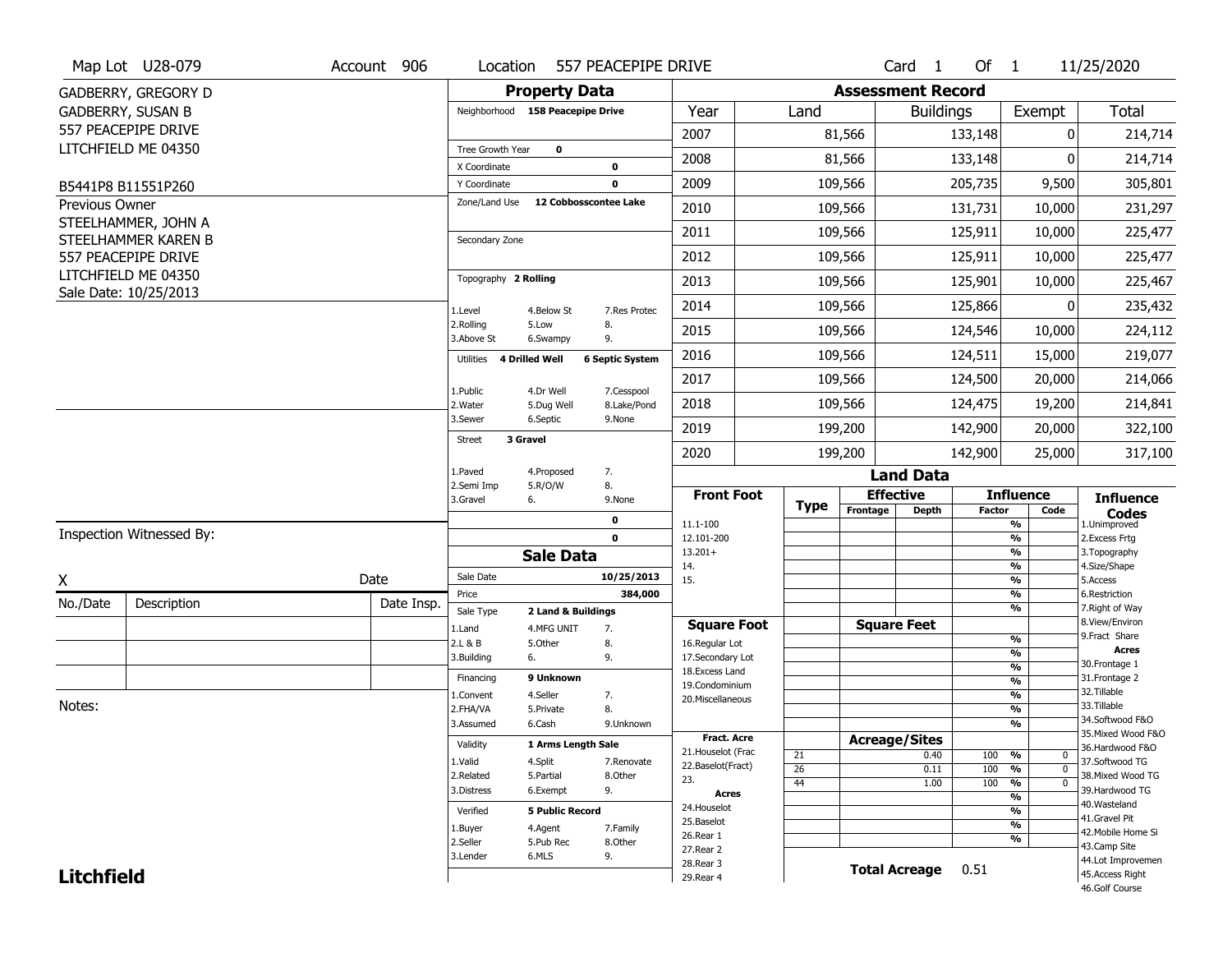|                       |                               |               |                                                   |                  |                |                                       |                         |                               |            |                 | <b>Litchfield</b>  |                     |      |       |               |       |      |            |  |
|-----------------------|-------------------------------|---------------|---------------------------------------------------|------------------|----------------|---------------------------------------|-------------------------|-------------------------------|------------|-----------------|--------------------|---------------------|------|-------|---------------|-------|------|------------|--|
|                       | Map Lot U28-079               |               |                                                   |                  | Account        |                                       | 906                     | Location                      |            |                 |                    | 557 PEACEPIPE DRIVE |      | Card  | -1            |       | Of 1 | 11/25/2020 |  |
|                       | Building Style 1 Conventional |               | <b>SF Bsmt Living</b>                             |                  | 0              |                                       |                         | Layout 1 Typical              |            |                 |                    |                     |      |       | 9.0"          |       |      |            |  |
| 0.Uncoded             | 4.Cape                        | 8.Log         |                                                   | Fin Bsmt Grade   | 0 <sub>0</sub> |                                       |                         | 1.Typical                     | 4.         |                 | 7.                 |                     |      | 12.0' |               |       |      |            |  |
| 1.Conv.               | 5.Garrison                    | 9.0ther       |                                                   | OPEN-5-CUSTOMIZE | $\mathbf 0$    |                                       |                         | 2.Inadeg                      | 5.         |                 | 8.                 |                     |      |       | VD/OP<br>2.0' |       | 4.0' |            |  |
| 2.Ranch               | 6.Split                       | 10.Tri-Lev    | Heat Type                                         | 100%             |                | 11 Radiant Heat                       |                         | 3.                            | 6.         |                 | 9.                 |                     |      |       |               | 14.0  |      |            |  |
| 3.R Ranch             | 7.Contemp                     | 11.Earth O    | 0.Uncoded                                         |                  | 4.Steam        |                                       | 8.Fl/Wall               | Attic                         | 9 None     |                 |                    |                     |      |       |               |       |      |            |  |
| Dwelling Units 1      |                               |               | 1.HWBB                                            |                  | 5.FWA          |                                       | 9.No Heat               | 1.1/4 Fin                     | 4.Full Fin |                 | 7.                 |                     |      |       | 13/4sFr/C     |       |      |            |  |
| Other Units           | $\mathbf 0$                   |               | 2.HWCI                                            |                  | 6.GravWA       |                                       | 10.Radiant              | 2.1/2 Fin                     | 5.Fl/Stair |                 | 8.                 |                     |      |       |               |       |      |            |  |
| <b>Stories</b>        | 5 One & 3/4 Story             |               | 3.H Pump                                          |                  | 7.Electric     |                                       | 11.Radiant              | 3.3/4 Fin                     | 6.         |                 | 9.None             |                     |      |       |               |       |      |            |  |
| 1.1                   | 4.1.5                         | 7.1.25        | Cool Type                                         | 0%               | 9 None         |                                       |                         | Insulation                    | 1 Full     |                 |                    |                     |      | 32.0' |               | 32.0' |      |            |  |
| 2.2                   | 5.1.75                        | 8.3.5         | 1.Refrig                                          |                  | 4.W&C Air      |                                       | 7.RadHW                 | 1.Full                        | 4.Minimal  |                 | 7.                 |                     |      |       |               |       |      |            |  |
| 3.3                   | 6.2.5                         | 9.4           | 2.Evapor                                          |                  | 5.Monitor-     | 8.                                    |                         | 2.Heavy                       | 5.Partial  |                 | 8.                 |                     |      |       |               |       |      |            |  |
| <b>Exterior Walls</b> | 10 Wood Shingle               |               | 3.H Pump                                          |                  | 6.Monitor-     | 9.None                                |                         | 3.Capped                      | 6.         |                 | 9.None             |                     |      |       |               |       |      |            |  |
| 0.Uncoded             | 4.Asbestos                    | 8.Concrete    | Kitchen Style                                     |                  | 2 Typical      |                                       |                         | Unfinished %                  | 10%        |                 |                    |                     |      |       |               |       |      |            |  |
| 1.Wd Clapb            | 5.Stucco                      | 9.0ther       | 1.Modern                                          |                  | 4.Obsolete     | 7.                                    |                         | Grade & Factor 3 Average 110% |            |                 |                    |                     |      |       | 28.0          |       |      |            |  |
| 2.Vinyl               | 6.Brick                       | 10.Wd shin    | 2.Typical                                         |                  | 5.             | 8.                                    |                         | 1.E Grade                     |            | 4.B Grade       | 7.AAA Grad         |                     | Shed |       |               |       |      |            |  |
| 3.Compos.             | 7.Stone                       | $11. T1 - 11$ | 3.Old Type                                        |                  | 6.             | 9.None                                |                         | 2.D Grade                     |            | 5.A Grade       | 8.M&S              |                     | 20.0 | 4.0'  | WD/OP         |       |      |            |  |
| Roof Surface          | 1 Asphalt Shingles            |               | Bath(s) Style                                     |                  |                | 2 Typical Bath(s)                     |                         | 3.C Grade                     |            | 6.AA Grade      | 9.Same             |                     |      |       | 10.0'         |       |      |            |  |
| 1.Asphalt             | 4.Composit                    | 7.Rolled R    | 1.Modern                                          |                  | 4.Obsolete     | 7.                                    |                         | SQFT (Footprint) 922          |            |                 |                    |                     |      |       |               |       |      |            |  |
| 2.Slate               | 5.Wood                        | 8.            | 2. Typical                                        |                  | 5.             | 8.                                    |                         | Condition                     | 4 Average  |                 |                    |                     | 7.0' |       |               |       |      |            |  |
| 3. Metal              | 6.Other                       | 9.            | 3.Old Type                                        |                  | 6.             | 9.None                                |                         | 1.Poor                        | 4.Avg      |                 | 7.V G              |                     |      |       |               |       |      |            |  |
| SF Masonry Trim 0     |                               |               | # Rooms                                           |                  | 0              |                                       |                         | 2.Fair                        | $5.Avg+$   |                 | 8.Exc              |                     |      |       |               |       |      |            |  |
| OPEN-3-CUSTOM 0       |                               |               | # Bedrooms                                        |                  | 0              |                                       |                         | 3.Avg-                        | 6.Good     |                 | 9.Same             |                     |      |       |               |       |      |            |  |
| OPEN-4-CUSTOM 0       |                               |               | # Full Baths                                      |                  | 1              |                                       |                         | Phys. % Good                  |            | 0%              |                    |                     |      |       |               |       |      |            |  |
| Year Built            | 2004                          |               | # Half Baths                                      |                  | 1              |                                       |                         | Funct. % Good                 |            | 100%            |                    |                     |      |       |               |       |      |            |  |
| Year Remodeled        | $\mathbf 0$                   |               |                                                   | # Addn Fixtures  | $\mathbf 0$    |                                       |                         | Functional Code               |            | 9 None          |                    |                     |      |       |               |       |      |            |  |
| Foundation            | 1 Concrete                    |               | # Fireplaces                                      |                  | 0              |                                       |                         | 1.Incomp                      | 4.Delap    |                 | 7.No Power         |                     |      |       |               |       |      |            |  |
| 1.Concrete            | 4.Wood                        | 7.            |                                                   |                  |                |                                       |                         | 2.O-Built                     | 5.Bsmt     |                 | 8.LongTerm         |                     |      |       |               |       |      |            |  |
| 2.C Block             | 5.Slab                        | 8.            |                                                   |                  |                |                                       |                         | 3.Damage                      |            | 6.Common        | 9.None             |                     |      |       |               |       |      |            |  |
| 3.Br/Stone            | 6.Piers                       | 9.            |                                                   |                  |                |                                       |                         | Econ. % Good                  | 100%       |                 |                    |                     |      |       |               |       |      |            |  |
| Basement              | <b>5 Crawl Space</b>          |               |                                                   |                  |                |                                       |                         | Economic Code None            |            |                 |                    |                     |      |       |               |       |      |            |  |
| $1.1/4$ Bmt           | 4.Full Bmt                    | 7.            |                                                   |                  |                |                                       |                         | 0.None                        |            | 3.No Power      | 9.None             |                     |      |       |               |       |      |            |  |
| 2.1/2 Bmt             | 5.Crawl Sp                    | 8.            |                                                   |                  |                |                                       |                         | 1.Location                    |            | 4.Generate      | 8.                 |                     |      |       |               |       |      |            |  |
| 3.3/4 Bmt             | 6.                            | 9.None        |                                                   |                  |                | Software                              |                         | 2.Encroach                    |            | 5.Multi-Fa      | 9.                 |                     |      |       |               |       |      |            |  |
| Bsmt Gar # Cars 0     |                               |               |                                                   |                  |                | A Division of Harris Computer Systems |                         | Entrance Code 5 Estimated     |            |                 |                    |                     |      |       |               |       |      |            |  |
| Wet Basement          | 9 No Basement                 |               |                                                   |                  |                |                                       |                         | 1.Interior                    | 4.Vacant   |                 | 7.                 |                     |      |       |               |       |      |            |  |
| 1.Dry                 | 4.Dirt Flr                    | 7.            |                                                   |                  |                |                                       |                         | 2.Refusal                     |            | 5.Estimate      | 8.                 |                     |      |       |               |       |      |            |  |
| 2.Damp                | 5.                            | 8.            |                                                   |                  |                |                                       |                         | 3.Informed                    | 6.Existing |                 | 9.                 |                     |      |       |               |       |      |            |  |
| 3.Wet                 | 6.                            | 9.            |                                                   |                  |                |                                       |                         | Information Code 5 Estimate   |            |                 |                    |                     |      |       |               |       |      |            |  |
|                       |                               |               |                                                   |                  |                |                                       |                         | 1.Owner                       | 4.Agent    |                 | 7.Vacant           |                     |      |       |               |       |      |            |  |
|                       |                               |               |                                                   |                  |                |                                       |                         | 2.Relative                    |            | 5.Estimate      | 8.                 |                     |      |       |               |       |      |            |  |
|                       |                               |               | Date Inspected 8/30/2018                          |                  |                |                                       |                         | 3.Tenant                      | 6.Other    |                 | 9.                 |                     |      |       |               |       |      |            |  |
|                       |                               |               | <b>Additions, Outbuildings &amp; Improvements</b> |                  |                |                                       |                         |                               |            |                 | 1.One Story Fram   |                     |      |       |               |       |      |            |  |
| Type                  |                               | Year          | Units                                             |                  | Grade   Cond   | Phys.   Funct.                        |                         | Sound Value                   |            |                 | 2. Two Story Fram  |                     |      |       |               |       |      |            |  |
|                       |                               | 0             | 40                                                | O O              |                | $\frac{9}{0}$ 0<br>0                  | $\%$                    |                               |            |                 | 3. Three Story Fr  |                     |      |       |               |       |      |            |  |
| 68 Wood Deck/s        |                               |               |                                                   |                  | 0              |                                       |                         |                               |            | 4.1 & 1/2 Story |                    |                     |      |       |               |       |      |            |  |
| 21 Open Frame         |                               | 0             | 40                                                | O O              | 10             | $\frac{9}{0}$ 0<br>0                  | $\frac{0}{0}$           |                               |            | 5.1 & 3/4 Story |                    |                     |      |       |               |       |      |            |  |
| 68 Wood Deck/s        |                               | $\Omega$      | 36                                                | $ 00\rangle$     | 0              | $\Omega$                              | $\frac{9}{0}$<br>$\%$   |                               |            | 6.2 & 1/2 Story |                    |                     |      |       |               |       |      |            |  |
| 21 Open Frame         |                               | 0             | 36                                                | 00               | 10             | $\%$ 0<br>0                           | %                       |                               |            |                 | 21.Open Frame Por  |                     |      |       |               |       |      |            |  |
|                       |                               |               |                                                   |                  |                |                                       |                         |                               |            |                 | 22.Encl Frame Por  |                     |      |       |               |       |      |            |  |
| 24 Frame Shed         |                               | 0             |                                                   |                  |                | $\%$                                  |                         | % 600                         |            |                 | 23. Frame Garage   |                     |      |       |               |       |      |            |  |
| 24 Frame Shed         |                               | 2004          | 252                                               | 2 100            | 4              | 0                                     | $\sqrt{20}$ 100<br>$\%$ |                               |            | 24.Frame Shed   |                    |                     |      |       |               |       |      |            |  |
|                       |                               |               |                                                   |                  |                | $\frac{0}{0}$                         | $\%$                    |                               |            |                 | 25. Frame Bay Wind |                     |      |       |               |       |      |            |  |
|                       |                               |               |                                                   |                  |                | $\%$                                  | $\%$                    |                               |            |                 | 26.1SFr Overhang   |                     |      |       |               |       |      |            |  |
|                       |                               |               |                                                   |                  |                |                                       | $\%$                    |                               |            |                 | 27. Unfin Basement |                     |      |       |               |       |      |            |  |
|                       |                               |               |                                                   |                  |                | $\%$                                  |                         |                               |            |                 | 28. Unfinished Att |                     |      |       |               |       |      |            |  |
|                       |                               |               |                                                   |                  |                | $\frac{0}{0}$                         | %                       |                               |            |                 | 29. Finished Attic |                     |      |       |               |       |      |            |  |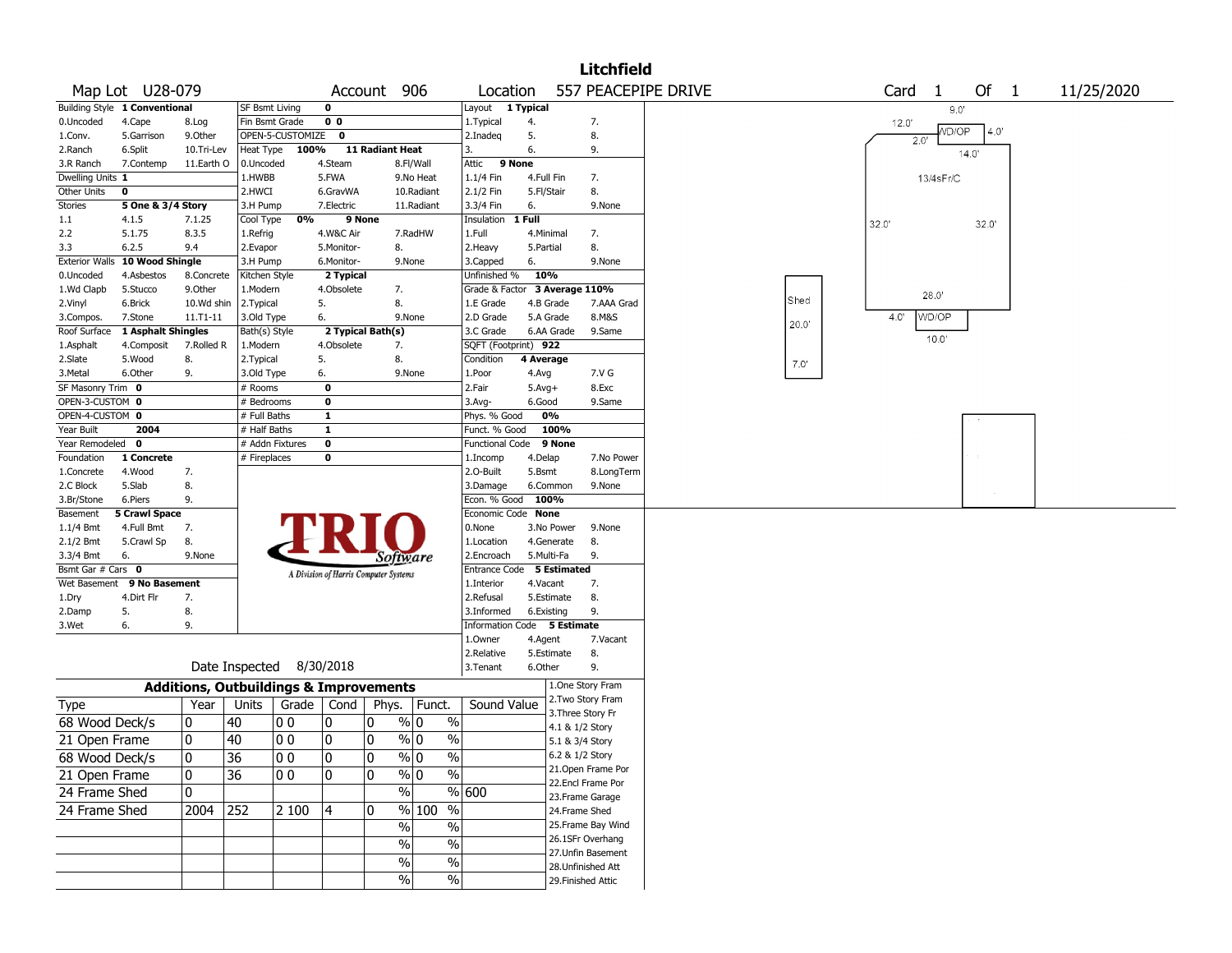|                   | Map Lot U28-080          | Account 2022 | Location                         |                       | PEACEPIPE DRIVE            |                                          |                       |                          | Card <sub>1</sub>    | Of $1$        |                                        | 11/25/2020                            |
|-------------------|--------------------------|--------------|----------------------------------|-----------------------|----------------------------|------------------------------------------|-----------------------|--------------------------|----------------------|---------------|----------------------------------------|---------------------------------------|
|                   | STEELHAMMER, JOHN        |              |                                  | <b>Property Data</b>  |                            |                                          |                       | <b>Assessment Record</b> |                      |               |                                        |                                       |
|                   | STEELHAMMER, KAREN       |              | Neighborhood 158 Peacepipe Drive |                       |                            | Year                                     | Land                  |                          | <b>Buildings</b>     |               | Exempt                                 | Total                                 |
|                   | 39 OLD VILLAGE RD        |              |                                  |                       |                            | 2007                                     |                       | 24,280                   |                      | 15,741        | 0                                      | 40,021                                |
|                   | WINTHROP ME 04364        |              | Tree Growth Year                 | $\mathbf 0$           |                            | 2008                                     |                       | 24,280                   |                      | 15,732        | 0                                      | 40,012                                |
|                   |                          |              | X Coordinate<br>Y Coordinate     |                       | $\mathbf 0$<br>$\mathbf 0$ | 2009                                     |                       | 24,280                   |                      | 598           | 0                                      | 24,878                                |
| B7071P130         |                          |              | Zone/Land Use                    | <b>11 Residential</b> |                            |                                          |                       |                          |                      |               |                                        |                                       |
|                   |                          |              |                                  |                       |                            | 2010                                     |                       | 24,280                   |                      | 722           | 0                                      | 25,002                                |
|                   |                          |              | Secondary Zone                   |                       |                            | 2011                                     |                       | 24,280                   |                      | 712           | 0                                      | 24,992                                |
|                   |                          |              |                                  |                       |                            | 2012                                     |                       | 24,280                   |                      | 712           | 0                                      | 24,992                                |
|                   |                          |              | Topography 2 Rolling             |                       |                            | 2013                                     |                       | 24,280                   |                      | 712           | 0                                      | 24,992                                |
|                   |                          |              | 1.Level                          | 4.Below St            | 7.Res Protec               | 2014                                     |                       | 24,280                   |                      | 703           | 0                                      | 24,983                                |
|                   |                          |              | 2.Rolling<br>3.Above St          | 5.Low<br>6.Swampy     | 8.<br>9.                   | 2015                                     |                       | 24,280                   |                      | 694           | 0                                      | 24,974                                |
|                   |                          |              | Utilities 9 None                 |                       | 9 None                     | 2016                                     |                       | 24,280                   |                      | 694           | 0                                      | 24,974                                |
|                   |                          |              | 1.Public                         | 4.Dr Well             | 7.Cesspool                 | 2017                                     |                       | 24,280                   |                      | 684           | 0                                      | 24,964                                |
|                   |                          |              | 2. Water                         | 5.Dug Well            | 8.Lake/Pond                | 2018                                     |                       | 24,280                   |                      | 674           | 0                                      | 24,954                                |
|                   |                          |              | 3.Sewer                          | 6.Septic              | 9.None                     | 2019                                     |                       | 75,000                   |                      | 3,300         | 0                                      | 78,300                                |
|                   |                          |              | 3 Gravel<br><b>Street</b>        |                       |                            | 2020                                     |                       | 75,000                   |                      | 3,300         | 0                                      | 78,300                                |
|                   |                          |              | 1.Paved                          | 4.Proposed            | 7.                         |                                          |                       |                          | <b>Land Data</b>     |               |                                        |                                       |
|                   |                          |              | 2.Semi Imp<br>3.Gravel           | 5.R/O/W<br>6.         | 8.<br>9.None               | <b>Front Foot</b>                        | <b>Type</b>           | <b>Effective</b>         |                      |               | <b>Influence</b>                       | <b>Influence</b>                      |
|                   |                          |              |                                  |                       | $\mathbf 0$                | 11.1-100                                 |                       | Frontage                 | <b>Depth</b>         | <b>Factor</b> | Code<br>$\frac{9}{6}$                  | <b>Codes</b><br>1.Unimproved          |
|                   | Inspection Witnessed By: |              |                                  |                       | $\mathbf 0$                | 12.101-200                               |                       |                          |                      |               | $\frac{9}{6}$                          | 2.Excess Frtg                         |
|                   |                          |              |                                  | <b>Sale Data</b>      |                            | $13.201+$<br>14.                         |                       |                          |                      |               | $\frac{9}{6}$<br>$\frac{9}{6}$         | 3. Topography<br>4.Size/Shape         |
| χ                 |                          | Date         | Sale Date                        |                       |                            | 15.                                      |                       |                          |                      |               | $\frac{9}{6}$                          | 5.Access                              |
| No./Date          | Description              | Date Insp.   | Price<br>Sale Type               |                       | 6,500                      |                                          |                       |                          |                      |               | $\frac{9}{6}$<br>$\frac{9}{6}$         | 6.Restriction<br>7. Right of Way      |
|                   |                          |              | 1.Land                           | 4.MFG UNIT            | 7.                         | <b>Square Foot</b>                       |                       | <b>Square Feet</b>       |                      |               |                                        | 8.View/Environ                        |
|                   |                          |              | 2.L & B                          | 5.0ther               | 8.                         | 16.Regular Lot                           |                       |                          |                      |               | %<br>%                                 | 9.Fract Share<br><b>Acres</b>         |
|                   |                          |              | 3.Building                       | 6.                    | 9.                         | 17.Secondary Lot<br>18.Excess Land       |                       |                          |                      |               | $\frac{9}{6}$                          | 30.Frontage 1                         |
|                   |                          |              | Financing                        |                       |                            | 19.Condominium                           |                       |                          |                      |               | $\frac{9}{6}$                          | 31. Frontage 2                        |
| Notes:            |                          |              | 1.Convent                        | 4.Seller              | 7.                         | 20.Miscellaneous                         |                       |                          |                      |               | $\frac{9}{6}$                          | 32.Tillable<br>33.Tillable            |
|                   |                          |              |                                  |                       |                            |                                          |                       |                          |                      |               |                                        |                                       |
|                   |                          |              | 2.FHA/VA                         | 5.Private             | 8.                         |                                          |                       |                          |                      |               | $\frac{9}{6}$                          |                                       |
|                   |                          |              | 3.Assumed                        | 6.Cash                | 9.Unknown                  |                                          |                       |                          |                      |               | $\frac{9}{6}$                          | 34.Softwood F&O<br>35. Mixed Wood F&O |
|                   |                          |              | Validity                         |                       |                            | <b>Fract. Acre</b><br>21. Houselot (Frac |                       | <b>Acreage/Sites</b>     |                      |               |                                        | 36.Hardwood F&O                       |
|                   |                          |              | 1.Valid                          | 4.Split               | 7.Renovate                 | 22.Baselot(Fract)                        | 22<br>$\overline{26}$ |                          | 0.50<br>0.01         | 100<br>100    | %<br>0<br>$\frac{9}{6}$<br>$\mathbf 0$ | 37.Softwood TG                        |
|                   |                          |              | 2.Related                        | 5.Partial             | 8.Other                    | 23.                                      | $\overline{45}$       |                          | 1.00                 | 100           | $\frac{9}{6}$<br>$\mathbf 0$           | 38. Mixed Wood TG                     |
|                   |                          |              | 3.Distress                       | 6.Exempt              | 9.                         | <b>Acres</b>                             |                       |                          |                      |               | $\frac{9}{6}$                          | 39.Hardwood TG                        |
|                   |                          |              | Verified                         |                       |                            | 24. Houselot                             |                       |                          |                      |               | $\frac{9}{6}$                          | 40. Wasteland<br>41.Gravel Pit        |
|                   |                          |              | 1.Buyer                          | 4.Agent               | 7.Family                   | 25.Baselot<br>26.Rear 1                  |                       |                          |                      |               | $\frac{9}{6}$                          | 42. Mobile Home Si                    |
|                   |                          |              | 2.Seller                         | 5.Pub Rec             | 8.Other                    | 27.Rear 2                                |                       |                          |                      |               | $\frac{9}{6}$                          | 43.Camp Site                          |
| <b>Litchfield</b> |                          |              | 3.Lender                         | 6.MLS                 | 9.                         | 28. Rear 3<br>29. Rear 4                 |                       |                          | <b>Total Acreage</b> | 0.51          |                                        | 44.Lot Improvemen<br>45.Access Right  |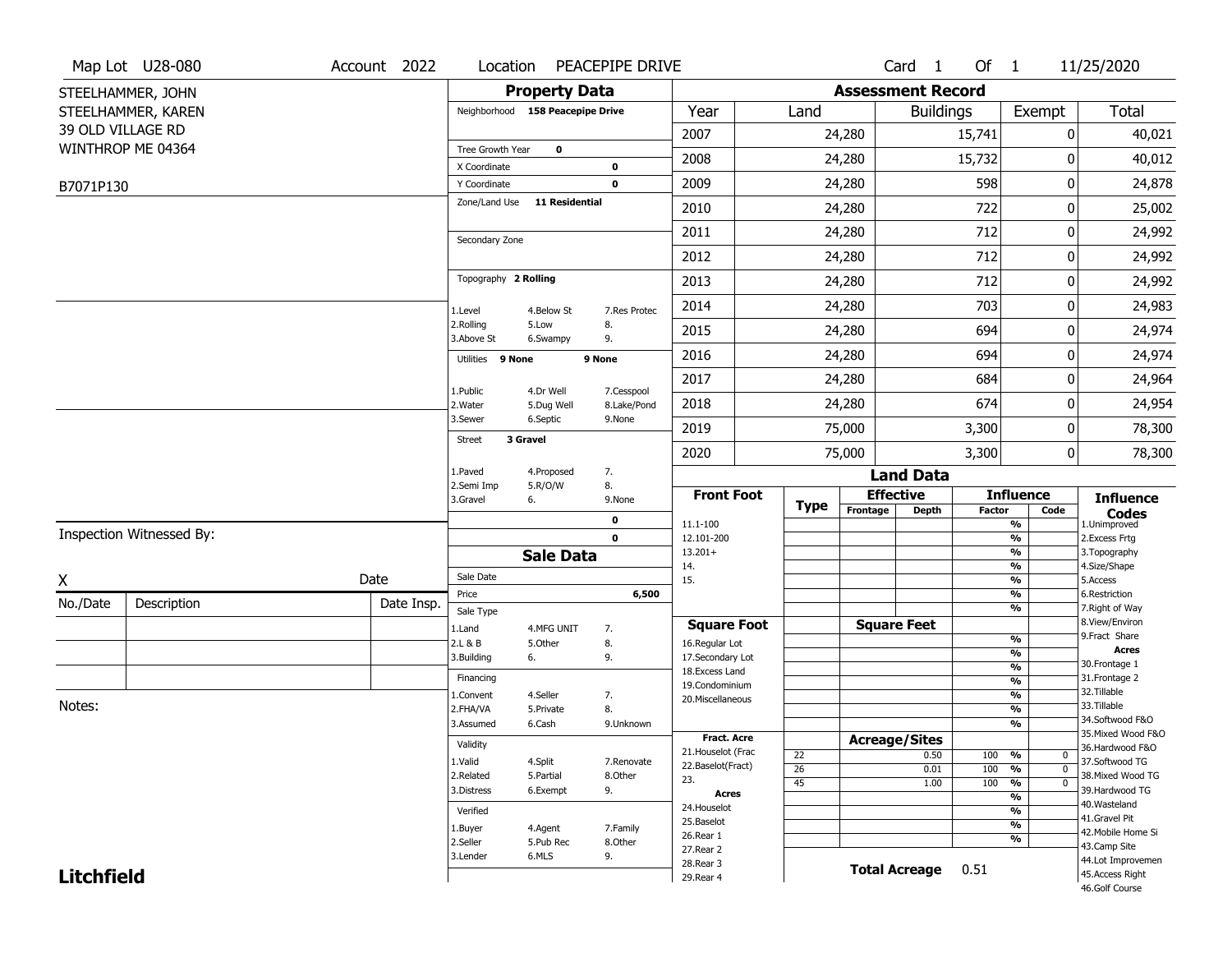|                       |                 |                                                   |                       |                          |            |                                       |                          |                             |            |                     | <b>Litchfield</b>                        |                   |      |      |            |
|-----------------------|-----------------|---------------------------------------------------|-----------------------|--------------------------|------------|---------------------------------------|--------------------------|-----------------------------|------------|---------------------|------------------------------------------|-------------------|------|------|------------|
|                       | Map Lot U28-080 |                                                   |                       |                          |            | Account 2022                          |                          | Location                    |            |                     | PEACEPIPE DRIVE                          | Card <sub>1</sub> |      | Of 1 | 11/25/2020 |
| <b>Building Style</b> |                 |                                                   | <b>SF Bsmt Living</b> |                          |            |                                       |                          | Layout                      |            |                     |                                          |                   |      |      |            |
| 0.Uncoded             | 4.Cape          | 8.Log                                             | Fin Bsmt Grade        |                          |            |                                       |                          | 1.Typical                   | 4.         |                     | 7.                                       | Shed              |      |      |            |
| 1.Conv.               | 5.Garrison      | 9.0ther                                           |                       | OPEN-5-CUSTOMIZE         |            |                                       |                          | 2.Inadeq                    | 5.         |                     | 8.                                       |                   | 8.0' |      |            |
| 2.Ranch               | 6.Split         | 10.Tri-Lev                                        | Heat Type             | 100%                     |            |                                       |                          | 3.                          | 6.         |                     | 9.                                       |                   |      |      |            |
| 3.R Ranch             | 7.Contemp       | 11.Earth O                                        | 0.Uncoded             |                          | 4.Steam    |                                       | 8.Fl/Wall                | <b>Attic</b>                |            |                     |                                          | 12.0              |      |      |            |
| <b>Dwelling Units</b> |                 |                                                   | 1.HWBB                |                          | 5.FWA      |                                       | 9.No Heat                | 1.1/4 Fin                   | 4.Full Fin |                     | 7.                                       |                   |      |      |            |
| Other Units           |                 |                                                   | 2.HWCI                |                          | 6.GravWA   |                                       | 10.Radiant               | 2.1/2 Fin                   | 5.Fl/Stair |                     | 8.                                       |                   |      |      |            |
| Stories               |                 |                                                   | 3.H Pump              |                          | 7.Electric |                                       | 11.Radiant               | 3.3/4 Fin                   | 6.         |                     | 9.None                                   |                   |      |      |            |
| 1.1                   | 4.1.5           | 7.1.25                                            | Cool Type             | 0%                       |            |                                       |                          | Insulation                  |            |                     |                                          |                   |      |      |            |
| 2.2                   | 5.1.75          | 8.3.5                                             | 1.Refrig              |                          | 4.W&C Air  |                                       | 7.RadHW                  | 1.Full                      | 4.Minimal  |                     | 7.                                       |                   |      |      |            |
| 3.3                   | 6.2.5           | 9.4                                               | 2.Evapor              |                          | 5.Monitor- | 8.                                    |                          | 2. Heavy                    | 5.Partial  |                     | 8.                                       |                   |      |      |            |
| <b>Exterior Walls</b> |                 |                                                   | 3.H Pump              |                          | 6.Monitor- | 9.None                                |                          | 3.Capped                    | 6.         |                     | 9.None                                   |                   |      |      |            |
| 0.Uncoded             | 4.Asbestos      | 8.Concrete                                        | Kitchen Style         |                          |            |                                       |                          | Unfinished %                |            |                     |                                          |                   |      |      |            |
| 1.Wd Clapb            | 5.Stucco        | 9.Other                                           | 1.Modern              |                          | 4.Obsolete | 7.                                    |                          | Grade & Factor              |            |                     |                                          |                   |      |      |            |
| 2.Vinyl               | 6.Brick         | 10.Wd shin                                        | 2.Typical             |                          | 5.         | 8.                                    |                          | 1.E Grade                   | 4.B Grade  |                     | 7.AAA Grad                               |                   |      |      |            |
| 3.Compos.             | 7.Stone         | 11.T1-11                                          | 3.Old Type            |                          | 6.         | 9.None                                |                          | 2.D Grade                   | 5.A Grade  |                     | 8.M&S                                    |                   |      |      |            |
| Roof Surface          |                 |                                                   | Bath(s) Style         |                          |            |                                       |                          | 3.C Grade                   | 6.AA Grade |                     | 9.Same                                   |                   |      |      |            |
| 1.Asphalt             | 4.Composit      | 7.Rolled R                                        | 1.Modern              |                          | 4.Obsolete | 7.                                    |                          | SQFT (Footprint)            |            |                     |                                          |                   |      |      |            |
| 2.Slate               | 5.Wood          | 8.                                                | 2. Typical            |                          | 5.         | 8.                                    |                          | Condition                   |            |                     |                                          | Shed              |      |      |            |
| 3.Metal               | 6.Other         | 9.                                                | 3.Old Type            |                          | 6.         | 9.None                                |                          | 1.Poor                      | 4.Avg      |                     | 7.V G                                    |                   |      |      |            |
| SF Masonry Trim       |                 |                                                   | # Rooms               |                          |            |                                       |                          | 2.Fair                      | $5.Avg+$   |                     | 8.Exc                                    |                   |      |      |            |
| OPEN-3-CUSTOM         |                 |                                                   | # Bedrooms            |                          |            |                                       |                          | $3.$ Avg-                   | 6.Good     |                     | 9.Same                                   |                   |      |      |            |
| OPEN-4-CUSTOM         |                 |                                                   | # Full Baths          |                          |            |                                       |                          | Phys. % Good                |            |                     |                                          | 20.0"             |      |      |            |
| Year Built            |                 |                                                   | # Half Baths          |                          |            |                                       |                          | Funct. % Good               |            |                     |                                          |                   |      |      |            |
| Year Remodeled        |                 |                                                   | # Addn Fixtures       |                          |            |                                       |                          | <b>Functional Code</b>      |            |                     |                                          |                   |      |      |            |
| Foundation            |                 |                                                   | # Fireplaces          |                          |            |                                       |                          | 1.Incomp                    | 4.Delap    |                     | 7.No Power                               |                   |      |      |            |
| 1.Concrete            | 4.Wood          | 7.                                                |                       |                          |            |                                       |                          | 2.O-Built                   | 5.Bsmt     |                     | 8.LongTerm                               |                   |      |      |            |
| 2.C Block             | 5.Slab          | 8.                                                |                       |                          |            |                                       |                          | 3.Damage                    | 6.Common   |                     | 9.None                                   | 8.0               |      |      |            |
| 3.Br/Stone            | 6.Piers         | 9.                                                |                       |                          |            |                                       |                          | Econ. % Good                |            |                     |                                          |                   |      |      |            |
| Basement              |                 |                                                   |                       |                          |            |                                       |                          | Economic Code               |            |                     |                                          |                   |      |      |            |
| $1.1/4$ Bmt           | 4.Full Bmt      | 7.                                                |                       |                          |            |                                       |                          | 0.None                      | 3.No Power |                     | 9.None                                   |                   |      |      |            |
| 2.1/2 Bmt             | 5.Crawl Sp      | 8.                                                |                       |                          |            |                                       |                          | 1.Location                  | 4.Generate |                     | 8.                                       |                   |      |      |            |
| 3.3/4 Bmt             | 6.              | 9.None                                            |                       |                          |            |                                       |                          | 2.Encroach                  | 5.Multi-Fa |                     | 9.                                       |                   |      |      |            |
| Bsmt Gar # Cars       |                 |                                                   |                       |                          |            | Software                              |                          | <b>Entrance Code</b>        |            |                     | 4 Note left to Insp                      |                   |      |      |            |
| Wet Basement          |                 |                                                   |                       |                          |            | A Division of Harris Computer Systems |                          | 1.Interior                  | 4.Vacant   |                     | 7.                                       |                   |      |      |            |
| 1.Dry                 | 4.Dirt Flr      | 7.                                                |                       |                          |            |                                       |                          | 2.Refusal                   | 5.Estimate |                     | 8.                                       |                   |      |      |            |
| 2.Damp                | 5.              | 8.                                                |                       |                          |            |                                       |                          | 3.Informed                  | 6.Existing |                     | 9.                                       |                   |      |      |            |
| 3.Wet                 | 6.              | 9.                                                |                       |                          |            |                                       |                          | Information Code 5 Estimate |            |                     |                                          |                   |      |      |            |
|                       |                 |                                                   |                       |                          |            |                                       |                          | 1.Owner                     | 4.Agent    |                     | 7.Vacant                                 |                   |      |      |            |
|                       |                 |                                                   |                       |                          |            |                                       |                          | 2.Relative                  | 5.Estimate |                     | 8.                                       |                   |      |      |            |
|                       |                 |                                                   |                       | Date Inspected 8/30/2018 |            |                                       |                          | 3.Tenant                    | 6.Other    |                     | 9.                                       |                   |      |      |            |
|                       |                 |                                                   |                       |                          |            |                                       |                          |                             |            |                     |                                          |                   |      |      |            |
|                       |                 | <b>Additions, Outbuildings &amp; Improvements</b> |                       |                          |            |                                       |                          |                             |            |                     | 1.One Story Fram<br>2. Two Story Fram    |                   |      |      |            |
| <b>Type</b>           |                 | Year                                              | Units                 | Grade                    | Cond       | Phys.                                 | Funct.                   | Sound Value                 |            |                     | 3. Three Story Fr                        |                   |      |      |            |
| 24 Frame Shed         |                 | 0                                                 |                       |                          |            | %                                     |                          | % 1,000                     |            | 4.1 & 1/2 Story     |                                          |                   |      |      |            |
| 24 Frame Shed         |                 | 1990                                              | 96                    | 2 100                    | 3          | 0                                     | $\sqrt{96}$ 75<br>$\%$   |                             |            | 5.1 & 3/4 Story     |                                          |                   |      |      |            |
|                       |                 |                                                   |                       |                          |            | %                                     | %                        |                             |            | $6.2$ & $1/2$ Story |                                          |                   |      |      |            |
|                       |                 |                                                   |                       |                          |            | $\frac{1}{2}$                         | $\overline{\frac{0}{0}}$ |                             |            |                     | 21. Open Frame Por                       |                   |      |      |            |
|                       |                 |                                                   |                       |                          |            | $\sqrt{6}$                            | $\overline{\frac{0}{6}}$ |                             |            |                     | 22.Encl Frame Por                        |                   |      |      |            |
|                       |                 |                                                   |                       |                          |            |                                       |                          |                             |            |                     | 23. Frame Garage                         |                   |      |      |            |
|                       |                 |                                                   |                       |                          |            | $\sqrt{6}$                            | $\frac{0}{6}$            |                             |            | 24.Frame Shed       |                                          |                   |      |      |            |
|                       |                 |                                                   |                       |                          |            | $\sqrt{6}$                            | $\overline{\frac{0}{0}}$ |                             |            |                     | 25. Frame Bay Wind                       |                   |      |      |            |
|                       |                 |                                                   |                       |                          |            | $\sqrt{6}$                            | $\overline{\frac{0}{0}}$ |                             |            |                     | 26.1SFr Overhang                         |                   |      |      |            |
|                       |                 |                                                   |                       |                          |            | $\%$                                  | $\%$                     |                             |            |                     | 27. Unfin Basement<br>28. Unfinished Att |                   |      |      |            |
|                       |                 |                                                   |                       |                          |            | $\sqrt{6}$                            | $\sqrt{6}$               |                             |            |                     | 29. Finished Attic                       |                   |      |      |            |
|                       |                 |                                                   |                       |                          |            |                                       |                          |                             |            |                     |                                          |                   |      |      |            |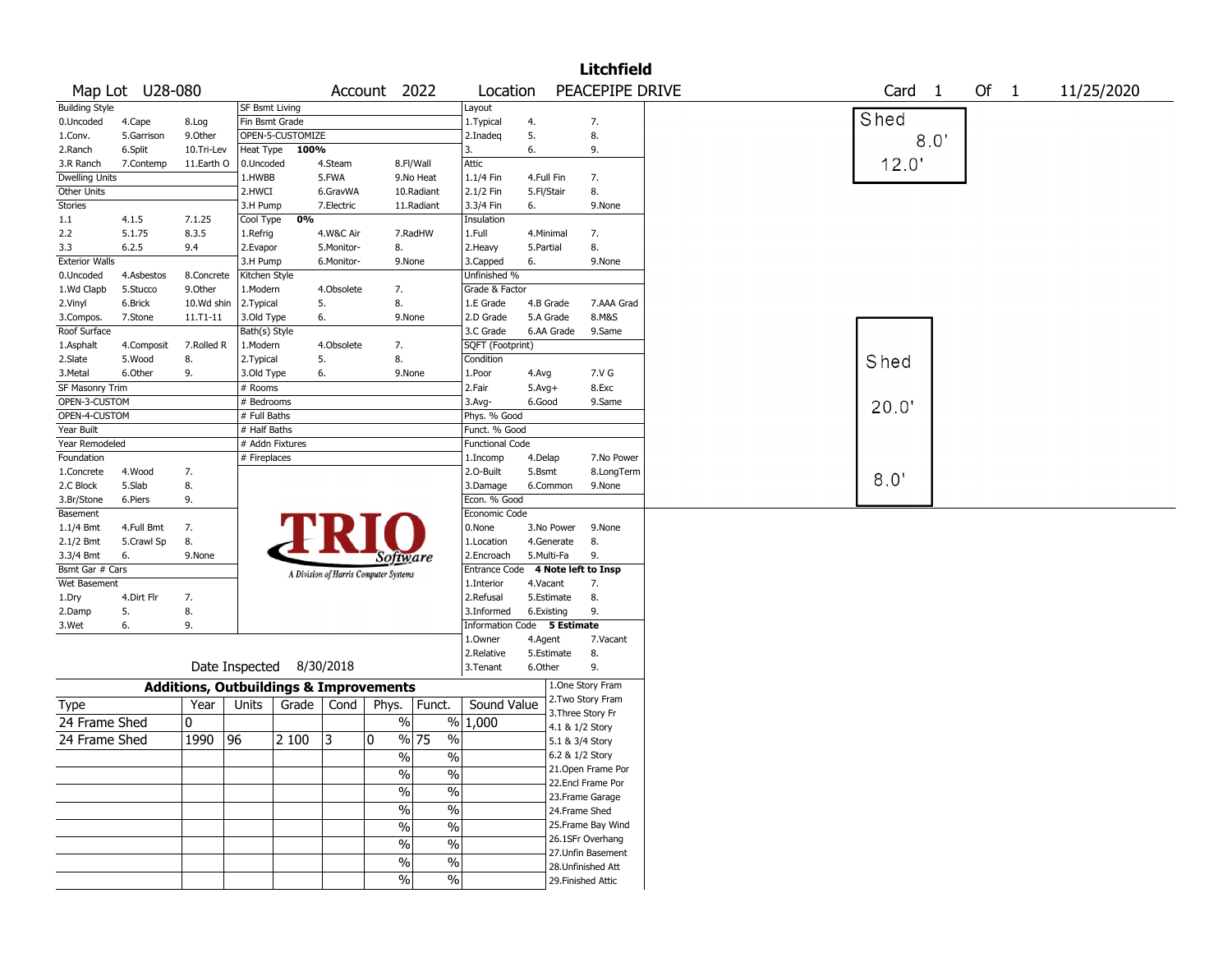|                   | Map Lot U28-081                            | Account 1299 | Location                         |                        | 554 PEACEPIPE DRIVE    |                                    |             |                          | Card <sub>1</sub> | Of $1$        |                                                | 11/25/2020                            |
|-------------------|--------------------------------------------|--------------|----------------------------------|------------------------|------------------------|------------------------------------|-------------|--------------------------|-------------------|---------------|------------------------------------------------|---------------------------------------|
| LEMIEUX, STEVEN   |                                            |              |                                  | <b>Property Data</b>   |                        |                                    |             | <b>Assessment Record</b> |                   |               |                                                |                                       |
| LEMIEUX, DIANNA   |                                            |              | Neighborhood 158 Peacepipe Drive |                        |                        | Year                               | Land        |                          | <b>Buildings</b>  |               | Exempt                                         | <b>Total</b>                          |
|                   | 615 FLETCHER ROAD                          |              |                                  |                        |                        | 2007                               |             | 35,300                   |                   | 207,933       | 0                                              | 243,233                               |
| AUBURN ME 04210   |                                            |              | Tree Growth Year                 | $\mathbf 0$            |                        |                                    |             |                          |                   |               | $\Omega$                                       |                                       |
|                   |                                            |              | X Coordinate                     |                        | $\pmb{0}$              | 2008                               |             | 35,300                   |                   | 205,795       |                                                | 241,095                               |
| B8200P318         |                                            |              | Y Coordinate                     |                        | $\mathbf 0$            | 2009                               |             | 35,300                   |                   | 290,991       | 0                                              | 326,291                               |
| Previous Owner    | OUELLETTE, DONALD & PATRICIA               |              | Zone/Land Use                    | <b>11 Residential</b>  |                        | 2010                               |             | 35,300                   |                   | 206,536       | 0                                              | 241,836                               |
| P. O. BOX 8307    |                                            |              | Secondary Zone                   |                        |                        | 2011                               |             | 35,300                   |                   | 202,164       | 0                                              | 237,464                               |
|                   |                                            |              |                                  |                        |                        | 2012                               |             | 35,300                   |                   | 202,164       | $\pmb{0}$                                      | 237,464                               |
|                   | LEWISTON ME 04240<br>Sale Date: 11/10/2004 |              | Topography 2 Rolling             |                        |                        | 2013                               |             | 35,300                   |                   | 202,037       | 0                                              | 237,337                               |
|                   |                                            |              | 1.Level                          | 4.Below St             | 7.Res Protec           | 2014                               |             | 35,300                   |                   | 201,984       | 0                                              | 237,284                               |
|                   |                                            |              | 2.Rolling<br>3.Above St          | 5.Low<br>6.Swampy      | 8.<br>9.               | 2015                               |             | 35,300                   |                   | 201,984       | 0                                              | 237,284                               |
|                   |                                            |              | 4 Drilled Well<br>Utilities      |                        | <b>6 Septic System</b> | 2016                               |             | 35,300                   |                   | 201,984       | 0                                              | 237,284                               |
|                   |                                            |              | 1.Public                         | 4.Dr Well              | 7.Cesspool             | 2017                               |             | 35,300                   |                   | 201,857       | 0                                              | 237,157                               |
|                   |                                            |              | 2. Water                         | 5.Dug Well             | 8.Lake/Pond            | 2018                               |             | 35,300                   |                   | 201,803       | 0                                              | 237,103                               |
|                   |                                            |              | 3.Sewer                          | 6.Septic               | 9.None                 | 2019                               |             | 95,000                   |                   | 209,600       | 0                                              | 304,600                               |
|                   |                                            |              | 3 Gravel<br><b>Street</b>        |                        |                        | 2020                               |             | 95,000                   |                   | 209,600       | $\mathbf 0$                                    | 304,600                               |
|                   |                                            |              | 1.Paved                          | 4.Proposed             | 7.                     |                                    |             |                          | <b>Land Data</b>  |               |                                                |                                       |
|                   |                                            |              | 2.Semi Imp<br>3.Gravel<br>6.     | 5.R/O/W                | 8.<br>9.None           | <b>Front Foot</b>                  | <b>Type</b> | <b>Effective</b>         |                   |               | <b>Influence</b>                               | <b>Influence</b>                      |
|                   |                                            |              |                                  |                        | $\mathbf 0$            | 11.1-100                           |             | Frontage                 | <b>Depth</b>      | <b>Factor</b> | Code<br>%                                      | <b>Codes</b><br>1.Unimproved          |
|                   | Inspection Witnessed By:                   |              |                                  |                        | $\mathbf 0$            | 12.101-200                         |             |                          |                   |               | %                                              | 2.Excess Frtg                         |
|                   |                                            |              |                                  | <b>Sale Data</b>       |                        | $13.201+$<br>14.                   |             |                          |                   |               | %<br>%                                         | 3. Topography<br>4.Size/Shape         |
| X                 |                                            | Date         | Sale Date                        |                        | 11/12/2004             | 15.                                |             |                          |                   |               | $\frac{9}{6}$                                  | 5.Access                              |
| No./Date          | Description                                | Date Insp.   | Price                            |                        | 34,000                 |                                    |             |                          |                   |               | %<br>%                                         | 6.Restriction<br>7. Right of Way      |
|                   |                                            |              | Sale Type                        | 1 Land Only            |                        | <b>Square Foot</b>                 |             | <b>Square Feet</b>       |                   |               |                                                | 8.View/Environ                        |
|                   |                                            |              | 1.Land<br>2.L & B                | 4.MFG UNIT<br>5.Other  | 7.<br>8.               | 16.Regular Lot                     |             |                          |                   |               | $\frac{9}{6}$                                  | 9. Fract Share                        |
|                   |                                            |              | 3.Building<br>6.                 |                        | 9.                     | 17.Secondary Lot                   |             |                          |                   |               | $\frac{9}{6}$                                  | <b>Acres</b><br>30.Frontage 1         |
|                   |                                            |              | Financing                        | 9 Unknown              |                        | 18.Excess Land                     |             |                          |                   |               | $\frac{9}{6}$<br>$\frac{9}{6}$                 | 31. Frontage 2                        |
|                   |                                            |              | 1.Convent                        | 4.Seller               | 7.                     | 19.Condominium<br>20.Miscellaneous |             |                          |                   |               | $\frac{9}{6}$                                  | 32.Tillable                           |
| Notes:            |                                            |              | 2.FHA/VA                         | 5.Private              | 8.                     |                                    |             |                          |                   |               | $\frac{9}{6}$                                  | 33.Tillable                           |
|                   |                                            |              | 3.Assumed                        | 6.Cash                 | 9.Unknown              |                                    |             |                          |                   |               | $\frac{9}{6}$                                  | 34.Softwood F&O                       |
|                   |                                            |              | Validity                         | 1 Arms Length Sale     |                        | <b>Fract. Acre</b>                 |             | <b>Acreage/Sites</b>     |                   |               |                                                | 35. Mixed Wood F&O<br>36.Hardwood F&O |
|                   |                                            |              | 1.Valid                          | 4.Split                | 7.Renovate             | 21. Houselot (Frac                 | 21          |                          | 0.50              | 100           | %<br>$\mathbf 0$                               | 37.Softwood TG                        |
|                   |                                            |              | 2.Related                        | 5.Partial              | 8.Other                | 22.Baselot(Fract)<br>23.           | 45          |                          | 1.00              | 100           | %<br>$\mathbf{0}$                              | 38. Mixed Wood TG                     |
|                   |                                            |              | 3.Distress                       | 6.Exempt               | 9.                     | <b>Acres</b>                       | 44          |                          | 1.00              | 100           | $\frac{9}{6}$<br>$\mathbf{0}$<br>$\frac{9}{6}$ | 39.Hardwood TG                        |
|                   |                                            |              |                                  |                        |                        |                                    |             |                          |                   |               |                                                | 40. Wasteland                         |
|                   |                                            |              |                                  |                        |                        | 24. Houselot                       |             |                          |                   |               |                                                |                                       |
|                   |                                            |              | Verified                         | <b>5 Public Record</b> |                        | 25.Baselot                         |             |                          |                   |               | %<br>$\frac{9}{6}$                             | 41.Gravel Pit                         |
|                   |                                            |              | 1.Buyer                          | 4.Agent                | 7.Family               | 26.Rear 1                          |             |                          |                   |               | %                                              | 42. Mobile Home Si                    |
|                   |                                            |              | 2.Seller<br>3.Lender             | 5.Pub Rec<br>6.MLS     | 8.Other<br>9.          | 27. Rear 2                         |             |                          |                   |               |                                                | 43.Camp Site                          |
| <b>Litchfield</b> |                                            |              |                                  |                        |                        | 28. Rear 3<br>29. Rear 4           |             | <b>Total Acreage</b>     |                   | 0.50          |                                                | 44.Lot Improvemen<br>45.Access Right  |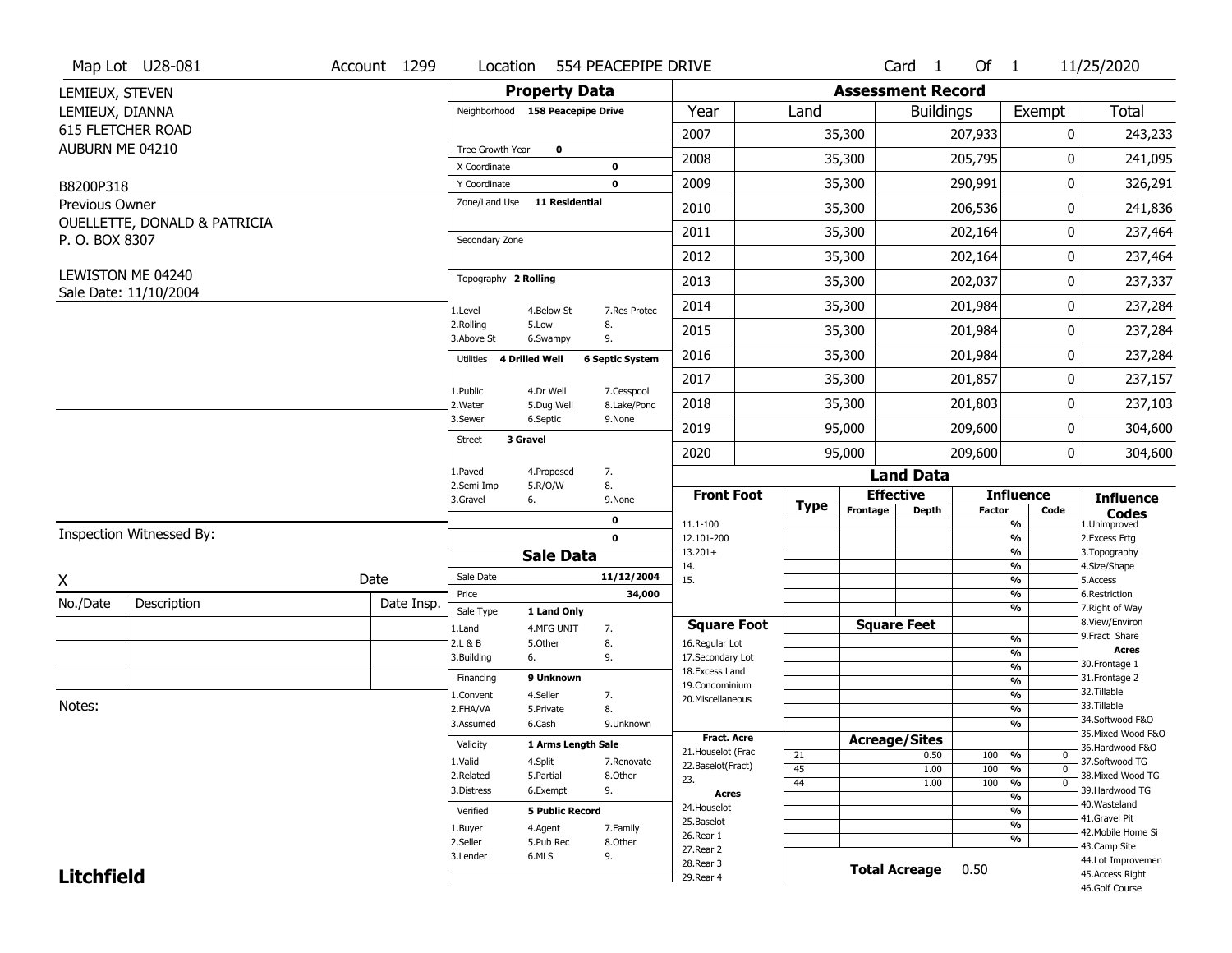|                                      |                               |              |                                                   |                  |                |                                       |                                               |                           |                        |                   | <b>Litchfield</b>   |  |       |       |            |                        |       |                |       |            |
|--------------------------------------|-------------------------------|--------------|---------------------------------------------------|------------------|----------------|---------------------------------------|-----------------------------------------------|---------------------------|------------------------|-------------------|---------------------|--|-------|-------|------------|------------------------|-------|----------------|-------|------------|
|                                      | Map Lot U28-081               |              |                                                   |                  |                | Account 1299                          |                                               | Location                  |                        |                   | 554 PEACEPIPE DRIVE |  |       |       |            | Card <sub>1</sub>      |       | Of 1           |       | 11/25/2020 |
|                                      | Building Style 1 Conventional |              | SF Bsmt Living                                    |                  | 0              |                                       |                                               | Layout                    | 1 Typical              |                   |                     |  |       |       |            |                        |       |                |       |            |
| 0.Uncoded                            | 4.Cape                        | 8.Log        | Fin Bsmt Grade                                    |                  | 0 <sub>0</sub> |                                       |                                               | 1.Typical                 | 4.                     |                   | 7.                  |  |       |       |            |                        |       |                |       |            |
| 1.Conv.                              | 5.Garrison                    | 9.0ther      |                                                   | OPEN-5-CUSTOMIZE | $\mathbf 0$    |                                       |                                               | 2.Inadeq                  | 5.                     |                   | 8.                  |  |       |       |            |                        |       |                |       |            |
| 2.Ranch                              | 6.Split                       | 10.Tri-Lev   | Heat Type                                         | 100%             |                | 5 Forced Warm Air                     |                                               | 3.                        | 6.                     |                   | 9.                  |  |       |       |            |                        |       |                |       |            |
| 3.R Ranch                            | 7.Contemp                     | 11.Earth O   | 0.Uncoded                                         |                  | 4.Steam        |                                       | 8.Fl/Wall                                     | Attic<br>9 None           |                        |                   |                     |  |       |       |            |                        |       |                |       |            |
| Dwelling Units 1                     |                               |              | 1.HWBB                                            |                  | 5.FWA          |                                       | 9.No Heat                                     | 1.1/4 Fin                 | 4.Full Fin             |                   | 7.                  |  | Gar   | 28.0' |            |                        |       |                |       |            |
| Other Units                          | 0                             |              | 2.HWCI                                            |                  | 6.GravWA       |                                       | 10.Radiant                                    | 2.1/2 Fin                 | 5.Fl/Stair             |                   | 8.                  |  |       |       |            |                        |       |                |       |            |
| <b>Stories</b>                       | 4 One & 1/2 Story             |              | 3.H Pump                                          |                  | 7.Electric     |                                       | 11.Radiant                                    | 3.3/4 Fin                 | 6.                     |                   | 9.None              |  |       |       |            |                        |       |                |       |            |
| 1.1                                  | 4.1.5                         | 7.1.25       | Cool Type                                         | 0%               | 9 None         |                                       |                                               | Insulation                | 1 Full                 |                   |                     |  |       |       |            |                        |       | 24.0'          |       |            |
| 2.2                                  | 5.1.75                        | 8.3.5        | 1.Refrig                                          |                  | 4.W&C Air      |                                       | 7.RadHW                                       | 1.Full                    | 4.Minimal              |                   | 7.                  |  |       |       |            |                        |       |                |       | WD         |
| 3.3                                  | 6.2.5                         | 9.4          | 2.Evapor                                          |                  | 5.Monitor-     | 8.                                    |                                               | 2. Heavy                  | 5.Partial              |                   | 8.                  |  | 28.0' |       | 8.0'       |                        |       | W <sub>D</sub> | 16.0' |            |
| <b>Exterior Walls</b>                | 10 Wood Shingle               |              | 3.H Pump                                          |                  | 6.Monitor-     |                                       | 9.None                                        | 3.Capped                  | 6.                     |                   | 9.None              |  |       |       | Canopy     |                        |       |                |       | 16.0"      |
| 0.Uncoded                            | 4.Asbestos                    | 8.Concrete   | Kitchen Style                                     |                  | 2 Typical      |                                       |                                               | Unfinished %              | 10%                    |                   |                     |  |       |       |            |                        |       |                |       |            |
| 1.Wd Clapb                           | 5.Stucco                      | 9.0ther      | 1.Modern                                          |                  | 4.Obsolete     | 7.                                    |                                               | Grade & Factor            |                        | 3 Average 110%    |                     |  |       |       |            |                        |       |                |       | 12.0'      |
| 2.Vinyl                              | 6.Brick                       | 10.Wd shin   | 2.Typical                                         |                  | 5.             | 8.                                    |                                               | 1.E Grade                 | 4.B Grade              |                   | 7.AAA Grad          |  |       |       |            |                        |       |                |       |            |
| 3.Compos.                            | 7.Stone                       | $11.71 - 11$ | 3.Old Type                                        |                  | 6.             |                                       | 9.None                                        | 2.D Grade                 | 5.A Grade              |                   | 8.M&S               |  |       |       |            |                        |       |                |       |            |
| Roof Surface                         | 3 Sheet Metal                 |              | Bath(s) Style                                     |                  |                | 2 Typical Bath(s)                     |                                               | 3.C Grade                 | 6.AA Grade             |                   | 9.Same              |  |       |       |            |                        |       | 11/2sFr/B      |       |            |
| 1.Asphalt                            | 4.Composit                    | 7.Rolled R   | 1.Modern                                          |                  | 4.Obsolete     | 7.                                    |                                               | SQFT (Footprint) 1248     |                        |                   |                     |  |       |       |            |                        |       |                |       |            |
| 2.Slate                              | 5.Wood                        | 8.           | 2. Typical                                        |                  | 5.             | 8.                                    |                                               | Condition                 | 4 Average              |                   |                     |  |       |       | 26.0'      |                        |       |                |       |            |
| 3.Metal                              | 6.Other                       | 9.           | 3.Old Type                                        |                  | 6.<br>0        | 9.None                                |                                               | 1.Poor                    | 4.Avg                  |                   | 7.V G<br>8.Exc      |  |       |       |            |                        |       |                |       |            |
| SF Masonry Trim 0<br>OPEN-3-CUSTOM 0 |                               |              | # Rooms<br># Bedrooms                             |                  | 3              |                                       |                                               | 2.Fair                    | $5.$ Avg $+$<br>6.Good |                   | 9.Same              |  |       |       |            |                        |       |                |       |            |
| OPEN-4-CUSTOM 0                      |                               |              | # Full Baths                                      |                  | $\overline{2}$ |                                       |                                               | $3.$ Avg-<br>Phys. % Good | 0%                     |                   |                     |  |       |       |            |                        |       |                |       |            |
| Year Built                           | 2006                          |              | # Half Baths                                      |                  | 0              |                                       |                                               | Funct. % Good             |                        | 100%              |                     |  |       |       |            |                        | 48.0' |                |       |            |
| Year Remodeled                       | $\mathbf 0$                   |              | # Addn Fixtures                                   |                  | 0              |                                       |                                               | Functional Code           |                        | 9 None            |                     |  |       |       |            |                        |       |                |       |            |
| Foundation                           | 1 Concrete                    |              | # Fireplaces                                      |                  | 1              |                                       |                                               | 1.Incomp                  | 4.Delap                |                   | 7.No Power          |  |       |       | ОP<br>9.0' |                        | OP/OP |                | OP    | 9.0'       |
| 1.Concrete                           | 4.Wood                        | 7.           |                                                   |                  |                |                                       |                                               | 2.0-Built                 | 5.Bsmt                 |                   | 8.LongTerm          |  |       |       | 16.0'      |                        |       |                |       |            |
| 2.C Block                            | 5.Slab                        | 8.           |                                                   |                  |                |                                       |                                               | 3.Damage                  | 6.Common               |                   | 9.None              |  |       |       |            |                        | 16.0' |                |       |            |
| 3.Br/Stone                           | 6.Piers                       | 9.           |                                                   |                  |                |                                       |                                               | Econ. % Good              | 100%                   |                   |                     |  |       |       |            | 144sq ft OP/432sq ftOP |       |                |       |            |
| Basement                             | <b>4 Full Basement</b>        |              |                                                   |                  |                |                                       |                                               | Economic Code None        |                        |                   |                     |  |       |       |            |                        |       |                |       |            |
| 1.1/4 Bmt                            | 4.Full Bmt                    | 7.           |                                                   |                  |                |                                       |                                               | 0.None                    | 3.No Power             |                   | 9.None              |  |       |       |            |                        |       |                |       |            |
| 2.1/2 Bmt                            | 5.Crawl Sp                    | 8.           |                                                   |                  |                |                                       |                                               | 1.Location                | 4.Generate             |                   | 8.                  |  |       |       |            |                        |       |                |       |            |
| 3.3/4 Bmt                            | 6.                            | 9.None       |                                                   |                  |                | Software                              |                                               | 2.Encroach                | 5.Multi-Fa             |                   | 9.                  |  |       |       |            |                        |       |                |       |            |
| Bsmt Gar # Cars 0                    |                               |              |                                                   |                  |                | A Division of Harris Computer Systems |                                               | Entrance Code             |                        |                   | 1 Interior Inspect  |  |       |       |            |                        |       |                |       |            |
| Wet Basement                         | 1 Dry Basement                |              |                                                   |                  |                |                                       |                                               | 1.Interior                | 4.Vacant               |                   | 7.                  |  |       |       |            |                        |       |                |       |            |
| 1.Dry                                | 4.Dirt Flr                    | 7.           |                                                   |                  |                |                                       |                                               | 2.Refusal                 | 5.Estimate             |                   | 8.                  |  |       |       |            |                        |       |                |       |            |
| 2.Damp                               | 5.                            | 8.           |                                                   |                  |                |                                       |                                               | 3.Informed                | 6.Existing             |                   | 9.                  |  |       |       |            |                        |       |                |       |            |
| 3.Wet                                | 6.                            | 9.           |                                                   |                  |                |                                       |                                               | Information Code 1 Owner  |                        |                   |                     |  |       |       |            |                        |       |                |       |            |
|                                      |                               |              |                                                   |                  |                |                                       |                                               | 1.0wner                   | 4.Agent                |                   | 7.Vacant            |  |       |       |            |                        |       |                |       |            |
|                                      |                               |              |                                                   |                  |                |                                       |                                               | 2.Relative                | 5.Estimate             |                   | 8.                  |  |       |       |            |                        |       |                |       |            |
|                                      |                               |              | Date Inspected                                    |                  | 8/30/2018      |                                       |                                               | 3.Tenant                  | 6.Other                |                   | 9.                  |  |       |       |            |                        |       |                |       |            |
|                                      |                               |              | <b>Additions, Outbuildings &amp; Improvements</b> |                  |                |                                       |                                               |                           |                        |                   | 1.One Story Fram    |  |       |       |            |                        |       |                |       |            |
| Type                                 |                               | Year         | Units                                             | Grade            | Cond           | Phys.                                 | Funct.                                        | Sound Value               |                        |                   | 2. Two Story Fram   |  |       |       |            |                        |       |                |       |            |
|                                      |                               |              |                                                   |                  |                |                                       |                                               |                           |                        | 3. Three Story Fr |                     |  |       |       |            |                        |       |                |       |            |
| 21 Open Frame                        |                               | 0            | 432                                               | 00               | 10             | 0                                     | % 0<br>$\%$                                   |                           |                        | 4.1 & 1/2 Story   |                     |  |       |       |            |                        |       |                |       |            |
| 21 Open Frame                        |                               | $\mathbf 0$  | 144                                               | 00               | 0              | 0                                     | % 0<br>$\%$                                   |                           |                        | 5.1 & 3/4 Story   |                     |  |       |       |            |                        |       |                |       |            |
| 68 Wood Deck/s                       |                               | 2007         | 384                                               | 9100             | 4              | $\mathbf{0}$                          | $\frac{9}{6}$ 100<br>$\overline{\frac{0}{0}}$ |                           |                        | 6.2 & 1/2 Story   |                     |  |       |       |            |                        |       |                |       |            |
| 68 Wood Deck/s                       |                               | 2017         | 192                                               | 2 100            | 4              | 0                                     | % 100 %                                       |                           |                        |                   | 21.Open Frame Por   |  |       |       |            |                        |       |                |       |            |
| 23 Frame Garage                      |                               | 2017         | 784                                               | 2 100            | 4              | 0                                     | $\sqrt{96}$ 100 %                             |                           |                        |                   | 22.Encl Frame Por   |  |       |       |            |                        |       |                |       |            |
|                                      |                               |              |                                                   |                  |                |                                       |                                               |                           |                        |                   | 23.Frame Garage     |  |       |       |            |                        |       |                |       |            |
| 61 Canopy/s                          |                               | 2017         | 224                                               | 1 100            | 14             | 10                                    | $\frac{9}{6}$ 75<br>$\overline{\frac{0}{6}}$  |                           |                        | 24.Frame Shed     |                     |  |       |       |            |                        |       |                |       |            |
|                                      |                               |              |                                                   |                  |                | $\sqrt{6}$                            | $\%$                                          |                           |                        |                   | 25. Frame Bay Wind  |  |       |       |            |                        |       |                |       |            |
|                                      |                               |              |                                                   |                  |                | $\sqrt{6}$                            | $\%$                                          |                           |                        |                   | 26.1SFr Overhang    |  |       |       |            |                        |       |                |       |            |
|                                      |                               |              |                                                   |                  |                | %                                     | $\%$                                          |                           |                        |                   | 27.Unfin Basement   |  |       |       |            |                        |       |                |       |            |
|                                      |                               |              |                                                   |                  |                | $\%$                                  | $\sqrt{6}$                                    |                           |                        |                   | 28. Unfinished Att  |  |       |       |            |                        |       |                |       |            |
|                                      |                               |              |                                                   |                  |                |                                       |                                               |                           |                        |                   | 29. Finished Attic  |  |       |       |            |                        |       |                |       |            |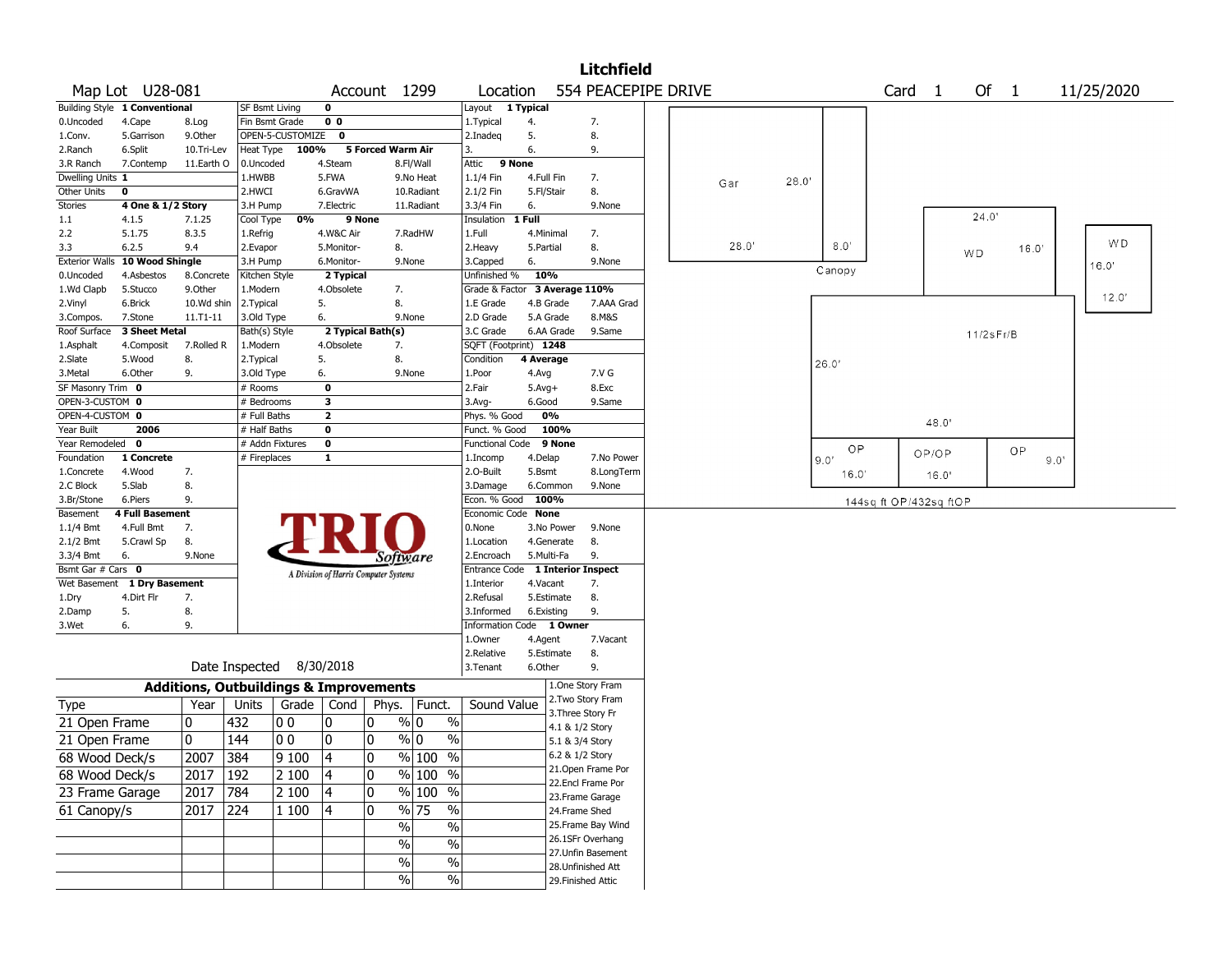|                                           | Map Lot U28-082                                    | Account 2019 | Location                      |                                  | PEACEPIPE DRIVE           |                                          |                                    |                          | Card <sub>1</sub> | Of $1$           |                                           | 11/25/2020                            |
|-------------------------------------------|----------------------------------------------------|--------------|-------------------------------|----------------------------------|---------------------------|------------------------------------------|------------------------------------|--------------------------|-------------------|------------------|-------------------------------------------|---------------------------------------|
| BROWN, DAVID                              |                                                    |              |                               | <b>Property Data</b>             |                           |                                          |                                    | <b>Assessment Record</b> |                   |                  |                                           |                                       |
| BROWN, TERESA                             |                                                    |              |                               | Neighborhood 158 Peacepipe Drive |                           | Year                                     | Land                               |                          | <b>Buildings</b>  |                  | Exempt                                    | Total                                 |
| 302 RIVER ROAD                            |                                                    |              |                               |                                  |                           | 2007                                     |                                    | 25,428                   |                   | $\boldsymbol{0}$ | 0                                         | 25,428                                |
|                                           | TOPSHAM ME 04086                                   |              | Tree Growth Year              | $\mathbf 0$                      |                           | 2008                                     |                                    | 25,428                   |                   | 0                | ŋ                                         | 25,428                                |
|                                           |                                                    |              | X Coordinate                  |                                  | 0                         |                                          |                                    |                          |                   |                  |                                           |                                       |
|                                           | B1248P37 B12639P45                                 |              | Y Coordinate<br>Zone/Land Use | <b>11 Residential</b>            | $\mathbf 0$               | 2009                                     |                                    | 25,428                   |                   | $\mathbf 0$      | 0                                         | 25,428                                |
| <b>Previous Owner</b><br>ALLEN, CHARLES E |                                                    |              |                               |                                  |                           | 2010                                     |                                    | 25,428                   |                   | $\mathbf 0$      | 0                                         | 25,428                                |
| 422 COLLEGE ST                            |                                                    |              | Secondary Zone                |                                  |                           | 2011                                     |                                    | 25,428                   |                   | $\mathbf 0$      | 0                                         | 25,428                                |
|                                           |                                                    |              |                               |                                  |                           | 2012                                     |                                    | 25,428                   |                   | $\mathbf 0$      | 0                                         | 25,428                                |
|                                           | LEWISTON ME 04240<br>Sale Date: 6/22/2017          |              | Topography 2 Rolling          |                                  |                           | 2013                                     |                                    | 25,428                   |                   | $\mathbf 0$      | 0                                         | 25,428                                |
|                                           |                                                    |              | 1.Level                       | 4.Below St                       | 7.Res Protec              | 2014                                     |                                    | 25,428                   |                   | $\mathbf 0$      | 0                                         | 25,428                                |
|                                           |                                                    |              | 2.Rolling<br>3.Above St       | 5.Low<br>6.Swampy                | 8.<br>9.                  | 2015                                     |                                    | 25,428                   |                   | 0                | 0                                         | 25,428                                |
|                                           |                                                    |              | <b>Utilities</b>              |                                  |                           | 2016                                     |                                    | 25,428                   |                   | $\mathbf 0$      | 0                                         | 25,428                                |
|                                           |                                                    |              |                               |                                  |                           | 2017                                     |                                    | 25,428                   |                   | $\mathbf 0$      | 0                                         | 25,428                                |
|                                           |                                                    |              | 1.Public<br>2. Water          | 4.Dr Well<br>5.Dug Well          | 7.Cesspool<br>8.Lake/Pond | 2018                                     |                                    | 25,428                   |                   | $\boldsymbol{0}$ | 0                                         | 25,428                                |
|                                           |                                                    |              | 3.Sewer                       | 6.Septic                         | 9.None                    | 2019                                     |                                    | 75,200                   |                   | $\boldsymbol{0}$ | 0                                         | 75,200                                |
|                                           |                                                    |              | <b>Street</b>                 | 3 Gravel                         |                           | 2020                                     |                                    | 75,200                   |                   | $\mathbf 0$      | 0                                         | 75,200                                |
|                                           |                                                    |              | 1.Paved                       | 4.Proposed                       | 7.                        |                                          |                                    |                          | <b>Land Data</b>  |                  |                                           |                                       |
|                                           |                                                    |              | 2.Semi Imp<br>3.Gravel        | 5.R/O/W<br>6.                    | 8.<br>9.None              | <b>Front Foot</b>                        |                                    | <b>Effective</b>         |                   |                  | <b>Influence</b>                          | <b>Influence</b>                      |
|                                           |                                                    |              |                               |                                  | 0                         | 11.1-100                                 | <b>Type</b>                        | Frontage                 | <b>Depth</b>      | <b>Factor</b>    | Code<br>$\overline{\frac{9}{6}}$          | <b>Codes</b><br>1.Unimproved          |
|                                           | Inspection Witnessed By:                           |              |                               |                                  | $\mathbf 0$               | 12.101-200                               |                                    |                          |                   |                  | $\frac{9}{6}$                             | 2.Excess Frtg                         |
|                                           |                                                    |              |                               | <b>Sale Data</b>                 |                           | $13.201+$<br>14.                         |                                    |                          |                   |                  | $\overline{\frac{9}{6}}$<br>$\frac{9}{6}$ | 3. Topography<br>4.Size/Shape         |
| Χ                                         |                                                    | Date         | Sale Date                     |                                  | 6/22/2017                 | 15.                                      |                                    |                          |                   |                  | $\frac{9}{6}$                             | 5.Access                              |
| No./Date                                  | Description                                        | Date Insp.   | Price                         |                                  | 60,000                    |                                          |                                    |                          |                   |                  | $\frac{9}{6}$                             | 6.Restriction                         |
|                                           |                                                    |              | Sale Type                     | 2 Land & Buildings               |                           | <b>Square Foot</b>                       |                                    | <b>Square Feet</b>       |                   |                  | $\overline{\frac{9}{6}}$                  | 7. Right of Way<br>8.View/Environ     |
|                                           |                                                    |              | 1.Land<br>2.L & B             | 4.MFG UNIT<br>5.Other            | 7.<br>8.                  | 16.Regular Lot                           |                                    |                          |                   |                  | $\frac{9}{6}$                             | 9.Fract Share                         |
|                                           |                                                    |              | 3.Building                    | 6.                               | 9.                        | 17.Secondary Lot                         |                                    |                          |                   |                  | %                                         | <b>Acres</b><br>30. Frontage 1        |
|                                           |                                                    |              | Financing                     | 9 Unknown                        |                           | 18.Excess Land                           |                                    |                          |                   |                  | %<br>%                                    | 31. Frontage 2                        |
|                                           |                                                    |              | 1.Convent                     | 4.Seller                         | 7.                        | 19.Condominium<br>20.Miscellaneous       |                                    |                          |                   |                  | %                                         | 32. Tillable                          |
| Notes:                                    |                                                    |              | 2.FHA/VA                      | 5.Private                        | 8.                        |                                          |                                    |                          |                   |                  | %                                         | 33.Tillable                           |
|                                           | U28-082-Tax Acquired-parker Shores-Sold to Charles |              | 3.Assumed                     | 6.Cash                           | 9.Unknown                 |                                          |                                    |                          |                   |                  | %                                         | 34.Softwood F&O<br>35. Mixed Wood F&O |
|                                           | Allen-When-not date found.                         |              | Validity                      | 4 Split/Assemblage               |                           | <b>Fract. Acre</b><br>21. Houselot (Frac |                                    | <b>Acreage/Sites</b>     |                   |                  |                                           | 36.Hardwood F&O                       |
|                                           |                                                    |              | 1.Valid                       | 4.Split                          | 7.Renovate                | 22.Baselot(Fract)                        | 22                                 |                          | 0.50              | 100              | %<br>$\mathbf{0}$<br>$\overline{0}$       | 37.Softwood TG                        |
|                                           |                                                    |              | 2.Related                     | 5.Partial                        | 8.Other                   | 23.                                      | $\overline{26}$<br>$\overline{45}$ |                          | 0.08<br>1.00      | 100<br>100       | %<br>$\frac{9}{6}$<br>$\overline{0}$      | 38. Mixed Wood TG                     |
|                                           |                                                    |              | 3.Distress                    | 6.Exempt                         | 9.                        | Acres                                    |                                    |                          |                   |                  | %                                         | 39.Hardwood TG                        |
|                                           |                                                    |              | Verified                      | <b>5 Public Record</b>           |                           | 24. Houselot                             |                                    |                          |                   |                  | %                                         | 40. Wasteland                         |
|                                           |                                                    |              | 1.Buyer                       | 4.Agent                          | 7.Family                  | 25.Baselot                               |                                    |                          |                   |                  | $\overline{\frac{9}{6}}$                  | 41.Gravel Pit<br>42. Mobile Home Si   |
|                                           |                                                    |              | 2.Seller                      | 5.Pub Rec                        | 8.Other                   | 26.Rear 1                                |                                    |                          |                   |                  | %                                         | 43.Camp Site                          |
|                                           |                                                    |              |                               |                                  |                           |                                          |                                    |                          |                   |                  |                                           |                                       |
|                                           |                                                    |              | 3.Lender                      | 6.MLS                            | 9.                        | 27.Rear 2                                |                                    |                          |                   |                  |                                           | 44.Lot Improvemen                     |
| <b>Litchfield</b>                         |                                                    |              |                               |                                  |                           | 28. Rear 3<br>29. Rear 4                 |                                    | <b>Total Acreage</b>     |                   | 0.58             |                                           | 45.Access Right<br>46.Golf Course     |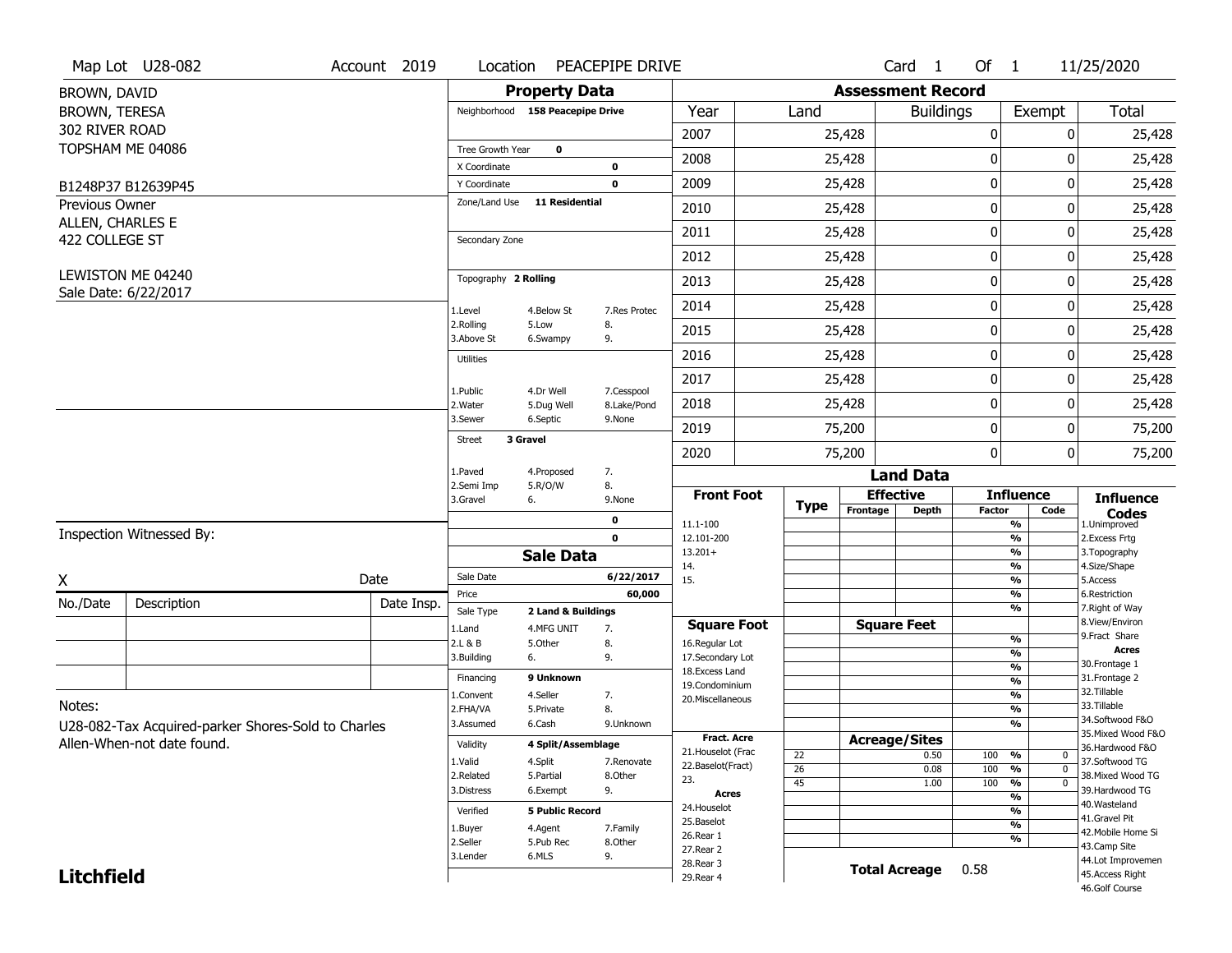|                           |                        |                                                   |                             |                  |            |                                       |               |                          |              |                 | <b>Litchfield</b>  |  |        |  |        |            |
|---------------------------|------------------------|---------------------------------------------------|-----------------------------|------------------|------------|---------------------------------------|---------------|--------------------------|--------------|-----------------|--------------------|--|--------|--|--------|------------|
|                           | Map Lot U28-082        |                                                   |                             |                  |            | Account 2019                          |               | Location                 |              |                 | PEACEPIPE DRIVE    |  | Card 1 |  | Of $1$ | 11/25/2020 |
| <b>Building Style</b>     |                        |                                                   | SF Bsmt Living              |                  |            |                                       |               | Layout                   |              |                 |                    |  |        |  |        |            |
| 0.Uncoded                 | 4.Cape                 | 8.Log                                             | Fin Bsmt Grade              |                  |            |                                       |               | 1.Typical                | 4.           |                 | 7.                 |  |        |  |        |            |
| 1.Conv.                   | 5.Garrison             | 9.0ther                                           |                             | OPEN-5-CUSTOMIZE |            |                                       |               | 2.Inadeq                 | 5.           |                 | 8.                 |  |        |  |        |            |
| 2.Ranch                   | 6.Split                | 10.Tri-Lev                                        | Heat Type                   | 100%             |            |                                       |               | 3.                       | 6.           |                 | 9.                 |  |        |  |        |            |
| 3.R Ranch                 | 7.Contemp              | 11.Earth O                                        | 0.Uncoded                   |                  | 4.Steam    |                                       | 8.Fl/Wall     | Attic                    |              |                 |                    |  |        |  |        |            |
| <b>Dwelling Units</b>     |                        |                                                   | 1.HWBB                      |                  | 5.FWA      |                                       | 9.No Heat     | 1.1/4 Fin                | 4.Full Fin   |                 | 7.                 |  |        |  |        |            |
| Other Units               |                        |                                                   | 2.HWCI                      |                  | 6.GravWA   |                                       | 10.Radiant    | 2.1/2 Fin                | 5.Fl/Stair   |                 | 8.                 |  |        |  |        |            |
| <b>Stories</b>            |                        |                                                   | 3.H Pump                    |                  | 7.Electric |                                       | 11.Radiant    | 3.3/4 Fin                | 6.           |                 | 9.None             |  |        |  |        |            |
| 1.1                       | 4.1.5                  | 7.1.25                                            | Cool Type                   | 0%               |            |                                       |               | Insulation               |              |                 |                    |  |        |  |        |            |
| 2.2                       | 5.1.75                 | 8.3.5                                             | 1.Refrig                    |                  | 4.W&C Air  |                                       | 7.RadHW       | 1.Full                   |              | 4.Minimal       | 7.                 |  |        |  |        |            |
| 3.3                       | 6.2.5                  | 9.4                                               | 2.Evapor                    |                  | 5.Monitor- | 8.                                    |               | 2.Heavy                  | 5.Partial    |                 | 8.                 |  |        |  |        |            |
| <b>Exterior Walls</b>     |                        |                                                   | 3.H Pump                    |                  | 6.Monitor- | 9.None                                |               | 3.Capped<br>Unfinished % | 6.           |                 | 9.None             |  |        |  |        |            |
| 0.Uncoded<br>1.Wd Clapb   | 4.Asbestos<br>5.Stucco | 8.Concrete<br>9.0ther                             | Kitchen Style<br>1.Modern   |                  | 4.Obsolete | 7.                                    |               | Grade & Factor           |              |                 |                    |  |        |  |        |            |
| 2.Vinyl                   | 6.Brick                | 10.Wd shin                                        | 2.Typical                   |                  | 5.         | 8.                                    |               | 1.E Grade                |              | 4.B Grade       | 7.AAA Grad         |  |        |  |        |            |
|                           |                        | $11. T1 - 11$                                     |                             |                  |            |                                       |               | 2.D Grade                |              | 5.A Grade       | 8.M&S              |  |        |  |        |            |
| 3.Compos.<br>Roof Surface | 7.Stone                |                                                   | 3.Old Type<br>Bath(s) Style |                  | 6.         | 9.None                                |               | 3.C Grade                |              | 6.AA Grade      | 9.Same             |  |        |  |        |            |
| 1.Asphalt                 | 4.Composit             | 7.Rolled R                                        | 1.Modern                    |                  | 4.Obsolete | 7.                                    |               | SQFT (Footprint)         |              |                 |                    |  |        |  |        |            |
| 2.Slate                   | 5.Wood                 | 8.                                                | 2. Typical                  | 5.               |            | 8.                                    |               | Condition                |              |                 |                    |  |        |  |        |            |
| 3.Metal                   | 6.Other                | 9.                                                | 3.Old Type                  |                  | 6.         | 9.None                                |               | 1.Poor                   | 4.Avg        |                 | 7.V G              |  |        |  |        |            |
| SF Masonry Trim           |                        |                                                   | # Rooms                     |                  |            |                                       |               | 2.Fair                   | $5.$ Avg $+$ |                 | 8.Exc              |  |        |  |        |            |
| OPEN-3-CUSTOM             |                        |                                                   | # Bedrooms                  |                  |            |                                       |               | 3.Avg-                   | 6.Good       |                 | 9.Same             |  |        |  |        |            |
| OPEN-4-CUSTOM             |                        |                                                   | # Full Baths                |                  |            |                                       |               | Phys. % Good             |              |                 |                    |  |        |  |        |            |
| Year Built                |                        |                                                   | # Half Baths                |                  |            |                                       |               | Funct. % Good            |              |                 |                    |  |        |  |        |            |
| Year Remodeled            |                        |                                                   | # Addn Fixtures             |                  |            |                                       |               | <b>Functional Code</b>   |              |                 |                    |  |        |  |        |            |
| Foundation                |                        |                                                   | # Fireplaces                |                  |            |                                       |               | 1.Incomp                 | 4.Delap      |                 | 7.No Power         |  |        |  |        |            |
| 1.Concrete                | 4.Wood                 | 7.                                                |                             |                  |            |                                       |               | 2.0-Built                | 5.Bsmt       |                 | 8.LongTerm         |  |        |  |        |            |
| 2.C Block                 | 5.Slab                 | 8.                                                |                             |                  |            |                                       |               | 3.Damage                 |              | 6.Common        | 9.None             |  |        |  |        |            |
| 3.Br/Stone                | 6.Piers                | 9.                                                |                             |                  |            |                                       |               | Econ. % Good             |              |                 |                    |  |        |  |        |            |
| Basement                  |                        |                                                   |                             |                  |            |                                       |               | Economic Code            |              |                 |                    |  |        |  |        |            |
| 1.1/4 Bmt                 | 4.Full Bmt             | 7.                                                |                             |                  |            |                                       |               | 0.None                   |              | 3.No Power      | 9.None             |  |        |  |        |            |
| 2.1/2 Bmt                 | 5.Crawl Sp             | 8.                                                |                             |                  |            |                                       |               | 1.Location               |              | 4.Generate      | 8.                 |  |        |  |        |            |
| 3.3/4 Bmt                 | 6.                     | 9.None                                            |                             |                  |            | <i>Software</i>                       |               | 2.Encroach               |              | 5.Multi-Fa      | 9.                 |  |        |  |        |            |
| Bsmt Gar # Cars           |                        |                                                   |                             |                  |            | A Division of Harris Computer Systems |               | Entrance Code            | $\mathbf 0$  |                 |                    |  |        |  |        |            |
| Wet Basement              |                        |                                                   |                             |                  |            |                                       |               | 1.Interior               | 4.Vacant     |                 | 7.                 |  |        |  |        |            |
| 1.Dry                     | 4.Dirt Flr             | 7.                                                |                             |                  |            |                                       |               | 2.Refusal                |              | 5.Estimate      | 8.                 |  |        |  |        |            |
| 2.Damp                    | 5.                     | 8.                                                |                             |                  |            |                                       |               | 3.Informed               | 6.Existing   |                 | 9.                 |  |        |  |        |            |
| 3.Wet                     | 6.                     | 9.                                                |                             |                  |            |                                       |               | Information Code 0       |              |                 |                    |  |        |  |        |            |
|                           |                        |                                                   |                             |                  |            |                                       |               | 1.0wner                  | 4.Agent      |                 | 7.Vacant           |  |        |  |        |            |
|                           |                        |                                                   |                             |                  |            |                                       |               | 2.Relative               |              | 5.Estimate      | 8.                 |  |        |  |        |            |
|                           |                        | Date Inspected                                    |                             |                  |            |                                       |               | 3.Tenant                 | 6.Other      |                 | 9.                 |  |        |  |        |            |
|                           |                        | <b>Additions, Outbuildings &amp; Improvements</b> |                             |                  |            |                                       |               |                          |              |                 | 1.One Story Fram   |  |        |  |        |            |
| Type                      |                        | Year                                              | Units                       | Grade $ $        | Cond       | Phys.                                 | Funct.        | Sound Value              |              |                 | 2. Two Story Fram  |  |        |  |        |            |
|                           |                        |                                                   |                             |                  |            | $\%$                                  | $\frac{0}{0}$ |                          |              |                 | 3. Three Story Fr  |  |        |  |        |            |
|                           |                        |                                                   |                             |                  |            | $\%$                                  | $\frac{0}{0}$ |                          |              | 4.1 & 1/2 Story |                    |  |        |  |        |            |
|                           |                        |                                                   |                             |                  |            |                                       |               |                          |              | 5.1 & 3/4 Story |                    |  |        |  |        |            |
|                           |                        |                                                   |                             |                  |            | $\sqrt{6}$                            | $\frac{0}{6}$ |                          |              | 6.2 & 1/2 Story |                    |  |        |  |        |            |
|                           |                        |                                                   |                             |                  |            | %                                     | %             |                          |              |                 | 21. Open Frame Por |  |        |  |        |            |
|                           |                        |                                                   |                             |                  |            | $\sqrt{6}$                            | $\%$          |                          |              |                 | 22.Encl Frame Por  |  |        |  |        |            |
|                           |                        |                                                   |                             |                  |            | $\%$                                  | $\frac{0}{0}$ |                          |              |                 | 23. Frame Garage   |  |        |  |        |            |
|                           |                        |                                                   |                             |                  |            |                                       |               |                          |              | 24.Frame Shed   |                    |  |        |  |        |            |
|                           |                        |                                                   |                             |                  |            | $\%$                                  | $\%$          |                          |              |                 | 25. Frame Bay Wind |  |        |  |        |            |
|                           |                        |                                                   |                             |                  |            | $\%$                                  | $\sqrt{6}$    |                          |              |                 | 26.1SFr Overhang   |  |        |  |        |            |
|                           |                        |                                                   |                             |                  |            | $\%$                                  | $\sqrt{6}$    |                          |              |                 | 27. Unfin Basement |  |        |  |        |            |
|                           |                        |                                                   |                             |                  |            | $\frac{1}{2}$                         | $\sqrt{6}$    |                          |              |                 | 28. Unfinished Att |  |        |  |        |            |
|                           |                        |                                                   |                             |                  |            |                                       |               |                          |              |                 | 29. Finished Attic |  |        |  |        |            |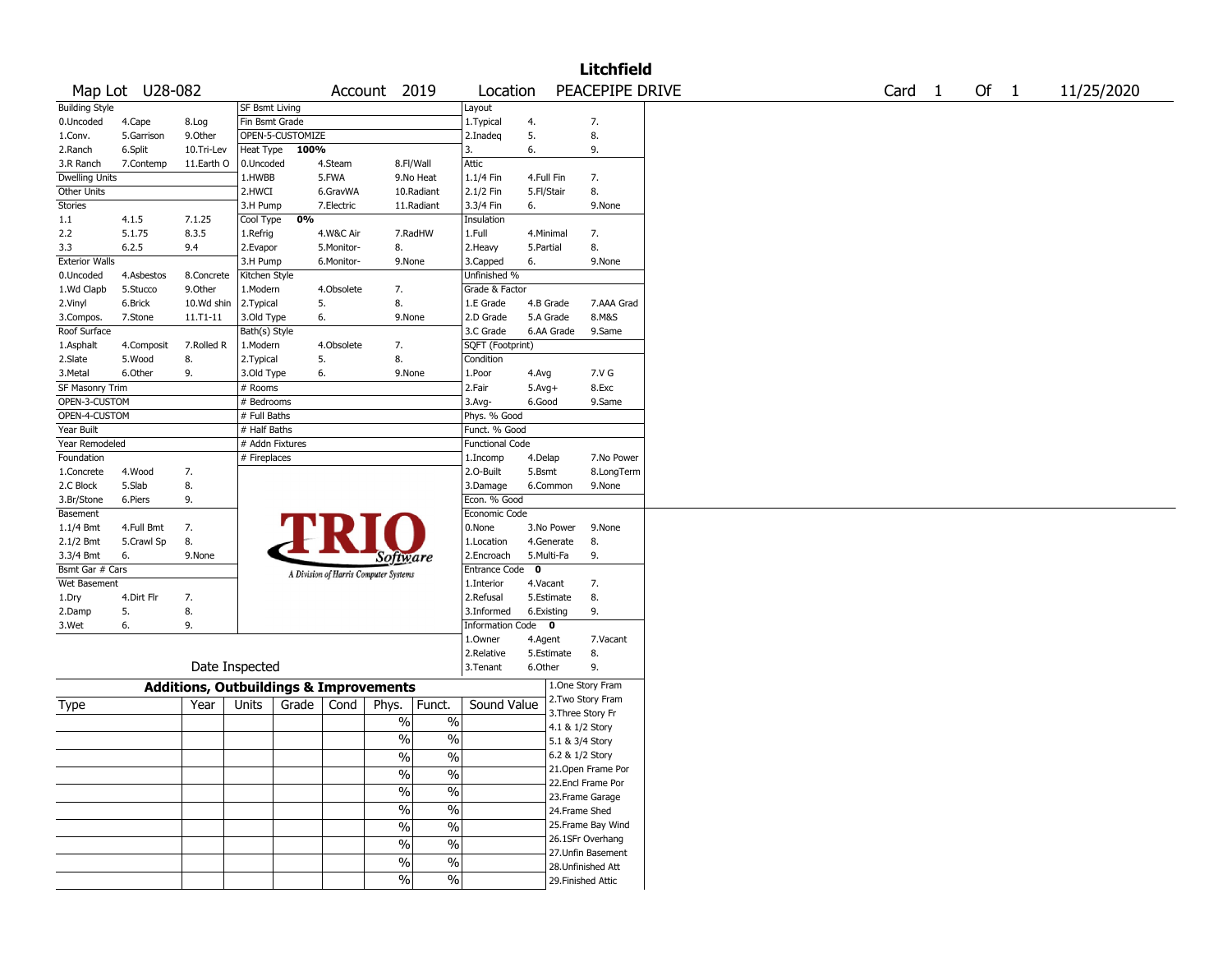|                                    | Map Lot U28-083                             | Account 1416 | Location                           |                          | 534 PEACEPIPE DRIVE    |                                         |                       |                          | Card <sub>1</sub>    | Of $1$        |                                            | 11/25/2020                            |
|------------------------------------|---------------------------------------------|--------------|------------------------------------|--------------------------|------------------------|-----------------------------------------|-----------------------|--------------------------|----------------------|---------------|--------------------------------------------|---------------------------------------|
| PROSSER, PAUL S                    |                                             |              |                                    | <b>Property Data</b>     |                        |                                         |                       | <b>Assessment Record</b> |                      |               |                                            |                                       |
|                                    | PROSSER-COPP, RHONDA V                      |              | Neighborhood 158 Peacepipe Drive   |                          |                        | Year                                    | Land                  |                          | <b>Buildings</b>     |               | Exempt                                     | Total                                 |
| PROSSER, JUNE M.                   |                                             |              |                                    |                          |                        | 2007                                    |                       | 28,088                   |                      | 158,991       | 0                                          | 187,079                               |
|                                    | <b>60 HOLBROOK STREET</b>                   |              | <b>Tree Growth Year</b>            | $\mathbf 0$              |                        | 2008                                    |                       | 28,088                   |                      | 157,489       | 0                                          | 185,577                               |
|                                    | HARPSWELL ME 04079                          |              | X Coordinate                       |                          | 0                      |                                         |                       |                          |                      |               |                                            |                                       |
|                                    | B1716P138 B11246P187 B11745P207 B11745P207  |              | Y Coordinate<br>Zone/Land Use      | <b>11 Residential</b>    | $\mathbf 0$            | 2009                                    |                       | 28,088                   |                      | 200,953       | 0                                          | 229,041                               |
| Previous Owner<br>PROSSER, MELINDA |                                             |              |                                    |                          |                        | 2010                                    |                       | 28,088                   |                      | 157,135       | 0                                          | 185,223                               |
|                                    |                                             |              | Secondary Zone                     |                          |                        | 2011                                    |                       | 34,088                   |                      | 125,808       | 0                                          | 159,896                               |
| 401 NORMA CT                       |                                             |              |                                    |                          |                        | 2012                                    |                       | 34,088                   |                      | 125,808       | 0                                          | 159,896                               |
|                                    | PUNTA GORDA FL 33950 5236                   |              | Topography 2 Rolling               |                          |                        | 2013                                    |                       | 34,088                   |                      | 125,599       | 0                                          | 159,687                               |
|                                    | Sale Date: 6/15/2018                        |              |                                    |                          |                        | 2014                                    |                       | 34,088                   |                      | 124,426       | 0                                          | 158,514                               |
| Previous Owner                     | PROSSER, PAUL S. & JUNE                     |              | 1.Level<br>2.Rolling               | 4.Below St<br>5.Low      | 7.Res Protec<br>8.     |                                         |                       |                          |                      |               |                                            |                                       |
| PROSSER, MELINDA                   |                                             |              | 3.Above St                         | 6.Swampy                 | 9.                     | 2015                                    |                       | 34,088                   |                      | 124,216       | 0                                          | 158,304                               |
|                                    | C/O RHONDA PROSSER-COPP                     |              | <b>4 Drilled Well</b><br>Utilities |                          | <b>6 Septic System</b> | 2016                                    |                       | 34,088                   |                      | 123,043       | 0                                          | 157,131                               |
|                                    | HARPSWELL ME 04079                          |              | 1.Public                           | 4.Dr Well                | 7.Cesspool             | 2017                                    |                       | 34,088                   |                      | 122,833       | 0                                          | 156,921                               |
|                                    | Sale Date: 7/07/2014                        |              | 2. Water                           | 5.Dug Well               | 8.Lake/Pond            | 2018                                    |                       | 34,088                   |                      | 121,661       | 0                                          | 155,749                               |
| Previous Owner                     |                                             |              | 3.Sewer                            | 6.Septic                 | 9.None                 | 2019                                    |                       | 95,500                   |                      | 98,400        | 0                                          | 193,900                               |
| PROSSER, RICHARD                   |                                             |              | 3 Gravel<br><b>Street</b>          |                          |                        | 2020                                    |                       | 95,500                   |                      | 98,400        | 0                                          | 193,900                               |
| 8 PROSSER ROAD                     |                                             |              | 1.Paved                            | 4.Proposed               | 7.                     |                                         |                       |                          | <b>Land Data</b>     |               |                                            |                                       |
|                                    | HARPSWELL ME 04079                          |              | 2.Semi Imp                         | 5.R/O/W                  | 8.                     | <b>Front Foot</b>                       |                       | <b>Effective</b>         |                      |               | <b>Influence</b>                           |                                       |
|                                    | Sale Date: 11/30/2012                       |              | 3.Gravel                           | 6.                       | 9.None                 |                                         | <b>Type</b>           | Frontage                 | Depth                | <b>Factor</b> | Code                                       | <b>Influence</b><br><b>Codes</b>      |
|                                    | Inspection Witnessed By:                    |              |                                    |                          | 0<br>$\mathbf 0$       | 11.1-100<br>12.101-200                  |                       |                          |                      |               | %<br>$\overline{\frac{9}{6}}$              | 1.Unimproved<br>2.Excess Frtg         |
|                                    |                                             |              |                                    | <b>Sale Data</b>         |                        | $13.201+$                               |                       |                          |                      |               | $\overline{\frac{9}{6}}$                   | 3. Topography                         |
|                                    |                                             | Date         | Sale Date                          |                          | 6/15/2018              | 14.<br>15.                              |                       |                          |                      |               | $\frac{9}{6}$<br>$\overline{\frac{9}{6}}$  | 4.Size/Shape<br>5.Access              |
| X                                  |                                             |              | Price                              |                          |                        |                                         |                       |                          |                      |               | %                                          | 6.Restriction                         |
| No./Date                           | Description                                 | Date Insp.   | Sale Type                          | 2 Land & Buildings       |                        |                                         |                       |                          |                      |               | $\overline{\frac{9}{6}}$                   | 7. Right of Way<br>8.View/Environ     |
|                                    |                                             |              | 1.Land                             | 4.MFG UNIT               | 7.                     | <b>Square Foot</b>                      |                       | <b>Square Feet</b>       |                      |               | %                                          | 9. Fract Share                        |
|                                    |                                             |              | 2.L & B<br>3.Building              | 5.Other<br>6.            | 8.<br>9.               | 16.Regular Lot<br>17.Secondary Lot      |                       |                          |                      |               | %                                          | <b>Acres</b>                          |
|                                    |                                             |              | Financing                          | 9 Unknown                |                        | 18.Excess Land                          |                       |                          |                      |               | $\frac{9}{6}$<br>$\frac{9}{6}$             | 30. Frontage 1<br>31. Frontage 2      |
|                                    |                                             |              | L.Convent                          | 4.Seller                 | 7.                     | 19.Condominium<br>20.Miscellaneous      |                       |                          |                      |               | $\frac{9}{6}$                              | 32.Tillable                           |
| Notes:                             |                                             |              | 2.FHA/VA                           | 5.Private                | 8.                     |                                         |                       |                          |                      |               | %                                          | 33.Tillable                           |
|                                    | JUNE PROSSER PH. 941-769-7436, 207-504-0658 |              | 3.Assumed                          | 6.Cash                   | 9.Unknown              |                                         |                       |                          |                      |               | %                                          | 34.Softwood F&O                       |
|                                    |                                             |              | Validity                           | <b>2 Related Parties</b> |                        | <b>Fract. Acre</b>                      |                       | <b>Acreage/Sites</b>     |                      |               |                                            | 35. Mixed Wood F&O<br>36.Hardwood F&O |
|                                    |                                             |              | 1.Valid                            | 4.Split                  | 7.Renovate             | 21. Houselot (Frac<br>22.Baselot(Fract) | 21                    |                          | 0.50                 | 100           | %<br>$\mathbf{0}$                          | 37.Softwood TG                        |
|                                    |                                             |              | 2.Related                          | 5.Partial                | 8.Other                | 23.                                     | $\overline{26}$<br>44 |                          | 0.18<br>1.00         | 100<br>100    | $\overline{0}$<br>%<br>$\overline{0}$<br>% | 38. Mixed Wood TG                     |
|                                    |                                             |              | 3.Distress                         | 6.Exempt                 | 9.                     | Acres                                   | $\overline{45}$       |                          | 1.00                 | 100           | $\overline{\frac{9}{6}}$<br>$\overline{0}$ | 39.Hardwood TG                        |
|                                    |                                             |              | Verified                           | <b>5 Public Record</b>   |                        | 24. Houselot                            |                       |                          |                      |               | %                                          | 40. Wasteland                         |
|                                    |                                             |              | 1.Buyer                            | 4.Agent                  | 7.Family               | 25.Baselot                              |                       |                          |                      |               | %                                          | 41.Gravel Pit                         |
|                                    |                                             |              | 2.Seller                           | 5.Pub Rec                | 8.Other                | 26.Rear 1                               |                       |                          |                      |               | %                                          | 42. Mobile Home Si<br>43.Camp Site    |
|                                    |                                             |              | 3.Lender                           | 6.MLS                    | 9.                     | 27. Rear 2                              |                       |                          |                      |               |                                            |                                       |
|                                    |                                             |              |                                    |                          |                        |                                         |                       |                          |                      |               |                                            |                                       |
| <b>Litchfield</b>                  |                                             |              |                                    |                          |                        | 28. Rear 3<br>29. Rear 4                |                       |                          | <b>Total Acreage</b> | 0.68          |                                            | 44.Lot Improvemen<br>45.Access Right  |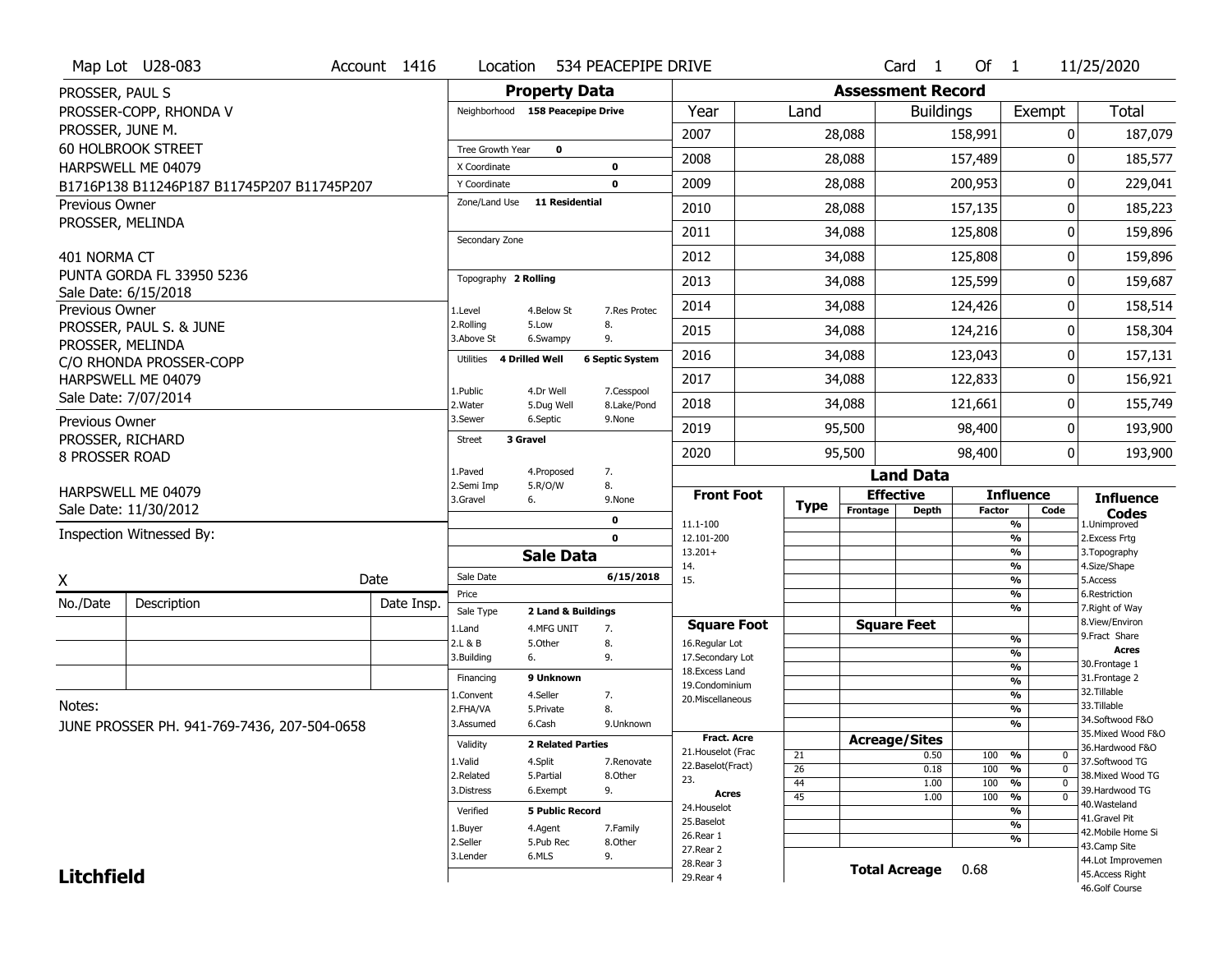|                       |                               |              |                       |                                                   |                |                                       |                     |                           |                  |                   | <b>Litchfield</b>                      |                     |              |        |       |                |              |      |            |
|-----------------------|-------------------------------|--------------|-----------------------|---------------------------------------------------|----------------|---------------------------------------|---------------------|---------------------------|------------------|-------------------|----------------------------------------|---------------------|--------------|--------|-------|----------------|--------------|------|------------|
|                       | Map Lot U28-083               |              |                       |                                                   |                | Account 1416                          |                     | Location                  |                  |                   |                                        | 534 PEACEPIPE DRIVE |              | Card 1 |       | Of             | $\mathbf{1}$ |      | 11/25/2020 |
|                       | Building Style 1 Conventional |              | <b>SF Bsmt Living</b> |                                                   | 0              |                                       |                     | Layout                    | 1 Typical        |                   |                                        |                     |              |        |       |                |              | 5.0' |            |
| 0.Uncoded             | 4.Cape                        | 8.Log        | Fin Bsmt Grade        |                                                   | 0 <sub>0</sub> |                                       |                     | 1. Typical                | 4.               |                   | 7.                                     |                     |              |        |       | BnkHse         |              |      |            |
| 1.Conv.               | 5.Garrison                    | 9.Other      |                       | OPEN-5-CUSTOMIZE                                  | $\bf{0}$       |                                       |                     | 2.Inadeg                  | 5.               |                   | 8.                                     |                     |              |        |       |                | 16.0'        |      |            |
| 2.Ranch               | 6.Split                       | 10.Tri-Lev   | Heat Type             | 0%                                                |                | 9 Not Heated                          |                     | 3.                        | 6.               |                   | 9.                                     |                     |              |        |       |                |              |      | 21.0'      |
| 3.R Ranch             | 7.Contemp                     | 11.Earth O   | 0.Uncoded             |                                                   | 4.Steam        |                                       | 8.Fl/Wall           | Attic                     | 5 Floor & Stairs |                   |                                        |                     |              |        |       |                |              | WD   |            |
| Dwelling Units 1      |                               |              | 1.HWBB                |                                                   | 5.FWA          |                                       | 9.No Heat           | 1.1/4 Fin                 | 4.Full Fin       |                   | 7.                                     |                     |              |        |       | 16.0'          |              |      |            |
| Other Units           | 0                             |              | 2.HWCI                |                                                   | 6.GravWA       |                                       | 10.Radiant          | 2.1/2 Fin                 | 5.Fl/Stair       |                   | 8.                                     |                     |              |        |       | 5.0'<br>OP     |              |      |            |
| Stories               | 5 One & 3/4 Story             |              | 3.H Pump              |                                                   | 7.Electric     |                                       | 11.Radiant          | 3.3/4 Fin                 | 6.               |                   | 9.None                                 |                     |              |        |       |                |              |      |            |
| $1.1\,$               | 4.1.5                         | 7.1.25       | Cool Type             | 0%                                                | 9 None         |                                       |                     | Insulation 0              |                  |                   |                                        |                     |              |        |       |                |              |      |            |
| 2.2                   | 5.1.75                        | 8.3.5        | 1.Refrig              |                                                   | 4.W&C Air      |                                       | 7.RadHW             | 1.Full                    | 4.Minimal        |                   | 7.                                     |                     | Shed<br>8.0' |        |       |                |              |      |            |
| 3.3                   | 6.2.5                         | 9.4          | 2.Evapor              |                                                   | 5.Monitor-     | 8.                                    |                     | 2.Heavy                   | 5.Partial        |                   | 8.                                     |                     | 16.0'        |        |       |                |              |      |            |
| <b>Exterior Walls</b> | <b>12 Board and Batting</b>   |              | 3.H Pump              |                                                   | 6.Monitor-     | 9.None                                |                     | 3.Capped                  | 6.               |                   | 9.None                                 |                     |              |        |       |                |              |      |            |
| 0.Uncoded             | 4.Asbestos                    | 8.Concrete   | Kitchen Style         |                                                   | 2 Typical      |                                       |                     | Unfinished %              | 75%              |                   |                                        |                     |              |        |       |                |              |      |            |
| 1.Wd Clapb            | 5.Stucco                      | 9.0ther      | 1.Modern              |                                                   | 4.Obsolete     | 7.                                    |                     | Grade & Factor            |                  | 2 Fair 110%       |                                        |                     |              |        |       |                |              |      |            |
| 2.Vinyl               | 6.Brick                       | 10.Wd shin   | 2. Typical            |                                                   | 5.             | 8.                                    |                     | 1.E Grade                 |                  | 4.B Grade         | 7.AAA Grad                             |                     |              |        |       | A(u)/13/4sFr/P |              |      |            |
| 3.Compos.             | 7.Stone                       | 11.T1-11     | 3.Old Type            |                                                   | 6.             | 9.None                                |                     | 2.D Grade                 |                  | 5.A Grade         | 8.M&S                                  |                     |              |        |       |                |              |      |            |
| Roof Surface          | 3 Sheet Metal                 |              | Bath(s) Style         |                                                   |                | 2 Typical Bath(s)                     |                     | 3.C Grade                 |                  | 6.AA Grade        | 9.Same                                 |                     |              |        |       |                |              |      |            |
| 1.Asphalt             | 4.Composit                    | 7.Rolled R   | 1.Modern              |                                                   | 4.Obsolete     | 7.                                    |                     | SQFT (Footprint) 1089     |                  |                   |                                        |                     |              |        |       |                |              |      |            |
| 2.Slate               | 5.Wood                        | 8.           | 2.Typical             |                                                   | 5.             | 8.                                    |                     | Condition                 | 4 Average        |                   |                                        |                     |              |        |       |                |              |      |            |
| 3.Metal               | 6.Other                       | 9.           | 3.Old Type            |                                                   | 6.             | 9.None                                |                     | 1.Poor                    | 4.Avg            |                   | 7.V G                                  |                     |              | 33.0'  |       |                |              |      |            |
| SF Masonry Trim 0     |                               |              | # Rooms               |                                                   | $\mathbf 0$    |                                       |                     | 2.Fair                    | $5.Avg+$         |                   | 8.Exc                                  |                     |              |        |       |                |              |      |            |
| OPEN-3-CUSTOM 0       |                               |              | # Bedrooms            |                                                   | $\mathbf 0$    |                                       |                     | 3.Avg-                    | 6.Good           |                   | 9.Same                                 |                     |              |        |       |                |              |      |            |
| OPEN-4-CUSTOM 0       |                               |              | # Full Baths          |                                                   | $\mathbf{1}$   |                                       |                     | Phys. % Good              |                  | 0%                |                                        |                     |              |        |       |                |              |      |            |
| Year Built            | 2004                          |              | # Half Baths          |                                                   | 0              |                                       |                     | Funct. % Good             |                  | 100%              |                                        |                     |              |        |       |                |              |      |            |
| Year Remodeled 0      |                               |              |                       | # Addn Fixtures                                   | $\bf{0}$       |                                       |                     | <b>Functional Code</b>    |                  | 9 None            |                                        |                     |              |        | 33.0' |                |              |      |            |
| Foundation            | 6 Piers                       |              | # Fireplaces          |                                                   | 0              |                                       |                     | 1.Incomp                  | 4.Delap          |                   | 7.No Power                             |                     |              |        |       |                |              |      |            |
| 1.Concrete            | 4.Wood                        | 7.           |                       |                                                   |                |                                       |                     | 2.O-Built                 | 5.Bsmt           |                   | 8.LongTerm                             |                     |              |        |       |                |              |      |            |
| 2.C Block             | 5.Slab                        | 8.           |                       |                                                   |                |                                       |                     | 3.Damage                  |                  | 6.Common          | 9.None                                 |                     |              |        |       |                |              |      |            |
| 3.Br/Stone            | 6.Piers                       | 9.           |                       |                                                   |                |                                       |                     | Econ. % Good              | 100%             |                   |                                        |                     |              |        |       |                |              | OP   |            |
| Basement              | 9 No Basement                 |              |                       |                                                   |                |                                       |                     | Economic Code None        |                  |                   |                                        |                     |              |        |       |                |              |      |            |
| 1.1/4 Bmt             | 4.Full Bmt                    | 7.           |                       |                                                   |                |                                       |                     | 0.None                    |                  | 3.No Power        | 9.None                                 |                     |              |        |       |                |              |      |            |
| 2.1/2 Bmt             | 5.Crawl Sp                    | 8.           |                       |                                                   |                |                                       |                     | 1.Location                |                  | 4.Generate        | 8.                                     |                     |              |        |       |                |              |      |            |
| 3.3/4 Bmt             | 6.                            | 9.None       |                       |                                                   |                | Software                              |                     | 2.Encroach                | 5.Multi-Fa       |                   | 9.                                     |                     |              |        |       |                |              |      |            |
| Bsmt Gar # Cars 0     |                               |              |                       |                                                   |                | A Division of Harris Computer Systems |                     | Entrance Code 5 Estimated |                  |                   |                                        |                     |              |        |       |                |              |      |            |
|                       | Wet Basement 9 No Basement    |              |                       |                                                   |                |                                       |                     | 1.Interior                | 4.Vacant         |                   | 7.                                     |                     |              |        |       |                |              |      |            |
| 1.Dry                 | 4.Dirt Flr                    | 7.           |                       |                                                   |                |                                       |                     | 2.Refusal                 |                  | 5.Estimate        | 8.                                     |                     |              |        |       |                |              |      |            |
| 2.Damp                | 5.                            | 8.           |                       |                                                   |                |                                       |                     | 3.Informed                | 6.Existing       |                   | 9.                                     |                     |              |        |       |                |              |      |            |
| 3.Wet                 | 6.                            | 9.           |                       |                                                   |                |                                       |                     | Information Code          |                  | <b>5 Estimate</b> |                                        |                     |              |        |       |                |              |      |            |
|                       |                               |              |                       |                                                   |                |                                       |                     | 1.Owner                   | 4.Agent          |                   | 7.Vacant                               |                     |              |        |       |                |              |      |            |
|                       |                               |              |                       | Date Inspected 8/30/2018                          |                |                                       |                     | 2.Relative                |                  | 5.Estimate        | 8.<br>9.                               |                     |              |        |       |                |              |      |            |
|                       |                               |              |                       |                                                   |                |                                       |                     | 3.Tenant                  | 6.Other          |                   |                                        |                     |              |        |       |                |              |      |            |
|                       |                               |              |                       | <b>Additions, Outbuildings &amp; Improvements</b> |                |                                       |                     |                           |                  |                   | 1.One Story Fram                       |                     |              |        |       |                |              |      |            |
| Type                  |                               | Year         | Units                 | Grade                                             | Cond           | Phys.                                 | Funct.              | Sound Value               |                  |                   | 2. Two Story Fram<br>3. Three Story Fr |                     |              |        |       |                |              |      |            |
| 21 Open Frame         |                               | 2004         | 592                   | 2 100                                             | 12             | 0                                     | % 75<br>%           |                           |                  | 4.1 & 1/2 Story   |                                        |                     |              |        |       |                |              |      |            |
| 94 Bunkhouse          |                               | 2003         | 256                   | 2 100                                             | 13             | 0                                     | % 100 %             |                           |                  |                   |                                        |                     |              |        |       |                |              |      |            |
|                       |                               |              |                       |                                                   |                |                                       |                     |                           |                  | 5.1 & 3/4 Story   | 6.2 & 1/2 Story                        |                     |              |        |       |                |              |      |            |
| 21 Open Frame         |                               | 2003 80      |                       | 2 100                                             | 3              | $\pmb{0}$                             | $\frac{9}{6}$ 100 % |                           |                  |                   |                                        |                     |              |        |       |                |              |      |            |
| 68 Wood Deck/s        |                               | $2003$   105 |                       | 2 100                                             | 13             | 0                                     | % 100 %             |                           |                  |                   | 21.Open Frame Por                      |                     |              |        |       |                |              |      |            |
| 24 Frame Shed         |                               | 0            |                       |                                                   |                | $\%$                                  |                     | % 800                     |                  |                   | 22.Encl Frame Por<br>23. Frame Garage  |                     |              |        |       |                |              |      |            |
| 21 Open Frame         |                               | 2004 248     |                       | 2 100                                             | $ 2\rangle$    | 0                                     | % 100 %             |                           |                  |                   | 24.Frame Shed                          |                     |              |        |       |                |              |      |            |
|                       |                               |              |                       |                                                   |                |                                       |                     |                           |                  |                   | 25. Frame Bay Wind                     |                     |              |        |       |                |              |      |            |
| 68 Wood Deck/s        |                               | $2004$ 80    |                       | $ 3100\rangle$                                    | 13             | 0                                     | % 100 %             |                           |                  |                   |                                        |                     |              |        |       |                |              |      |            |
|                       |                               |              |                       |                                                   |                | %                                     | $\%$                |                           |                  |                   | 26.1SFr Overhang<br>27.Unfin Basement  |                     |              |        |       |                |              |      |            |
|                       |                               |              |                       |                                                   |                | %                                     | $\%$                |                           |                  |                   | 28. Unfinished Att                     |                     |              |        |       |                |              |      |            |
|                       |                               |              |                       |                                                   |                | $\%$                                  | $\%$                |                           |                  |                   | 29. Finished Attic                     |                     |              |        |       |                |              |      |            |
|                       |                               |              |                       |                                                   |                |                                       |                     |                           |                  |                   |                                        |                     |              |        |       |                |              |      |            |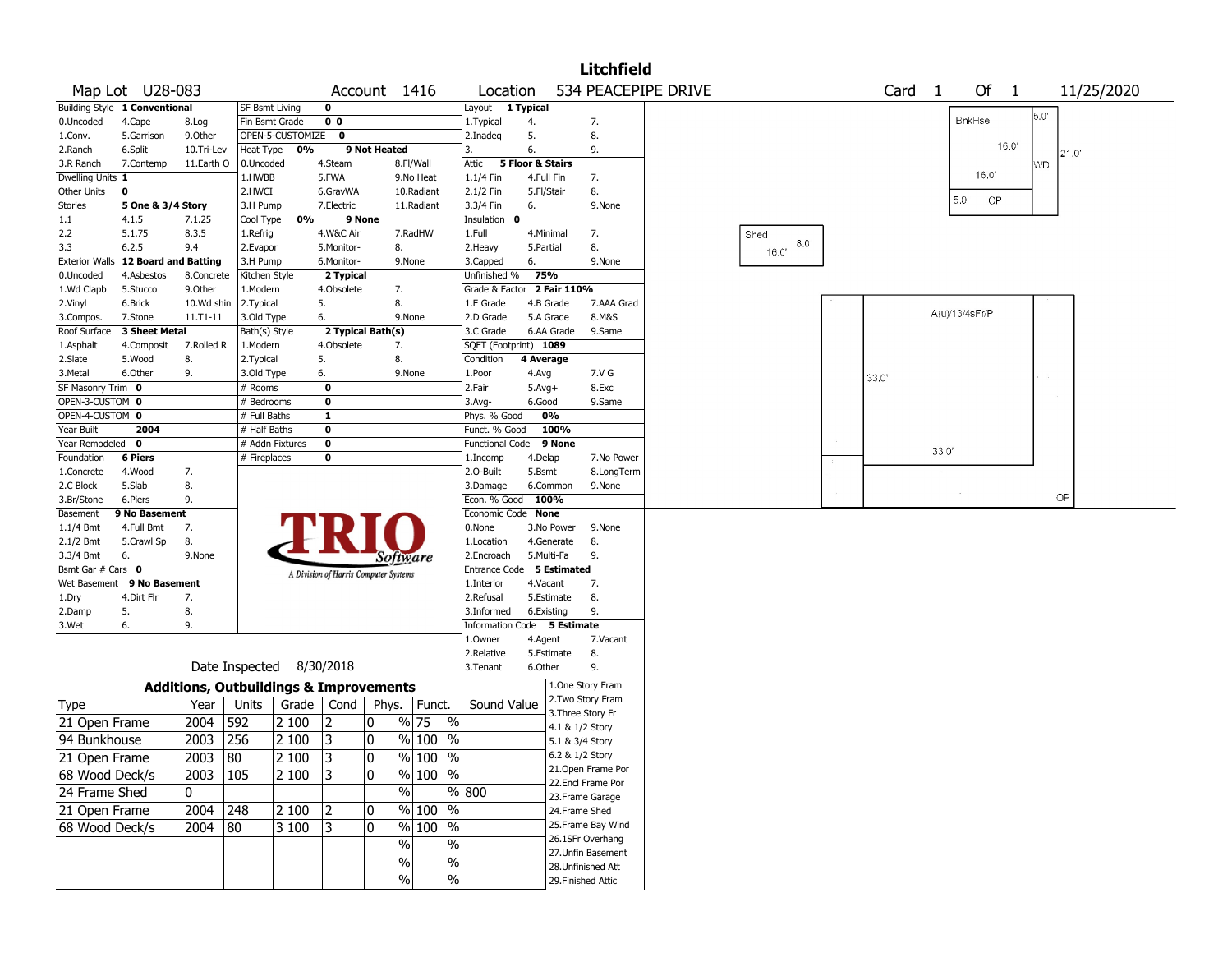|                                           | Map Lot U28-084                                          | Account 2020 | Location                         |                                  | PEACEPIPE DRIVE           |                                     |                 |             |                          | Card <sub>1</sub> | Of 1          |                                           | 11/25/2020                           |
|-------------------------------------------|----------------------------------------------------------|--------------|----------------------------------|----------------------------------|---------------------------|-------------------------------------|-----------------|-------------|--------------------------|-------------------|---------------|-------------------------------------------|--------------------------------------|
| BROWN, DAVID                              |                                                          |              |                                  | <b>Property Data</b>             |                           |                                     |                 |             | <b>Assessment Record</b> |                   |               |                                           |                                      |
| BROWN, TERESA                             |                                                          |              | Neighborhood 158 Peacepipe Drive |                                  |                           | Year                                |                 | Land        |                          | <b>Buildings</b>  |               | Exempt                                    | Total                                |
| 302 RIVER ROAD                            |                                                          |              |                                  |                                  |                           | 2007                                |                 |             | 11,400                   |                   | 0             | 0                                         | 11,400                               |
|                                           | TOPSHAM ME 04086                                         |              | Tree Growth Year                 | $\mathbf 0$                      |                           | 2008                                |                 |             | 11,400                   |                   | 0             | 0                                         | 11,400                               |
|                                           |                                                          |              | X Coordinate                     |                                  | 0                         |                                     |                 |             |                          |                   |               |                                           |                                      |
|                                           | B1248P37 B12639P45                                       |              | Y Coordinate<br>Zone/Land Use    | <b>11 Residential</b>            | $\mathbf 0$               | 2009                                |                 |             | 11,400                   |                   | $\mathbf 0$   | 0                                         | 11,400                               |
| <b>Previous Owner</b><br>ALLEN, CHARLES E |                                                          |              |                                  |                                  |                           | 2010                                |                 |             | 11,400                   |                   | $\mathbf 0$   | 0                                         | 11,400                               |
| 422 COLLEGE ST                            |                                                          |              | Secondary Zone                   |                                  |                           | 2011                                |                 |             | 11,400                   |                   | 0             | 0                                         | 11,400                               |
|                                           |                                                          |              |                                  |                                  |                           | 2012                                |                 |             | 11,400                   |                   | $\mathbf 0$   | 0                                         | 11,400                               |
|                                           | LEWISTON ME 04240<br>Sale Date: 6/22/2017                |              | Topography 2 Rolling             |                                  |                           | 2013                                |                 |             | 11,400                   |                   | $\mathbf 0$   | 0                                         | 11,400                               |
|                                           |                                                          |              | 1.Level                          | 4.Below St                       | 7.Res Protec              | 2014                                |                 |             | 11,400                   |                   | $\mathbf 0$   | 0                                         | 11,400                               |
|                                           |                                                          |              | 2.Rolling<br>3.Above St          | 5.Low<br>6.Swampy                | 8.<br>9.                  | 2015                                |                 |             | 11,400                   |                   | 0             | 0                                         | 11,400                               |
|                                           |                                                          |              | <b>Utilities</b>                 |                                  |                           | 2016                                |                 |             | 11,400                   |                   | $\mathbf 0$   | 0                                         | 11,400                               |
|                                           |                                                          |              |                                  |                                  |                           | 2017                                |                 |             | 11,400                   |                   | $\mathbf 0$   | 0                                         | 11,400                               |
|                                           |                                                          |              | 1.Public<br>2. Water             | 4.Dr Well<br>5.Dug Well          | 7.Cesspool<br>8.Lake/Pond | 2018                                |                 |             | 11,400                   |                   | $\mathbf 0$   | 0                                         | 11,400                               |
|                                           |                                                          |              | 3.Sewer                          | 6.Septic                         | 9.None                    | 2019                                |                 |             | 11,900                   |                   | 0             | 0                                         | 11,900                               |
|                                           |                                                          |              | 3 Gravel<br><b>Street</b>        |                                  |                           | 2020                                |                 |             | 11,900                   |                   | $\mathbf{0}$  | 0                                         | 11,900                               |
|                                           |                                                          |              | 1.Paved                          | 4.Proposed                       | 7.                        |                                     |                 |             |                          | <b>Land Data</b>  |               |                                           |                                      |
|                                           |                                                          |              | 2.Semi Imp<br>3.Gravel           | 5.R/O/W<br>6.                    | 8.<br>9.None              | <b>Front Foot</b>                   |                 |             | <b>Effective</b>         |                   |               | <b>Influence</b>                          | <b>Influence</b>                     |
|                                           |                                                          |              |                                  |                                  | 0                         | 11.1-100                            |                 | <b>Type</b> | Frontage                 | <b>Depth</b>      | <b>Factor</b> | Code<br>$\overline{\frac{9}{6}}$          | <b>Codes</b><br>1.Unimproved         |
|                                           | Inspection Witnessed By:                                 |              |                                  |                                  | $\mathbf 0$               | 12.101-200                          |                 |             |                          |                   |               | $\frac{9}{6}$                             | 2.Excess Frtg                        |
|                                           |                                                          |              |                                  | <b>Sale Data</b>                 |                           | $13.201+$<br>14.                    |                 |             |                          |                   |               | $\overline{\frac{9}{6}}$<br>$\frac{9}{6}$ | 3. Topography<br>4.Size/Shape        |
| Χ                                         |                                                          | Date         | Sale Date                        |                                  | 6/22/2017                 | 15.                                 |                 |             |                          |                   |               | $\overline{\frac{9}{6}}$                  | 5.Access                             |
| No./Date                                  | Description                                              | Date Insp.   | Price                            |                                  | 60,000                    |                                     |                 |             |                          |                   |               | $\frac{9}{6}$<br>$\overline{\frac{9}{6}}$ | 6.Restriction<br>7. Right of Way     |
|                                           |                                                          |              | Sale Type<br>1.Land              | 2 Land & Buildings<br>4.MFG UNIT | 7.                        | <b>Square Foot</b>                  |                 |             | <b>Square Feet</b>       |                   |               |                                           | 8.View/Environ                       |
|                                           |                                                          |              | 2.L & B                          | 5.Other                          | 8.                        | 16.Regular Lot                      |                 |             |                          |                   | $\frac{9}{6}$ |                                           | 9.Fract Share<br><b>Acres</b>        |
|                                           |                                                          |              | 3.Building                       | 6.                               | 9.                        | 17.Secondary Lot<br>18. Excess Land |                 |             |                          |                   |               | %<br>%                                    | 30. Frontage 1                       |
|                                           |                                                          |              | Financing                        | 9 Unknown                        |                           | 19.Condominium                      |                 |             |                          |                   |               | %                                         | 31. Frontage 2                       |
| Notes:                                    |                                                          |              | 1.Convent                        | 4.Seller                         | 7.                        | 20.Miscellaneous                    |                 |             |                          |                   |               | %                                         | 32. Tillable<br>33.Tillable          |
|                                           |                                                          |              | 2.FHA/VA<br>3.Assumed            | 5.Private<br>6.Cash              | 8.<br>9.Unknown           |                                     |                 |             |                          |                   |               | %<br>%                                    | 34.Softwood F&O                      |
|                                           | Tax acquired by Town of Litchfield-Sold to Charles Allen |              |                                  |                                  |                           | <b>Fract. Acre</b>                  |                 |             | <b>Acreage/Sites</b>     |                   |               |                                           | 35. Mixed Wood F&O                   |
|                                           |                                                          |              | Validity                         | 4 Split/Assemblage               |                           | 21. Houselot (Frac                  |                 | 22          |                          | 0.20              | 25 %          | 4                                         | 36.Hardwood F&O                      |
|                                           |                                                          |              | 1.Valid                          | 4.Split                          | 7.Renovate                | 22.Baselot(Fract)                   | $\overline{45}$ |             |                          | 1.00              | 100<br>%      | $\overline{0}$                            | 37.Softwood TG                       |
|                                           |                                                          |              | 2.Related<br>3.Distress          | 5.Partial<br>6.Exempt            | 8.Other<br>9.             | 23.                                 |                 |             |                          |                   |               | %                                         | 38. Mixed Wood TG<br>39.Hardwood TG  |
|                                           |                                                          |              |                                  |                                  |                           | Acres<br>24. Houselot               |                 |             |                          |                   |               | $\frac{9}{6}$                             | 40. Wasteland                        |
|                                           |                                                          |              |                                  | <b>5 Public Record</b>           |                           |                                     |                 |             |                          |                   |               | %                                         | 41.Gravel Pit                        |
|                                           |                                                          |              | Verified                         |                                  |                           | 25.Baselot                          |                 |             |                          |                   |               |                                           |                                      |
|                                           |                                                          |              | 1.Buyer                          | 4.Agent                          | 7.Family                  | 26.Rear 1                           |                 |             |                          |                   |               | $\overline{\frac{9}{6}}$                  | 42. Mobile Home Si                   |
|                                           |                                                          |              | 2.Seller                         | 5.Pub Rec                        | 8.Other                   | 27.Rear 2                           |                 |             |                          |                   |               | %                                         | 43.Camp Site                         |
| <b>Litchfield</b>                         |                                                          |              | 3.Lender                         | 6.MLS                            | 9.                        | 28. Rear 3<br>29. Rear 4            |                 |             | <b>Total Acreage</b>     |                   | 0.20          |                                           | 44.Lot Improvemen<br>45.Access Right |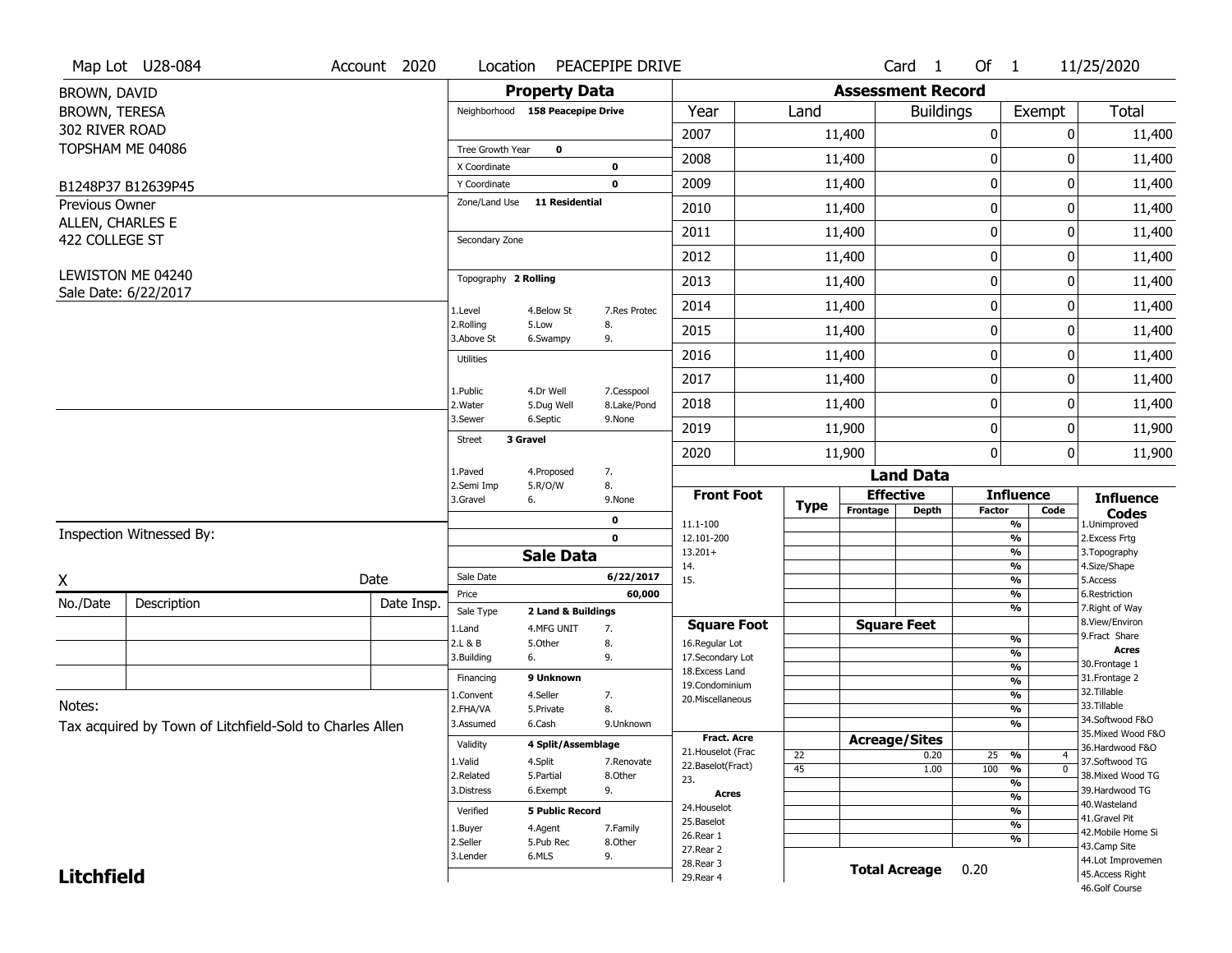|                       |                 |                                                   |                 |                  |            |                                       |               |                           |             |            | <b>Litchfield</b>  |  |  |                   |      |            |
|-----------------------|-----------------|---------------------------------------------------|-----------------|------------------|------------|---------------------------------------|---------------|---------------------------|-------------|------------|--------------------|--|--|-------------------|------|------------|
|                       | Map Lot U28-084 |                                                   |                 |                  |            | Account 2020                          |               | Location                  |             |            | PEACEPIPE DRIVE    |  |  | Card <sub>1</sub> | Of 1 | 11/25/2020 |
| <b>Building Style</b> |                 |                                                   | SF Bsmt Living  |                  |            |                                       |               | Layout                    |             |            |                    |  |  |                   |      |            |
| 0.Uncoded             | 4.Cape          | 8.Log                                             | Fin Bsmt Grade  |                  |            |                                       |               | 1. Typical                | 4.          |            | 7.                 |  |  |                   |      |            |
| 1.Conv.               | 5.Garrison      | 9.0ther                                           |                 | OPEN-5-CUSTOMIZE |            |                                       |               | 2.Inadeg                  | 5.          |            | 8.                 |  |  |                   |      |            |
| 2.Ranch               | 6.Split         | 10.Tri-Lev                                        | Heat Type       | 0%               |            |                                       |               | 3.                        | 6.          |            | 9.                 |  |  |                   |      |            |
| 3.R Ranch             | 7.Contemp       | 11.Earth O                                        | 0.Uncoded       |                  | 4.Steam    |                                       | 8.Fl/Wall     | Attic                     |             |            |                    |  |  |                   |      |            |
| <b>Dwelling Units</b> |                 |                                                   | 1.HWBB          |                  | 5.FWA      |                                       | 9.No Heat     | 1.1/4 Fin                 | 4.Full Fin  |            | 7.                 |  |  |                   |      |            |
| Other Units           |                 |                                                   | 2.HWCI          |                  | 6.GravWA   |                                       | 10.Radiant    | 2.1/2 Fin                 | 5.Fl/Stair  |            | 8.                 |  |  |                   |      |            |
| Stories               |                 |                                                   | 3.H Pump        |                  | 7.Electric |                                       | 11.Radiant    | 3.3/4 Fin                 | 6.          |            | 9.None             |  |  |                   |      |            |
| 1.1                   | 4.1.5           | 7.1.25                                            | Cool Type       | 0%               |            |                                       |               | Insulation                |             |            |                    |  |  |                   |      |            |
| 2.2                   | 5.1.75          | 8.3.5                                             | 1.Refrig        |                  | 4.W&C Air  |                                       | 7.RadHW       | 1.Full                    | 4.Minimal   |            | 7.                 |  |  |                   |      |            |
| 3.3                   | 6.2.5           | 9.4                                               | 2.Evapor        |                  | 5.Monitor- | 8.                                    |               | 2. Heavy                  | 5.Partial   |            | 8.                 |  |  |                   |      |            |
| <b>Exterior Walls</b> |                 |                                                   | 3.H Pump        |                  | 6.Monitor- | 9.None                                |               | 3.Capped                  | 6.          |            | 9.None             |  |  |                   |      |            |
| 0.Uncoded             | 4.Asbestos      | 8.Concrete                                        | Kitchen Style   |                  |            |                                       |               | Unfinished %              |             |            |                    |  |  |                   |      |            |
| 1.Wd Clapb            | 5.Stucco        | 9.Other                                           | 1.Modern        |                  | 4.Obsolete | 7.                                    |               | Grade & Factor            |             |            |                    |  |  |                   |      |            |
| 2.Vinyl               | 6.Brick         | 10.Wd shin                                        | 2.Typical       |                  | 5.         | 8.                                    |               | 1.E Grade                 |             | 4.B Grade  | 7.AAA Grad         |  |  |                   |      |            |
| 3.Compos.             | 7.Stone         | $11.71 - 11$                                      | 3.Old Type      |                  | 6.         | 9.None                                |               | 2.D Grade                 |             | 5.A Grade  | 8.M&S              |  |  |                   |      |            |
| Roof Surface          |                 |                                                   | Bath(s) Style   |                  |            |                                       |               | 3.C Grade                 |             | 6.AA Grade | 9.Same             |  |  |                   |      |            |
| 1.Asphalt             | 4.Composit      | 7.Rolled R                                        | 1.Modern        |                  | 4.Obsolete | 7.                                    |               | SQFT (Footprint)          |             |            |                    |  |  |                   |      |            |
| 2.Slate               | 5.Wood          | 8.                                                | 2. Typical      |                  | 5.         | 8.                                    |               | Condition                 |             |            |                    |  |  |                   |      |            |
| 3. Metal              | 6.Other         | 9.                                                | 3.Old Type      |                  | 6.         | 9.None                                |               | 1.Poor                    | 4.Avg       |            | 7.V G              |  |  |                   |      |            |
| SF Masonry Trim       |                 |                                                   | # Rooms         |                  |            |                                       |               | 2.Fair                    | $5.Avg+$    |            | 8.Exc              |  |  |                   |      |            |
| OPEN-3-CUSTOM         |                 |                                                   |                 |                  |            |                                       |               |                           |             |            |                    |  |  |                   |      |            |
| OPEN-4-CUSTOM         |                 |                                                   | # Bedrooms      |                  |            |                                       |               | $3.$ Avg-<br>Phys. % Good | 6.Good      |            | 9.Same             |  |  |                   |      |            |
|                       |                 |                                                   | # Full Baths    |                  |            |                                       |               |                           |             |            |                    |  |  |                   |      |            |
| Year Built            |                 |                                                   | # Half Baths    |                  |            |                                       |               | Funct. % Good             |             |            |                    |  |  |                   |      |            |
| Year Remodeled        |                 |                                                   | # Addn Fixtures |                  |            |                                       |               | <b>Functional Code</b>    |             |            |                    |  |  |                   |      |            |
| Foundation            |                 |                                                   | # Fireplaces    |                  |            |                                       |               | 1.Incomp                  | 4.Delap     |            | 7.No Power         |  |  |                   |      |            |
| 1.Concrete            | 4.Wood          | 7.                                                |                 |                  |            |                                       |               | 2.0-Built                 | 5.Bsmt      |            | 8.LongTerm         |  |  |                   |      |            |
| 2.C Block             | 5.Slab          | 8.                                                |                 |                  |            |                                       |               | 3.Damage                  |             | 6.Common   | 9.None             |  |  |                   |      |            |
| 3.Br/Stone            | 6.Piers         | 9.                                                |                 |                  |            |                                       |               | Econ. % Good              |             |            |                    |  |  |                   |      |            |
| Basement              |                 |                                                   |                 |                  |            |                                       |               | Economic Code             |             |            |                    |  |  |                   |      |            |
| $1.1/4$ Bmt           | 4.Full Bmt      | 7.                                                |                 |                  |            |                                       |               | 0.None                    |             | 3.No Power | 9.None             |  |  |                   |      |            |
| 2.1/2 Bmt             | 5.Crawl Sp      | 8.                                                |                 |                  |            |                                       |               | 1.Location                |             | 4.Generate | 8.                 |  |  |                   |      |            |
| 3.3/4 Bmt             | 6.              | 9.None                                            |                 |                  |            | <i>Software</i>                       |               | 2.Encroach                | 5.Multi-Fa  |            | 9.                 |  |  |                   |      |            |
| Bsmt Gar # Cars       |                 |                                                   |                 |                  |            | A Division of Harris Computer Systems |               | Entrance Code             | $\mathbf 0$ |            |                    |  |  |                   |      |            |
| Wet Basement          |                 |                                                   |                 |                  |            |                                       |               | 1.Interior                | 4.Vacant    |            | 7.                 |  |  |                   |      |            |
| 1.Dry                 | 4.Dirt Flr      | 7.                                                |                 |                  |            |                                       |               | 2.Refusal                 |             | 5.Estimate | 8.                 |  |  |                   |      |            |
| 2.Damp                | 5.              | 8.                                                |                 |                  |            |                                       |               | 3.Informed                | 6.Existing  |            | 9.                 |  |  |                   |      |            |
| 3.Wet                 | 6.              | 9.                                                |                 |                  |            |                                       |               | Information Code 0        |             |            |                    |  |  |                   |      |            |
|                       |                 |                                                   |                 |                  |            |                                       |               | 1.0wner                   | 4.Agent     |            | 7.Vacant           |  |  |                   |      |            |
|                       |                 |                                                   |                 |                  |            |                                       |               | 2.Relative                |             | 5.Estimate | 8.                 |  |  |                   |      |            |
|                       |                 |                                                   | Date Inspected  |                  |            |                                       |               | 3. Tenant                 | 6.Other     |            | 9.                 |  |  |                   |      |            |
|                       |                 | <b>Additions, Outbuildings &amp; Improvements</b> |                 |                  |            |                                       |               |                           |             |            | 1.One Story Fram   |  |  |                   |      |            |
| Type                  |                 | Year                                              | Units           | Grade            | Cond       | Phys.                                 | Funct.        | Sound Value               |             |            | 2. Two Story Fram  |  |  |                   |      |            |
|                       |                 |                                                   |                 |                  |            | %                                     | $\%$          |                           |             |            | 3. Three Story Fr  |  |  |                   |      |            |
|                       |                 |                                                   |                 |                  |            |                                       |               |                           |             |            | 4.1 & 1/2 Story    |  |  |                   |      |            |
|                       |                 |                                                   |                 |                  |            | $\frac{0}{0}$                         | $\%$          |                           |             |            | 5.1 & 3/4 Story    |  |  |                   |      |            |
|                       |                 |                                                   |                 |                  |            | $\sqrt{6}$                            | $\frac{0}{6}$ |                           |             |            | 6.2 & 1/2 Story    |  |  |                   |      |            |
|                       |                 |                                                   |                 |                  |            | $\sqrt{6}$                            | $\sqrt{6}$    |                           |             |            | 21. Open Frame Por |  |  |                   |      |            |
|                       |                 |                                                   |                 |                  |            | $\sqrt{6}$                            | $\sqrt{6}$    |                           |             |            | 22.Encl Frame Por  |  |  |                   |      |            |
|                       |                 |                                                   |                 |                  |            |                                       |               |                           |             |            | 23. Frame Garage   |  |  |                   |      |            |
|                       |                 |                                                   |                 |                  |            | $\sqrt{6}$                            | $\%$          |                           |             |            | 24.Frame Shed      |  |  |                   |      |            |
|                       |                 |                                                   |                 |                  |            | %                                     | $\%$          |                           |             |            | 25. Frame Bay Wind |  |  |                   |      |            |
|                       |                 |                                                   |                 |                  |            | %                                     | $\%$          |                           |             |            | 26.1SFr Overhang   |  |  |                   |      |            |
|                       |                 |                                                   |                 |                  |            |                                       |               |                           |             |            | 27.Unfin Basement  |  |  |                   |      |            |
|                       |                 |                                                   |                 |                  |            | $\sqrt{6}$                            | $\frac{9}{6}$ |                           |             |            | 28. Unfinished Att |  |  |                   |      |            |
|                       |                 |                                                   |                 |                  |            | $\sqrt{6}$                            | $\sqrt{6}$    |                           |             |            | 29. Finished Attic |  |  |                   |      |            |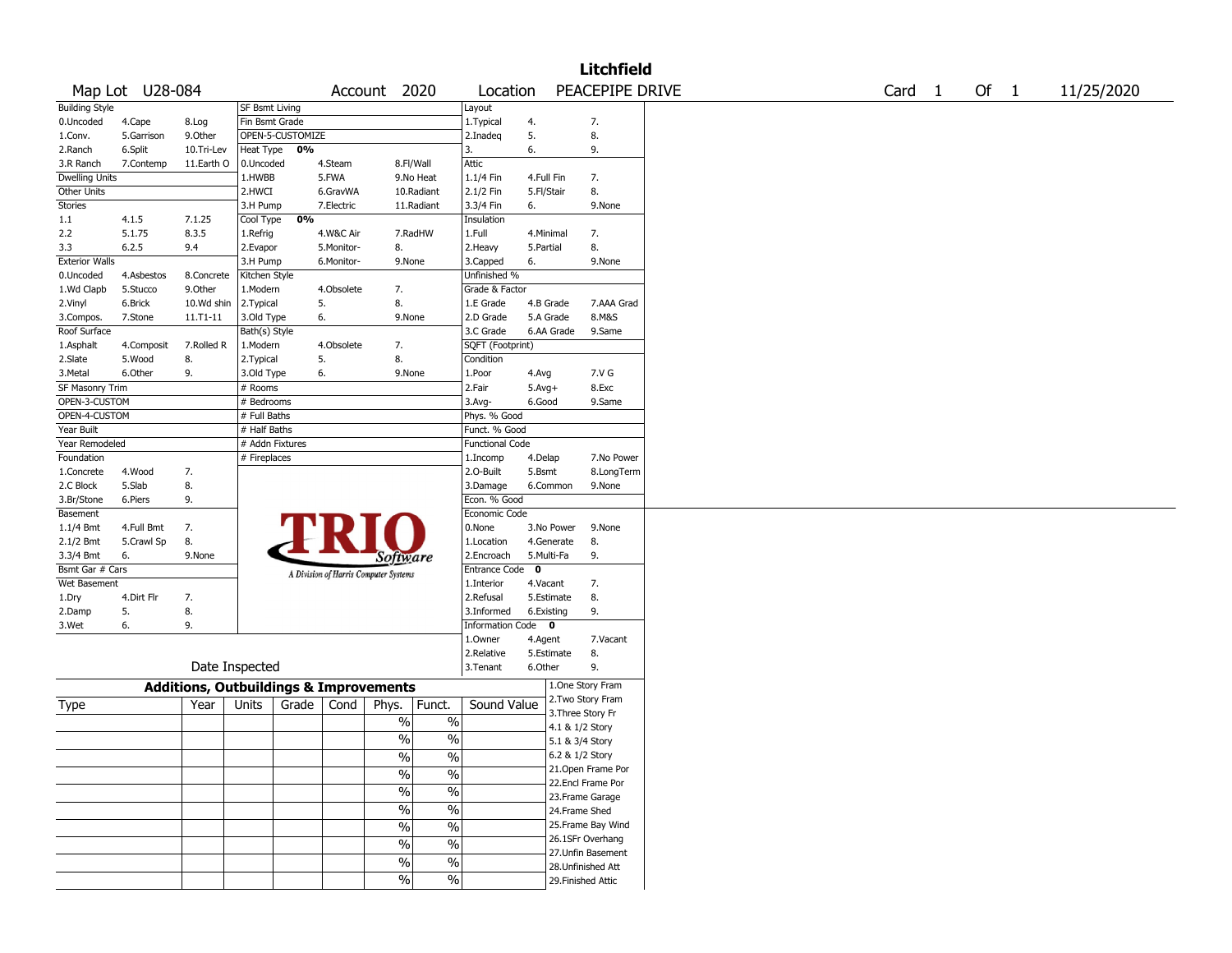| <b>Assessment Record</b><br><b>Property Data</b><br>HOWELL, MICHAEL G<br><b>41 BARTLETT STREET</b><br><b>Total</b><br>Year<br>Neighborhood 158 Peacepipe Drive<br>Land<br><b>Buildings</b><br>Exempt<br>CHARLESTOWN MA 02129<br>2007<br>33,600<br>23,805<br>0<br>57,405<br>Tree Growth Year<br>$\mathbf{o}$<br>2008<br>33,600<br>23,805<br>57,405<br>0<br>X Coordinate<br>0<br>2009<br>26,291<br>0<br>59,891<br>33,600<br>Y Coordinate<br>$\mathbf 0$<br>B13361P43<br><b>11 Residential</b><br>Zone/Land Use<br>Previous Owner<br>23,070<br>56,670<br>2010<br>33,600<br>0<br>WILLIAMS, JAMES<br>2011<br>0<br>33,600<br>11,717<br>45,317<br>108 RUBYS WAY<br>Secondary Zone<br>11,717<br>0<br>2012<br>33,600<br>45,317<br><b>TEWKSBURY MA 01876 4842</b><br>Topography 2 Rolling<br>2013<br>33,600<br>11,696<br>0<br>45,296<br>Sale Date: 9/27/2019<br>2014<br>33,600<br>11,696<br>0<br>45,296<br>1.Level<br>4.Below St<br>7.Res Protec<br>2.Rolling<br>5.Low<br>8.<br>2015<br>33,600<br>11,696<br>0<br>45,296<br>3.Above St<br>6.Swampy<br>9.<br>45,296<br>2016<br>33,600<br>11,696<br>0<br>Utilities 8 Lake/Pond<br>$\overline{\mathbf{z}}$<br><b>Cesspool/Holding</b><br>2017<br>33,600<br>11,696<br>0<br>45,296<br>Tank<br>1.Public<br>4.Dr Well<br>7.Cesspool<br>2018<br>33,600<br>11,696<br>0<br>45,296<br>2. Water<br>8.Lake/Pond<br>5.Dug Well<br>6.Septic<br>3.Sewer<br>9.None<br>2019<br>85,000<br>18,400<br>0<br>103,400<br>3 Gravel<br>Street<br>18,400<br>$\mathbf 0$<br>2020<br>85,000<br>103,400<br>7.<br>1.Paved<br>4.Proposed<br><b>Land Data</b><br>2.Semi Imp<br>5.R/O/W<br>8.<br><b>Front Foot</b><br><b>Effective</b><br><b>Influence</b><br><b>Influence</b><br>3.Gravel<br>6.<br>9.None<br>Type<br>Frontage<br><b>Depth</b><br><b>Factor</b><br>Code<br><b>Codes</b><br>1.Unimproved<br>$\mathbf 0$<br>$\frac{9}{6}$<br>11.1-100<br>Inspection Witnessed By:<br>$\frac{9}{6}$<br>$\mathbf 0$<br>12.101-200<br>2. Excess Frtg<br>$\frac{9}{6}$<br>$13.201+$<br>3. Topography<br><b>Sale Data</b><br>$\frac{9}{6}$<br>14.<br>4.Size/Shape<br>Sale Date<br>9/27/2019<br>Date<br>X<br>15.<br>$\frac{9}{6}$<br>5.Access<br>$\frac{9}{6}$<br>6.Restriction<br>Price<br>60,000<br>No./Date<br>Description<br>Date Insp.<br>$\frac{9}{6}$<br>7. Right of Way<br>Sale Type<br>2 Land & Buildings<br>8.View/Environ<br><b>Square Feet</b><br><b>Square Foot</b><br>7.<br>1.Land<br>4.MFG UNIT<br>9. Fract Share<br>$\frac{9}{6}$<br>2.L & B<br>5.Other<br>8.<br>16.Regular Lot<br><b>Acres</b><br>%<br>3.Building<br>9.<br>17.Secondary Lot<br>6.<br>30. Frontage 1<br>%<br>18.Excess Land<br>9 Unknown<br>31. Frontage 2<br>Financing<br>%<br>19.Condominium<br>32.Tillable<br>4.Seller<br>%<br>1.Convent<br>7.<br>20.Miscellaneous<br>Notes:<br>33.Tillable<br>2.FHA/VA<br>8.<br>%<br>5.Private<br>34.Softwood F&O<br>3.Assumed<br>%<br>6.Cash<br>9.Unknown<br>35. Mixed Wood F&O<br><b>Fract. Acre</b><br><b>Acreage/Sites</b><br>Validity<br><b>3 Distressed Sale</b><br>36.Hardwood F&O<br>21. Houselot (Frac<br>0.50<br>100 %<br>21<br>0<br>37.Softwood TG<br>1.Valid<br>4.Split<br>7.Renovate<br>22.Baselot(Fract)<br>44<br>50<br>$\frac{9}{6}$<br>1.00<br>$\mathbf{0}$<br>2.Related<br>5.Partial<br>8.Other<br>38. Mixed Wood TG<br>23.<br>45<br>$\frac{9}{6}$<br>1.00<br>100<br>$\mathbf{0}$<br>9.<br>39.Hardwood TG<br>3.Distress<br>6.Exempt<br><b>Acres</b><br>$\frac{9}{6}$<br>40. Wasteland<br>24. Houselot<br>$\frac{9}{6}$<br><b>5 Public Record</b><br>Verified<br>41.Gravel Pit<br>25.Baselot<br>$\frac{9}{6}$<br>1.Buyer<br>4.Agent<br>7.Family<br>42. Mobile Home Si<br>26.Rear 1<br>$\frac{9}{6}$<br>2.Seller<br>5.Pub Rec<br>8.Other<br>43.Camp Site<br>27. Rear 2<br>3.Lender<br>6.MLS<br>9.<br>44.Lot Improvemen<br>28. Rear 3<br><b>Total Acreage</b><br>0.50<br><b>Litchfield</b><br>45.Access Right<br>29. Rear 4<br>46.Golf Course | Map Lot U28-085 | Account 1888 | Location | 514 PEACEPIPE DRIVE |  |  | Card <sub>1</sub> | Of $1$ | 11/25/2020 |
|----------------------------------------------------------------------------------------------------------------------------------------------------------------------------------------------------------------------------------------------------------------------------------------------------------------------------------------------------------------------------------------------------------------------------------------------------------------------------------------------------------------------------------------------------------------------------------------------------------------------------------------------------------------------------------------------------------------------------------------------------------------------------------------------------------------------------------------------------------------------------------------------------------------------------------------------------------------------------------------------------------------------------------------------------------------------------------------------------------------------------------------------------------------------------------------------------------------------------------------------------------------------------------------------------------------------------------------------------------------------------------------------------------------------------------------------------------------------------------------------------------------------------------------------------------------------------------------------------------------------------------------------------------------------------------------------------------------------------------------------------------------------------------------------------------------------------------------------------------------------------------------------------------------------------------------------------------------------------------------------------------------------------------------------------------------------------------------------------------------------------------------------------------------------------------------------------------------------------------------------------------------------------------------------------------------------------------------------------------------------------------------------------------------------------------------------------------------------------------------------------------------------------------------------------------------------------------------------------------------------------------------------------------------------------------------------------------------------------------------------------------------------------------------------------------------------------------------------------------------------------------------------------------------------------------------------------------------------------------------------------------------------------------------------------------------------------------------------------------------------------------------------------------------------------------------------------------------------------------------------------------------------------------------------------------------------------------------------------------------------------------------------------------------------------------------------------------------------------------------------------------------------------------------------------------------------------------------------------------------------------------------------------------------------------------------------------------------------------------------------------------------------------------------------------------------------------------------------------------------------------|-----------------|--------------|----------|---------------------|--|--|-------------------|--------|------------|
|                                                                                                                                                                                                                                                                                                                                                                                                                                                                                                                                                                                                                                                                                                                                                                                                                                                                                                                                                                                                                                                                                                                                                                                                                                                                                                                                                                                                                                                                                                                                                                                                                                                                                                                                                                                                                                                                                                                                                                                                                                                                                                                                                                                                                                                                                                                                                                                                                                                                                                                                                                                                                                                                                                                                                                                                                                                                                                                                                                                                                                                                                                                                                                                                                                                                                                                                                                                                                                                                                                                                                                                                                                                                                                                                                                                                                                                                            |                 |              |          |                     |  |  |                   |        |            |
|                                                                                                                                                                                                                                                                                                                                                                                                                                                                                                                                                                                                                                                                                                                                                                                                                                                                                                                                                                                                                                                                                                                                                                                                                                                                                                                                                                                                                                                                                                                                                                                                                                                                                                                                                                                                                                                                                                                                                                                                                                                                                                                                                                                                                                                                                                                                                                                                                                                                                                                                                                                                                                                                                                                                                                                                                                                                                                                                                                                                                                                                                                                                                                                                                                                                                                                                                                                                                                                                                                                                                                                                                                                                                                                                                                                                                                                                            |                 |              |          |                     |  |  |                   |        |            |
|                                                                                                                                                                                                                                                                                                                                                                                                                                                                                                                                                                                                                                                                                                                                                                                                                                                                                                                                                                                                                                                                                                                                                                                                                                                                                                                                                                                                                                                                                                                                                                                                                                                                                                                                                                                                                                                                                                                                                                                                                                                                                                                                                                                                                                                                                                                                                                                                                                                                                                                                                                                                                                                                                                                                                                                                                                                                                                                                                                                                                                                                                                                                                                                                                                                                                                                                                                                                                                                                                                                                                                                                                                                                                                                                                                                                                                                                            |                 |              |          |                     |  |  |                   |        |            |
|                                                                                                                                                                                                                                                                                                                                                                                                                                                                                                                                                                                                                                                                                                                                                                                                                                                                                                                                                                                                                                                                                                                                                                                                                                                                                                                                                                                                                                                                                                                                                                                                                                                                                                                                                                                                                                                                                                                                                                                                                                                                                                                                                                                                                                                                                                                                                                                                                                                                                                                                                                                                                                                                                                                                                                                                                                                                                                                                                                                                                                                                                                                                                                                                                                                                                                                                                                                                                                                                                                                                                                                                                                                                                                                                                                                                                                                                            |                 |              |          |                     |  |  |                   |        |            |
|                                                                                                                                                                                                                                                                                                                                                                                                                                                                                                                                                                                                                                                                                                                                                                                                                                                                                                                                                                                                                                                                                                                                                                                                                                                                                                                                                                                                                                                                                                                                                                                                                                                                                                                                                                                                                                                                                                                                                                                                                                                                                                                                                                                                                                                                                                                                                                                                                                                                                                                                                                                                                                                                                                                                                                                                                                                                                                                                                                                                                                                                                                                                                                                                                                                                                                                                                                                                                                                                                                                                                                                                                                                                                                                                                                                                                                                                            |                 |              |          |                     |  |  |                   |        |            |
|                                                                                                                                                                                                                                                                                                                                                                                                                                                                                                                                                                                                                                                                                                                                                                                                                                                                                                                                                                                                                                                                                                                                                                                                                                                                                                                                                                                                                                                                                                                                                                                                                                                                                                                                                                                                                                                                                                                                                                                                                                                                                                                                                                                                                                                                                                                                                                                                                                                                                                                                                                                                                                                                                                                                                                                                                                                                                                                                                                                                                                                                                                                                                                                                                                                                                                                                                                                                                                                                                                                                                                                                                                                                                                                                                                                                                                                                            |                 |              |          |                     |  |  |                   |        |            |
|                                                                                                                                                                                                                                                                                                                                                                                                                                                                                                                                                                                                                                                                                                                                                                                                                                                                                                                                                                                                                                                                                                                                                                                                                                                                                                                                                                                                                                                                                                                                                                                                                                                                                                                                                                                                                                                                                                                                                                                                                                                                                                                                                                                                                                                                                                                                                                                                                                                                                                                                                                                                                                                                                                                                                                                                                                                                                                                                                                                                                                                                                                                                                                                                                                                                                                                                                                                                                                                                                                                                                                                                                                                                                                                                                                                                                                                                            |                 |              |          |                     |  |  |                   |        |            |
|                                                                                                                                                                                                                                                                                                                                                                                                                                                                                                                                                                                                                                                                                                                                                                                                                                                                                                                                                                                                                                                                                                                                                                                                                                                                                                                                                                                                                                                                                                                                                                                                                                                                                                                                                                                                                                                                                                                                                                                                                                                                                                                                                                                                                                                                                                                                                                                                                                                                                                                                                                                                                                                                                                                                                                                                                                                                                                                                                                                                                                                                                                                                                                                                                                                                                                                                                                                                                                                                                                                                                                                                                                                                                                                                                                                                                                                                            |                 |              |          |                     |  |  |                   |        |            |
|                                                                                                                                                                                                                                                                                                                                                                                                                                                                                                                                                                                                                                                                                                                                                                                                                                                                                                                                                                                                                                                                                                                                                                                                                                                                                                                                                                                                                                                                                                                                                                                                                                                                                                                                                                                                                                                                                                                                                                                                                                                                                                                                                                                                                                                                                                                                                                                                                                                                                                                                                                                                                                                                                                                                                                                                                                                                                                                                                                                                                                                                                                                                                                                                                                                                                                                                                                                                                                                                                                                                                                                                                                                                                                                                                                                                                                                                            |                 |              |          |                     |  |  |                   |        |            |
|                                                                                                                                                                                                                                                                                                                                                                                                                                                                                                                                                                                                                                                                                                                                                                                                                                                                                                                                                                                                                                                                                                                                                                                                                                                                                                                                                                                                                                                                                                                                                                                                                                                                                                                                                                                                                                                                                                                                                                                                                                                                                                                                                                                                                                                                                                                                                                                                                                                                                                                                                                                                                                                                                                                                                                                                                                                                                                                                                                                                                                                                                                                                                                                                                                                                                                                                                                                                                                                                                                                                                                                                                                                                                                                                                                                                                                                                            |                 |              |          |                     |  |  |                   |        |            |
|                                                                                                                                                                                                                                                                                                                                                                                                                                                                                                                                                                                                                                                                                                                                                                                                                                                                                                                                                                                                                                                                                                                                                                                                                                                                                                                                                                                                                                                                                                                                                                                                                                                                                                                                                                                                                                                                                                                                                                                                                                                                                                                                                                                                                                                                                                                                                                                                                                                                                                                                                                                                                                                                                                                                                                                                                                                                                                                                                                                                                                                                                                                                                                                                                                                                                                                                                                                                                                                                                                                                                                                                                                                                                                                                                                                                                                                                            |                 |              |          |                     |  |  |                   |        |            |
|                                                                                                                                                                                                                                                                                                                                                                                                                                                                                                                                                                                                                                                                                                                                                                                                                                                                                                                                                                                                                                                                                                                                                                                                                                                                                                                                                                                                                                                                                                                                                                                                                                                                                                                                                                                                                                                                                                                                                                                                                                                                                                                                                                                                                                                                                                                                                                                                                                                                                                                                                                                                                                                                                                                                                                                                                                                                                                                                                                                                                                                                                                                                                                                                                                                                                                                                                                                                                                                                                                                                                                                                                                                                                                                                                                                                                                                                            |                 |              |          |                     |  |  |                   |        |            |
|                                                                                                                                                                                                                                                                                                                                                                                                                                                                                                                                                                                                                                                                                                                                                                                                                                                                                                                                                                                                                                                                                                                                                                                                                                                                                                                                                                                                                                                                                                                                                                                                                                                                                                                                                                                                                                                                                                                                                                                                                                                                                                                                                                                                                                                                                                                                                                                                                                                                                                                                                                                                                                                                                                                                                                                                                                                                                                                                                                                                                                                                                                                                                                                                                                                                                                                                                                                                                                                                                                                                                                                                                                                                                                                                                                                                                                                                            |                 |              |          |                     |  |  |                   |        |            |
|                                                                                                                                                                                                                                                                                                                                                                                                                                                                                                                                                                                                                                                                                                                                                                                                                                                                                                                                                                                                                                                                                                                                                                                                                                                                                                                                                                                                                                                                                                                                                                                                                                                                                                                                                                                                                                                                                                                                                                                                                                                                                                                                                                                                                                                                                                                                                                                                                                                                                                                                                                                                                                                                                                                                                                                                                                                                                                                                                                                                                                                                                                                                                                                                                                                                                                                                                                                                                                                                                                                                                                                                                                                                                                                                                                                                                                                                            |                 |              |          |                     |  |  |                   |        |            |
|                                                                                                                                                                                                                                                                                                                                                                                                                                                                                                                                                                                                                                                                                                                                                                                                                                                                                                                                                                                                                                                                                                                                                                                                                                                                                                                                                                                                                                                                                                                                                                                                                                                                                                                                                                                                                                                                                                                                                                                                                                                                                                                                                                                                                                                                                                                                                                                                                                                                                                                                                                                                                                                                                                                                                                                                                                                                                                                                                                                                                                                                                                                                                                                                                                                                                                                                                                                                                                                                                                                                                                                                                                                                                                                                                                                                                                                                            |                 |              |          |                     |  |  |                   |        |            |
|                                                                                                                                                                                                                                                                                                                                                                                                                                                                                                                                                                                                                                                                                                                                                                                                                                                                                                                                                                                                                                                                                                                                                                                                                                                                                                                                                                                                                                                                                                                                                                                                                                                                                                                                                                                                                                                                                                                                                                                                                                                                                                                                                                                                                                                                                                                                                                                                                                                                                                                                                                                                                                                                                                                                                                                                                                                                                                                                                                                                                                                                                                                                                                                                                                                                                                                                                                                                                                                                                                                                                                                                                                                                                                                                                                                                                                                                            |                 |              |          |                     |  |  |                   |        |            |
|                                                                                                                                                                                                                                                                                                                                                                                                                                                                                                                                                                                                                                                                                                                                                                                                                                                                                                                                                                                                                                                                                                                                                                                                                                                                                                                                                                                                                                                                                                                                                                                                                                                                                                                                                                                                                                                                                                                                                                                                                                                                                                                                                                                                                                                                                                                                                                                                                                                                                                                                                                                                                                                                                                                                                                                                                                                                                                                                                                                                                                                                                                                                                                                                                                                                                                                                                                                                                                                                                                                                                                                                                                                                                                                                                                                                                                                                            |                 |              |          |                     |  |  |                   |        |            |
|                                                                                                                                                                                                                                                                                                                                                                                                                                                                                                                                                                                                                                                                                                                                                                                                                                                                                                                                                                                                                                                                                                                                                                                                                                                                                                                                                                                                                                                                                                                                                                                                                                                                                                                                                                                                                                                                                                                                                                                                                                                                                                                                                                                                                                                                                                                                                                                                                                                                                                                                                                                                                                                                                                                                                                                                                                                                                                                                                                                                                                                                                                                                                                                                                                                                                                                                                                                                                                                                                                                                                                                                                                                                                                                                                                                                                                                                            |                 |              |          |                     |  |  |                   |        |            |
|                                                                                                                                                                                                                                                                                                                                                                                                                                                                                                                                                                                                                                                                                                                                                                                                                                                                                                                                                                                                                                                                                                                                                                                                                                                                                                                                                                                                                                                                                                                                                                                                                                                                                                                                                                                                                                                                                                                                                                                                                                                                                                                                                                                                                                                                                                                                                                                                                                                                                                                                                                                                                                                                                                                                                                                                                                                                                                                                                                                                                                                                                                                                                                                                                                                                                                                                                                                                                                                                                                                                                                                                                                                                                                                                                                                                                                                                            |                 |              |          |                     |  |  |                   |        |            |
|                                                                                                                                                                                                                                                                                                                                                                                                                                                                                                                                                                                                                                                                                                                                                                                                                                                                                                                                                                                                                                                                                                                                                                                                                                                                                                                                                                                                                                                                                                                                                                                                                                                                                                                                                                                                                                                                                                                                                                                                                                                                                                                                                                                                                                                                                                                                                                                                                                                                                                                                                                                                                                                                                                                                                                                                                                                                                                                                                                                                                                                                                                                                                                                                                                                                                                                                                                                                                                                                                                                                                                                                                                                                                                                                                                                                                                                                            |                 |              |          |                     |  |  |                   |        |            |
|                                                                                                                                                                                                                                                                                                                                                                                                                                                                                                                                                                                                                                                                                                                                                                                                                                                                                                                                                                                                                                                                                                                                                                                                                                                                                                                                                                                                                                                                                                                                                                                                                                                                                                                                                                                                                                                                                                                                                                                                                                                                                                                                                                                                                                                                                                                                                                                                                                                                                                                                                                                                                                                                                                                                                                                                                                                                                                                                                                                                                                                                                                                                                                                                                                                                                                                                                                                                                                                                                                                                                                                                                                                                                                                                                                                                                                                                            |                 |              |          |                     |  |  |                   |        |            |
|                                                                                                                                                                                                                                                                                                                                                                                                                                                                                                                                                                                                                                                                                                                                                                                                                                                                                                                                                                                                                                                                                                                                                                                                                                                                                                                                                                                                                                                                                                                                                                                                                                                                                                                                                                                                                                                                                                                                                                                                                                                                                                                                                                                                                                                                                                                                                                                                                                                                                                                                                                                                                                                                                                                                                                                                                                                                                                                                                                                                                                                                                                                                                                                                                                                                                                                                                                                                                                                                                                                                                                                                                                                                                                                                                                                                                                                                            |                 |              |          |                     |  |  |                   |        |            |
|                                                                                                                                                                                                                                                                                                                                                                                                                                                                                                                                                                                                                                                                                                                                                                                                                                                                                                                                                                                                                                                                                                                                                                                                                                                                                                                                                                                                                                                                                                                                                                                                                                                                                                                                                                                                                                                                                                                                                                                                                                                                                                                                                                                                                                                                                                                                                                                                                                                                                                                                                                                                                                                                                                                                                                                                                                                                                                                                                                                                                                                                                                                                                                                                                                                                                                                                                                                                                                                                                                                                                                                                                                                                                                                                                                                                                                                                            |                 |              |          |                     |  |  |                   |        |            |
|                                                                                                                                                                                                                                                                                                                                                                                                                                                                                                                                                                                                                                                                                                                                                                                                                                                                                                                                                                                                                                                                                                                                                                                                                                                                                                                                                                                                                                                                                                                                                                                                                                                                                                                                                                                                                                                                                                                                                                                                                                                                                                                                                                                                                                                                                                                                                                                                                                                                                                                                                                                                                                                                                                                                                                                                                                                                                                                                                                                                                                                                                                                                                                                                                                                                                                                                                                                                                                                                                                                                                                                                                                                                                                                                                                                                                                                                            |                 |              |          |                     |  |  |                   |        |            |
|                                                                                                                                                                                                                                                                                                                                                                                                                                                                                                                                                                                                                                                                                                                                                                                                                                                                                                                                                                                                                                                                                                                                                                                                                                                                                                                                                                                                                                                                                                                                                                                                                                                                                                                                                                                                                                                                                                                                                                                                                                                                                                                                                                                                                                                                                                                                                                                                                                                                                                                                                                                                                                                                                                                                                                                                                                                                                                                                                                                                                                                                                                                                                                                                                                                                                                                                                                                                                                                                                                                                                                                                                                                                                                                                                                                                                                                                            |                 |              |          |                     |  |  |                   |        |            |
|                                                                                                                                                                                                                                                                                                                                                                                                                                                                                                                                                                                                                                                                                                                                                                                                                                                                                                                                                                                                                                                                                                                                                                                                                                                                                                                                                                                                                                                                                                                                                                                                                                                                                                                                                                                                                                                                                                                                                                                                                                                                                                                                                                                                                                                                                                                                                                                                                                                                                                                                                                                                                                                                                                                                                                                                                                                                                                                                                                                                                                                                                                                                                                                                                                                                                                                                                                                                                                                                                                                                                                                                                                                                                                                                                                                                                                                                            |                 |              |          |                     |  |  |                   |        |            |
|                                                                                                                                                                                                                                                                                                                                                                                                                                                                                                                                                                                                                                                                                                                                                                                                                                                                                                                                                                                                                                                                                                                                                                                                                                                                                                                                                                                                                                                                                                                                                                                                                                                                                                                                                                                                                                                                                                                                                                                                                                                                                                                                                                                                                                                                                                                                                                                                                                                                                                                                                                                                                                                                                                                                                                                                                                                                                                                                                                                                                                                                                                                                                                                                                                                                                                                                                                                                                                                                                                                                                                                                                                                                                                                                                                                                                                                                            |                 |              |          |                     |  |  |                   |        |            |
|                                                                                                                                                                                                                                                                                                                                                                                                                                                                                                                                                                                                                                                                                                                                                                                                                                                                                                                                                                                                                                                                                                                                                                                                                                                                                                                                                                                                                                                                                                                                                                                                                                                                                                                                                                                                                                                                                                                                                                                                                                                                                                                                                                                                                                                                                                                                                                                                                                                                                                                                                                                                                                                                                                                                                                                                                                                                                                                                                                                                                                                                                                                                                                                                                                                                                                                                                                                                                                                                                                                                                                                                                                                                                                                                                                                                                                                                            |                 |              |          |                     |  |  |                   |        |            |
|                                                                                                                                                                                                                                                                                                                                                                                                                                                                                                                                                                                                                                                                                                                                                                                                                                                                                                                                                                                                                                                                                                                                                                                                                                                                                                                                                                                                                                                                                                                                                                                                                                                                                                                                                                                                                                                                                                                                                                                                                                                                                                                                                                                                                                                                                                                                                                                                                                                                                                                                                                                                                                                                                                                                                                                                                                                                                                                                                                                                                                                                                                                                                                                                                                                                                                                                                                                                                                                                                                                                                                                                                                                                                                                                                                                                                                                                            |                 |              |          |                     |  |  |                   |        |            |
|                                                                                                                                                                                                                                                                                                                                                                                                                                                                                                                                                                                                                                                                                                                                                                                                                                                                                                                                                                                                                                                                                                                                                                                                                                                                                                                                                                                                                                                                                                                                                                                                                                                                                                                                                                                                                                                                                                                                                                                                                                                                                                                                                                                                                                                                                                                                                                                                                                                                                                                                                                                                                                                                                                                                                                                                                                                                                                                                                                                                                                                                                                                                                                                                                                                                                                                                                                                                                                                                                                                                                                                                                                                                                                                                                                                                                                                                            |                 |              |          |                     |  |  |                   |        |            |
|                                                                                                                                                                                                                                                                                                                                                                                                                                                                                                                                                                                                                                                                                                                                                                                                                                                                                                                                                                                                                                                                                                                                                                                                                                                                                                                                                                                                                                                                                                                                                                                                                                                                                                                                                                                                                                                                                                                                                                                                                                                                                                                                                                                                                                                                                                                                                                                                                                                                                                                                                                                                                                                                                                                                                                                                                                                                                                                                                                                                                                                                                                                                                                                                                                                                                                                                                                                                                                                                                                                                                                                                                                                                                                                                                                                                                                                                            |                 |              |          |                     |  |  |                   |        |            |
|                                                                                                                                                                                                                                                                                                                                                                                                                                                                                                                                                                                                                                                                                                                                                                                                                                                                                                                                                                                                                                                                                                                                                                                                                                                                                                                                                                                                                                                                                                                                                                                                                                                                                                                                                                                                                                                                                                                                                                                                                                                                                                                                                                                                                                                                                                                                                                                                                                                                                                                                                                                                                                                                                                                                                                                                                                                                                                                                                                                                                                                                                                                                                                                                                                                                                                                                                                                                                                                                                                                                                                                                                                                                                                                                                                                                                                                                            |                 |              |          |                     |  |  |                   |        |            |
|                                                                                                                                                                                                                                                                                                                                                                                                                                                                                                                                                                                                                                                                                                                                                                                                                                                                                                                                                                                                                                                                                                                                                                                                                                                                                                                                                                                                                                                                                                                                                                                                                                                                                                                                                                                                                                                                                                                                                                                                                                                                                                                                                                                                                                                                                                                                                                                                                                                                                                                                                                                                                                                                                                                                                                                                                                                                                                                                                                                                                                                                                                                                                                                                                                                                                                                                                                                                                                                                                                                                                                                                                                                                                                                                                                                                                                                                            |                 |              |          |                     |  |  |                   |        |            |
|                                                                                                                                                                                                                                                                                                                                                                                                                                                                                                                                                                                                                                                                                                                                                                                                                                                                                                                                                                                                                                                                                                                                                                                                                                                                                                                                                                                                                                                                                                                                                                                                                                                                                                                                                                                                                                                                                                                                                                                                                                                                                                                                                                                                                                                                                                                                                                                                                                                                                                                                                                                                                                                                                                                                                                                                                                                                                                                                                                                                                                                                                                                                                                                                                                                                                                                                                                                                                                                                                                                                                                                                                                                                                                                                                                                                                                                                            |                 |              |          |                     |  |  |                   |        |            |
|                                                                                                                                                                                                                                                                                                                                                                                                                                                                                                                                                                                                                                                                                                                                                                                                                                                                                                                                                                                                                                                                                                                                                                                                                                                                                                                                                                                                                                                                                                                                                                                                                                                                                                                                                                                                                                                                                                                                                                                                                                                                                                                                                                                                                                                                                                                                                                                                                                                                                                                                                                                                                                                                                                                                                                                                                                                                                                                                                                                                                                                                                                                                                                                                                                                                                                                                                                                                                                                                                                                                                                                                                                                                                                                                                                                                                                                                            |                 |              |          |                     |  |  |                   |        |            |
|                                                                                                                                                                                                                                                                                                                                                                                                                                                                                                                                                                                                                                                                                                                                                                                                                                                                                                                                                                                                                                                                                                                                                                                                                                                                                                                                                                                                                                                                                                                                                                                                                                                                                                                                                                                                                                                                                                                                                                                                                                                                                                                                                                                                                                                                                                                                                                                                                                                                                                                                                                                                                                                                                                                                                                                                                                                                                                                                                                                                                                                                                                                                                                                                                                                                                                                                                                                                                                                                                                                                                                                                                                                                                                                                                                                                                                                                            |                 |              |          |                     |  |  |                   |        |            |
|                                                                                                                                                                                                                                                                                                                                                                                                                                                                                                                                                                                                                                                                                                                                                                                                                                                                                                                                                                                                                                                                                                                                                                                                                                                                                                                                                                                                                                                                                                                                                                                                                                                                                                                                                                                                                                                                                                                                                                                                                                                                                                                                                                                                                                                                                                                                                                                                                                                                                                                                                                                                                                                                                                                                                                                                                                                                                                                                                                                                                                                                                                                                                                                                                                                                                                                                                                                                                                                                                                                                                                                                                                                                                                                                                                                                                                                                            |                 |              |          |                     |  |  |                   |        |            |
|                                                                                                                                                                                                                                                                                                                                                                                                                                                                                                                                                                                                                                                                                                                                                                                                                                                                                                                                                                                                                                                                                                                                                                                                                                                                                                                                                                                                                                                                                                                                                                                                                                                                                                                                                                                                                                                                                                                                                                                                                                                                                                                                                                                                                                                                                                                                                                                                                                                                                                                                                                                                                                                                                                                                                                                                                                                                                                                                                                                                                                                                                                                                                                                                                                                                                                                                                                                                                                                                                                                                                                                                                                                                                                                                                                                                                                                                            |                 |              |          |                     |  |  |                   |        |            |
|                                                                                                                                                                                                                                                                                                                                                                                                                                                                                                                                                                                                                                                                                                                                                                                                                                                                                                                                                                                                                                                                                                                                                                                                                                                                                                                                                                                                                                                                                                                                                                                                                                                                                                                                                                                                                                                                                                                                                                                                                                                                                                                                                                                                                                                                                                                                                                                                                                                                                                                                                                                                                                                                                                                                                                                                                                                                                                                                                                                                                                                                                                                                                                                                                                                                                                                                                                                                                                                                                                                                                                                                                                                                                                                                                                                                                                                                            |                 |              |          |                     |  |  |                   |        |            |
|                                                                                                                                                                                                                                                                                                                                                                                                                                                                                                                                                                                                                                                                                                                                                                                                                                                                                                                                                                                                                                                                                                                                                                                                                                                                                                                                                                                                                                                                                                                                                                                                                                                                                                                                                                                                                                                                                                                                                                                                                                                                                                                                                                                                                                                                                                                                                                                                                                                                                                                                                                                                                                                                                                                                                                                                                                                                                                                                                                                                                                                                                                                                                                                                                                                                                                                                                                                                                                                                                                                                                                                                                                                                                                                                                                                                                                                                            |                 |              |          |                     |  |  |                   |        |            |
|                                                                                                                                                                                                                                                                                                                                                                                                                                                                                                                                                                                                                                                                                                                                                                                                                                                                                                                                                                                                                                                                                                                                                                                                                                                                                                                                                                                                                                                                                                                                                                                                                                                                                                                                                                                                                                                                                                                                                                                                                                                                                                                                                                                                                                                                                                                                                                                                                                                                                                                                                                                                                                                                                                                                                                                                                                                                                                                                                                                                                                                                                                                                                                                                                                                                                                                                                                                                                                                                                                                                                                                                                                                                                                                                                                                                                                                                            |                 |              |          |                     |  |  |                   |        |            |
|                                                                                                                                                                                                                                                                                                                                                                                                                                                                                                                                                                                                                                                                                                                                                                                                                                                                                                                                                                                                                                                                                                                                                                                                                                                                                                                                                                                                                                                                                                                                                                                                                                                                                                                                                                                                                                                                                                                                                                                                                                                                                                                                                                                                                                                                                                                                                                                                                                                                                                                                                                                                                                                                                                                                                                                                                                                                                                                                                                                                                                                                                                                                                                                                                                                                                                                                                                                                                                                                                                                                                                                                                                                                                                                                                                                                                                                                            |                 |              |          |                     |  |  |                   |        |            |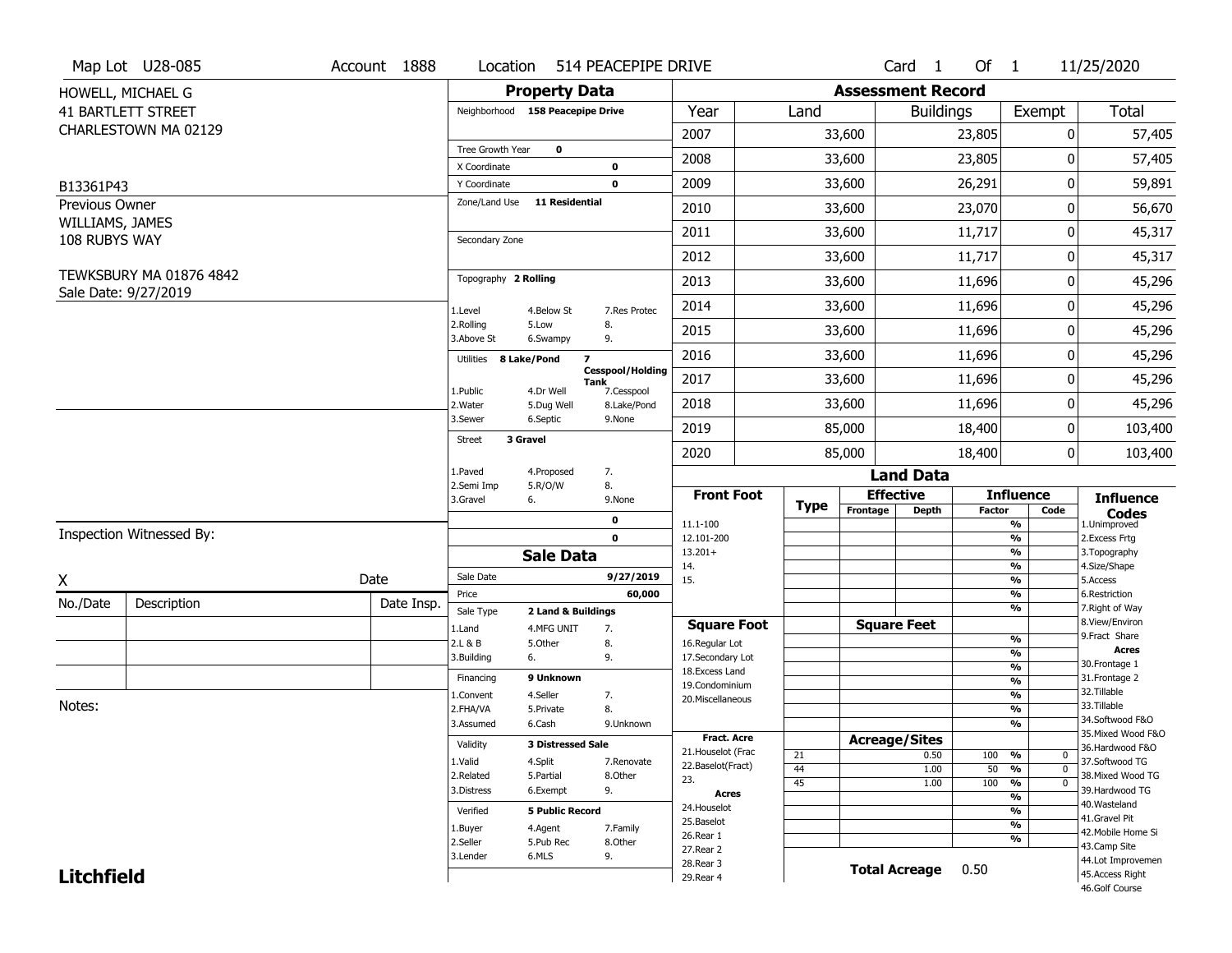|                       |                             |                                                   |                 |                  |                         |                                       |                          |                             |                        | <b>Litchfield</b>                    |                     |       |                         |       |            |
|-----------------------|-----------------------------|---------------------------------------------------|-----------------|------------------|-------------------------|---------------------------------------|--------------------------|-----------------------------|------------------------|--------------------------------------|---------------------|-------|-------------------------|-------|------------|
|                       | Map Lot U28-085             |                                                   |                 |                  |                         | Account 1888                          |                          | Location                    |                        |                                      | 514 PEACEPIPE DRIVE |       | Card 1                  | Of 1  | 11/25/2020 |
|                       | Building Style 15 Cottage   |                                                   | SF Bsmt Living  |                  | $\mathbf 0$             |                                       |                          | Layout 1 Typical            |                        |                                      |                     |       | 12X60 BLDG HAS NO VALUE |       |            |
| 0.Uncoded             | 4.Cape                      | 8.Log                                             | Fin Bsmt Grade  |                  | $\overline{0}0$         |                                       |                          | 1. Typical                  | 4.                     | 7.                                   |                     |       |                         |       |            |
| 1.Conv.               | 5.Garrison                  | 9.0ther                                           |                 | OPEN-5-CUSTOMIZE | $\mathbf 0$             |                                       |                          | 2.Inadeg                    | 5.                     | 8.                                   |                     |       |                         |       |            |
| 2.Ranch               | 6.Split                     | 10.Tri-Lev                                        | Heat Type       | 0%               |                         | 9 Not Heated                          |                          | 3.                          | 6.                     | 9.                                   |                     |       |                         |       |            |
| 3.R Ranch             | 7.Contemp                   | 11.Earth O                                        | 0.Uncoded       |                  | 4.Steam                 |                                       | 8.Fl/Wall                | Attic<br>9 None             |                        |                                      |                     |       |                         |       |            |
| Dwelling Units 1      |                             |                                                   | 1.HWBB          |                  | 5.FWA                   |                                       | 9.No Heat                | $1.1/4$ Fin                 | 4.Full Fin             | 7.                                   |                     | Shed  |                         |       |            |
| Other Units           | 0                           |                                                   | 2.HWCI          |                  | 6.GravWA                |                                       | 10.Radiant               | 2.1/2 Fin                   | 5.Fl/Stair             | 8.                                   |                     |       |                         |       |            |
| Stories               | 1 One Story                 |                                                   | 3.H Pump        |                  | 7.Electric              |                                       | 11.Radiant               | 3.3/4 Fin                   | 6.                     | 9.None                               |                     | 12.0' |                         |       |            |
| 1.1                   | 4.1.5                       | 7.1.25                                            | Cool Type       | 0%               | 9 None                  |                                       |                          | Insulation                  | 4 Minimal              |                                      |                     |       |                         |       |            |
| 2.2                   | 5.1.75                      | 8.3.5                                             | 1.Refrig        |                  | 4.W&C Air               |                                       | 7.RadHW                  | 1.Full                      | 4.Minimal              | 7.                                   |                     |       |                         |       |            |
| 3.3                   | 6.2.5                       | 9.4                                               | 2.Evapor        |                  | 5.Monitor-              | 8.                                    |                          | 2.Heavy                     | 5.Partial              | 8.                                   |                     | 8.0   | 10.0'                   |       |            |
| <b>Exterior Walls</b> | <b>12 Board and Batting</b> |                                                   | 3.H Pump        |                  | 6.Monitor-              | 9.None                                |                          | 3.Capped                    | 6.                     | 9.None                               |                     |       | 8.0                     |       |            |
| 0.Uncoded             | 4.Asbestos                  | 8.Concrete                                        | Kitchen Style   |                  | 2 Typical               |                                       |                          | Unfinished %                | 0%                     |                                      |                     |       |                         |       |            |
| 1.Wd Clapb            | 5.Stucco                    | 9.0ther                                           | 1.Modern        |                  | 4.Obsolete              | 7.                                    |                          | Grade & Factor 2 Fair 80%   |                        |                                      |                     |       |                         |       |            |
| 2.Vinyl               | 6.Brick                     | 10.Wd shin                                        | 2.Typical       |                  | 5.                      | 8.                                    |                          | 1.E Grade                   | 4.B Grade              | 7.AAA Grad                           |                     |       |                         |       |            |
| 3.Compos.             | 7.Stone                     | 11.T1-11                                          | 3.Old Type      |                  | 6.                      | 9.None                                |                          | 2.D Grade                   | 5.A Grade              | 8.M&S                                |                     |       |                         | 12.0' |            |
| Roof Surface          | 1 Asphalt Shingles          |                                                   | Bath(s) Style   |                  |                         | 2 Typical Bath(s)                     |                          | 3.C Grade                   | 6.AA Grade             | 9.Same                               |                     |       | 22.0                    |       |            |
| 1.Asphalt             | 4.Composit                  | 7.Rolled R                                        | 1.Modern        |                  | 4.Obsolete              | 7.                                    |                          | SQFT (Footprint) 388        |                        |                                      |                     |       |                         |       |            |
| 2.Slate               | 5.Wood                      | 8.                                                | 2.Typical       |                  | 5.                      | 8.                                    |                          | Condition                   | <b>3 Below Average</b> |                                      |                     |       |                         |       |            |
| 3.Metal               | 6.Other                     | 9.                                                | 3.Old Type      |                  | 6.                      | 9.None                                |                          | 1.Poor                      | 4.Avg                  | 7.V G                                |                     |       | 1sFr/P                  | 14.0' |            |
| SF Masonry Trim 0     |                             |                                                   | # Rooms         |                  | $\overline{\mathbf{2}}$ |                                       |                          | 2.Fair                      | $5.Avg+$               | 8.Exc                                |                     |       |                         |       |            |
| OPEN-3-CUSTOM 0       |                             |                                                   | # Bedrooms      |                  | $\mathbf{1}$            |                                       |                          | $3.$ Avg-                   | 6.Good                 | 9.Same                               |                     |       |                         |       |            |
| OPEN-4-CUSTOM 0       |                             |                                                   | # Full Baths    |                  | $\mathbf{1}$            |                                       |                          | Phys. % Good                | 0%                     |                                      |                     |       |                         | 22.0' |            |
| Year Built            | 1953                        |                                                   | # Half Baths    |                  | $\mathbf 0$             |                                       |                          | Funct. % Good               | 100%                   |                                      |                     |       |                         |       |            |
| Year Remodeled        | $\mathbf 0$                 |                                                   | # Addn Fixtures |                  | $\overline{\mathbf{0}}$ |                                       |                          | <b>Functional Code</b>      | 9 None                 |                                      |                     |       |                         |       |            |
| Foundation            | <b>6 Piers</b>              |                                                   | # Fireplaces    |                  | $\mathbf 0$             |                                       |                          | 1.Incomp                    | 4.Delap                | 7.No Power                           |                     |       | EP                      |       |            |
| 1.Concrete            | 4.Wood                      | 7.                                                |                 |                  |                         |                                       |                          | 2.0-Built                   | 5.Bsmt                 | 8.LongTerm                           |                     |       |                         | 6.0'  |            |
| 2.C Block             | 5.Slab                      | 8.                                                |                 |                  |                         |                                       |                          | 3.Damage                    | 6.Common               | 9.None                               |                     |       | 10.0"                   |       |            |
| 3.Br/Stone            | 6.Piers                     | 9.                                                |                 |                  |                         |                                       |                          | Econ. % Good                | 100%                   |                                      |                     |       |                         |       |            |
| Basement              | 9 No Basement               |                                                   |                 |                  |                         |                                       |                          | Economic Code None          |                        |                                      |                     |       |                         |       |            |
| $1.1/4$ Bmt           | 4.Full Bmt                  | 7.                                                |                 |                  |                         |                                       |                          | 0.None                      | 3.No Power             | 9.None                               |                     |       |                         |       |            |
| 2.1/2 Bmt             | 5.Crawl Sp                  | 8.                                                |                 |                  |                         |                                       |                          | 1.Location                  | 4.Generate             | 8.                                   |                     |       |                         |       |            |
| 3.3/4 Bmt             | 6.                          | 9.None                                            |                 |                  |                         | Software                              |                          | 2.Encroach                  | 5.Multi-Fa             | 9.                                   |                     |       |                         |       |            |
| Bsmt Gar # Cars 0     |                             |                                                   |                 |                  |                         | A Division of Harris Computer Systems |                          | Entrance Code               |                        | 4 Note left to Insp                  |                     |       |                         |       |            |
| Wet Basement          | 9 No Basement               |                                                   |                 |                  |                         |                                       |                          | 1.Interior                  | 4.Vacant               | 7.                                   |                     |       |                         |       |            |
| 1.Dry                 | 4.Dirt Flr                  | 7.                                                |                 |                  |                         |                                       |                          | 2.Refusal                   | 5.Estimate             | 8.                                   |                     |       |                         |       |            |
| 2.Damp                | 5.                          | 8.                                                |                 |                  |                         |                                       |                          | 3.Informed                  | 6.Existing             | 9.                                   |                     |       |                         |       |            |
| 3.Wet                 | 6.                          | 9.                                                |                 |                  |                         |                                       |                          | Information Code 5 Estimate |                        |                                      |                     |       |                         |       |            |
|                       |                             |                                                   |                 |                  |                         |                                       |                          | 1.0wner                     | 4.Agent                | 7.Vacant                             |                     |       |                         |       |            |
|                       |                             |                                                   | Date Inspected  |                  | 8/30/2018               |                                       |                          | 2.Relative                  | 5.Estimate             | 8.                                   |                     |       |                         |       |            |
|                       |                             |                                                   |                 |                  |                         |                                       |                          | 3.Tenant                    | 6.Other                | 9.                                   |                     |       |                         |       |            |
|                       |                             | <b>Additions, Outbuildings &amp; Improvements</b> |                 |                  |                         |                                       |                          |                             |                        | 1.One Story Fram                     |                     |       |                         |       |            |
| Type                  |                             | Year                                              | Units           | Grade            | Cond                    | Phys.                                 | Funct.                   | Sound Value                 |                        | 2. Two Story Fram                    |                     |       |                         |       |            |
| 22 Encl Frame         |                             | 0                                                 | 60              | 2 100            | 12                      | 10                                    | % 100 %                  |                             |                        | 3. Three Story Fr<br>4.1 & 1/2 Story |                     |       |                         |       |            |
| 24 Frame Shed         |                             | 0                                                 |                 |                  |                         | $\frac{0}{0}$                         |                          | % 800                       |                        | 5.1 & 3/4 Story                      |                     |       |                         |       |            |
|                       |                             |                                                   |                 |                  |                         | $\sqrt{6}$                            |                          |                             |                        | 6.2 & 1/2 Story                      |                     |       |                         |       |            |
|                       |                             |                                                   |                 |                  |                         |                                       | $\%$                     |                             |                        | 21. Open Frame Por                   |                     |       |                         |       |            |
|                       |                             |                                                   |                 |                  |                         | $\frac{0}{0}$                         | $\%$                     |                             |                        | 22.Encl Frame Por                    |                     |       |                         |       |            |
|                       |                             |                                                   |                 |                  |                         | $\frac{9}{6}$                         | $\overline{\frac{0}{6}}$ |                             |                        | 23. Frame Garage                     |                     |       |                         |       |            |
|                       |                             |                                                   |                 |                  |                         | $\sqrt{2}$                            | $\%$                     |                             |                        | 24.Frame Shed                        |                     |       |                         |       |            |
|                       |                             |                                                   |                 |                  |                         |                                       |                          |                             |                        | 25. Frame Bay Wind                   |                     |       |                         |       |            |
|                       |                             |                                                   |                 |                  |                         | $\sqrt{2}$                            | $\%$                     |                             |                        | 26.1SFr Overhang                     |                     |       |                         |       |            |
|                       |                             |                                                   |                 |                  |                         | $\%$                                  | $\%$                     |                             |                        | 27. Unfin Basement                   |                     |       |                         |       |            |
|                       |                             |                                                   |                 |                  |                         | %                                     | $\%$                     |                             |                        | 28. Unfinished Att                   |                     |       |                         |       |            |
|                       |                             |                                                   |                 |                  |                         | $\%$                                  | %                        |                             |                        | 29. Finished Attic                   |                     |       |                         |       |            |
|                       |                             |                                                   |                 |                  |                         |                                       |                          |                             |                        |                                      |                     |       |                         |       |            |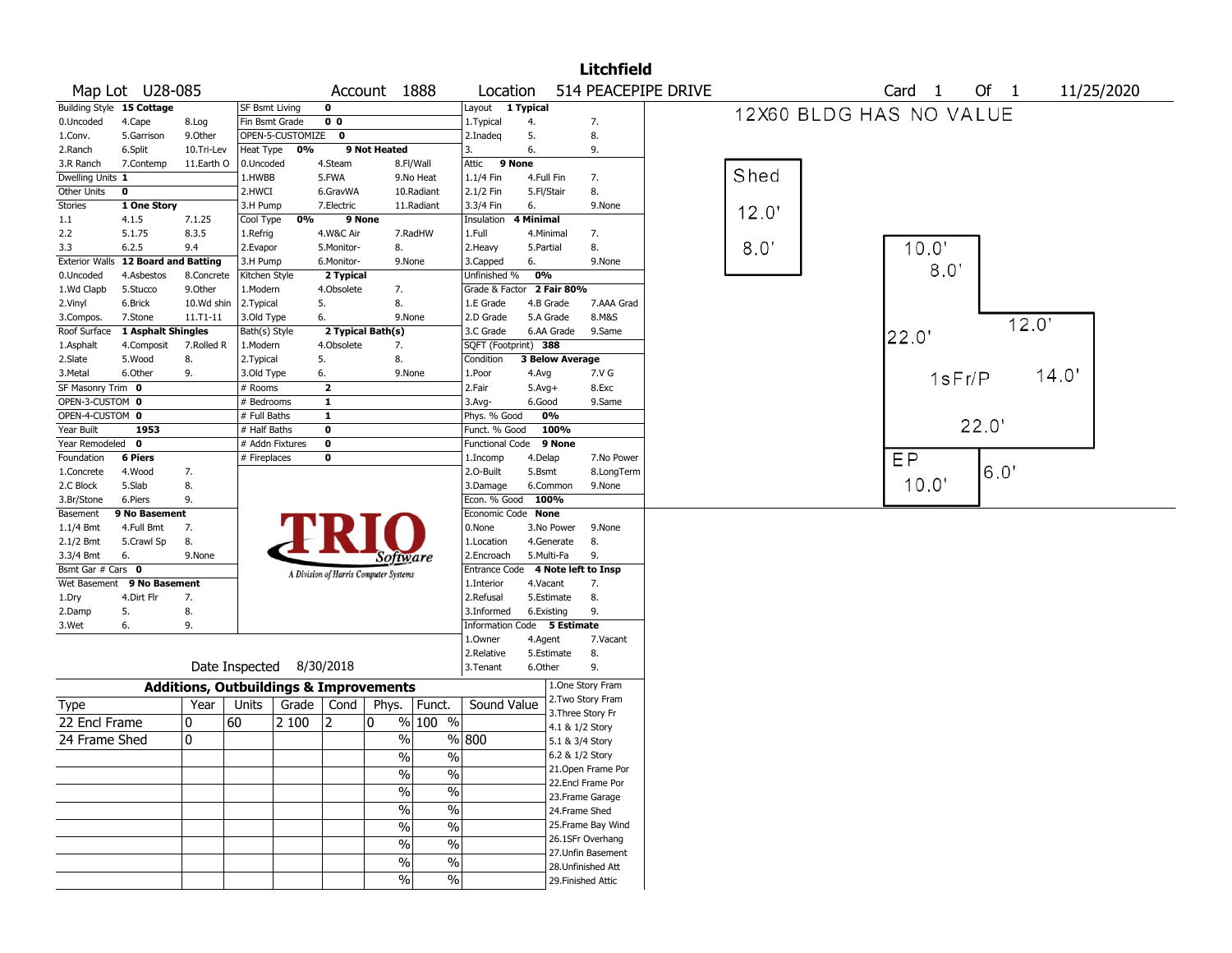|                       | Map Lot U28-087               | Account 1890 | Location                         |                                  | 513 PEACEPIPE DRIVE       |                          |             |                              | Card 1               | Of $1$        |                                 | 11/25/2020                          |
|-----------------------|-------------------------------|--------------|----------------------------------|----------------------------------|---------------------------|--------------------------|-------------|------------------------------|----------------------|---------------|---------------------------------|-------------------------------------|
|                       | FITZPATRICK JAMES E/ SHEILA A |              |                                  | <b>Property Data</b>             |                           |                          |             | <b>Assessment Record</b>     |                      |               |                                 |                                     |
|                       | FITZPARTICK WARREN P/LYNDA    |              | Neighborhood 158 Peacepipe Drive |                                  |                           | Year                     | Land        |                              | <b>Buildings</b>     |               | Exempt                          | <b>Total</b>                        |
|                       | 91 MAUREEN DRIVE              |              |                                  |                                  |                           | 2007                     |             | 22,390                       |                      | 51,616        | 0                               | 74,006                              |
|                       | TEWKSBURY MA 01876            |              | Tree Growth Year                 | $\mathbf 0$                      |                           |                          |             |                              |                      |               |                                 |                                     |
|                       |                               |              | X Coordinate                     |                                  | 0                         | 2008                     |             | 22,390                       |                      | 51,593        | 0                               | 73,983                              |
|                       | B2655P183 B9598P284 B9598P287 |              | Y Coordinate                     |                                  | $\mathbf 0$               | 2009                     |             | 22,390                       |                      | 60,145        | $\mathbf 0$                     | 82,535                              |
| <b>Previous Owner</b> |                               |              | Zone/Land Use                    | 11 Residential                   |                           | 2010                     |             | 22,390                       |                      | 50,802        | 0                               | 73,192                              |
| WILLIAMS, JAMES       | 8 GLENWOOD ROAD               |              | Secondary Zone                   |                                  |                           | 2011                     |             | 25,990                       |                      | 48,304        | 0                               | 74,294                              |
|                       |                               |              |                                  |                                  |                           | 2012                     |             | 25,990                       |                      | 48,304        | 0                               | 74,294                              |
|                       | BILLERICA MA 01821            |              | Topography 2 Rolling             |                                  |                           | 2013                     |             | 25,990                       |                      | 48,304        | 0                               | 74,294                              |
|                       | Sale Date: 12/20/2007         |              | 1.Level                          | 4.Below St                       | 7.Res Protec              | 2014                     |             | 25,990                       |                      | 48,304        | 0                               | 74,294                              |
|                       |                               |              | 2.Rolling<br>3.Above St          | 5.Low<br>6.Swampy                | 8.<br>9.                  | 2015                     |             | 25,990                       |                      | 48,304        | 0                               | 74,294                              |
|                       |                               |              | Utilities                        | 4 Drilled Well                   | <b>6 Septic System</b>    | 2016                     |             | 25,990                       |                      | 48,304        | 0                               | 74,294                              |
|                       |                               |              |                                  |                                  |                           | 2017                     |             | 25,990                       |                      | 48,304        | 0                               | 74,294                              |
|                       |                               |              | 1.Public<br>2. Water             | 4.Dr Well<br>5.Dug Well          | 7.Cesspool<br>8.Lake/Pond | 2018                     |             | 25,990                       |                      | 48,304        | 0                               | 74,294                              |
|                       |                               |              | 3.Sewer                          | 6.Septic                         | 9.None                    | 2019                     |             | 61,100                       |                      | 53,300        | 0                               | 114,400                             |
|                       |                               |              | 3 Gravel<br>Street               |                                  |                           | 2020                     |             | 61,100                       |                      | 53,300        | 0                               | 114,400                             |
|                       |                               |              | 1.Paved<br>2.Semi Imp            | 4.Proposed                       | 7.<br>8.                  |                          |             |                              | <b>Land Data</b>     |               |                                 |                                     |
|                       |                               |              | 3.Gravel                         | 5.R/O/W<br>6.                    | 9.None                    | <b>Front Foot</b>        | <b>Type</b> | <b>Effective</b><br>Frontage |                      | <b>Factor</b> | <b>Influence</b><br>Code        | <b>Influence</b>                    |
|                       |                               |              |                                  |                                  | 0                         | 11.1-100                 |             |                              | <b>Depth</b>         |               | %                               | <b>Codes</b><br>1.Unimproved        |
|                       | Inspection Witnessed By:      |              |                                  |                                  | $\mathbf 0$               | 12.101-200               |             |                              |                      |               | $\frac{9}{6}$                   | 2.Excess Frtg                       |
|                       |                               |              |                                  | <b>Sale Data</b>                 |                           | $13.201+$<br>14.         |             |                              |                      |               | $\frac{9}{6}$<br>$\frac{9}{6}$  | 3. Topography<br>4.Size/Shape       |
| X                     |                               | Date         | Sale Date                        |                                  | 12/20/2007                | 15.                      |             |                              |                      |               | $\frac{9}{6}$                   | 5.Access                            |
| No./Date              | Description                   | Date Insp.   | Price                            |                                  | 80,000                    |                          |             |                              |                      |               | %<br>%                          | 6.Restriction<br>7. Right of Way    |
|                       |                               |              | Sale Type<br>1.Land              | 2 Land & Buildings<br>4.MFG UNIT | 7.                        | <b>Square Foot</b>       |             |                              | <b>Square Feet</b>   |               |                                 | 8.View/Environ                      |
|                       |                               |              | 2.L & B                          | 5.Other                          | 8.                        | 16.Regular Lot           |             |                              |                      |               | $\frac{9}{6}$                   | 9. Fract Share                      |
|                       |                               |              | 3.Building                       | 6.                               | 9.                        | 17.Secondary Lot         |             |                              |                      |               | $\frac{9}{6}$                   | <b>Acres</b><br>30. Frontage 1      |
|                       |                               |              | Financing                        | 1 Conventional                   |                           | 18. Excess Land          |             |                              |                      |               | $\frac{9}{6}$<br>$\frac{9}{6}$  | 31. Frontage 2                      |
|                       |                               |              | 1.Convent                        | 4.Seller                         | 7.                        | 19.Condominium           |             |                              |                      |               | $\frac{9}{6}$                   | 32. Tillable                        |
| Notes:                |                               |              | 2.FHA/VA                         | 5.Private                        | 8.                        | 20.Miscellaneous         |             |                              |                      |               | $\frac{9}{6}$                   | 33.Tillable                         |
|                       |                               |              | 3.Assumed                        | 6.Cash                           | 9.Unknown                 |                          |             |                              |                      |               | $\overline{\frac{9}{6}}$        | 34.Softwood F&O                     |
|                       |                               |              | Validity                         | 1 Arms Length Sale               |                           | <b>Fract, Acre</b>       |             | <b>Acreage/Sites</b>         |                      |               |                                 | 35. Mixed Wood F&O                  |
|                       |                               |              |                                  |                                  |                           | 21. Houselot (Frac       | 21          |                              | 0.15                 | 100           | %<br>0                          | 36.Hardwood F&O                     |
|                       |                               |              | 1.Valid                          | 4.Split                          | 7.Renovate                | 22.Baselot(Fract)        | 44          |                              | 1.00                 | 100           | %<br>$\mathbf{0}$               | 37.Softwood TG                      |
|                       |                               |              | 2.Related<br>3.Distress          | 5.Partial<br>6.Exempt            | 8.Other<br>9.             | 23.                      | 45          |                              | 1.00                 | 100           | $\frac{9}{6}$<br>$\overline{0}$ | 38. Mixed Wood TG<br>39.Hardwood TG |
|                       |                               |              |                                  |                                  |                           | <b>Acres</b>             |             |                              |                      |               | $\frac{9}{6}$                   | 40. Wasteland                       |
|                       |                               |              | Verified                         | <b>5 Public Record</b>           |                           | 24. Houselot             |             |                              |                      |               | $\frac{9}{6}$                   | 41.Gravel Pit                       |
|                       |                               |              |                                  |                                  |                           |                          |             |                              |                      |               |                                 |                                     |
|                       |                               |              | 1.Buyer                          | 4.Agent                          | 7.Family                  | 25.Baselot               |             |                              |                      |               | $\frac{9}{6}$                   |                                     |
|                       |                               |              | 2.Seller                         | 5.Pub Rec                        | 8.Other                   | 26.Rear 1                |             |                              |                      |               | $\frac{9}{6}$                   | 42. Mobile Home Si<br>43.Camp Site  |
|                       |                               |              | 3.Lender                         | 6.MLS                            | 9.                        | 27.Rear 2                |             |                              |                      |               |                                 | 44.Lot Improvemen                   |
| <b>Litchfield</b>     |                               |              |                                  |                                  |                           | 28. Rear 3<br>29. Rear 4 |             |                              | <b>Total Acreage</b> | 0.15          |                                 | 45.Access Right<br>46.Golf Course   |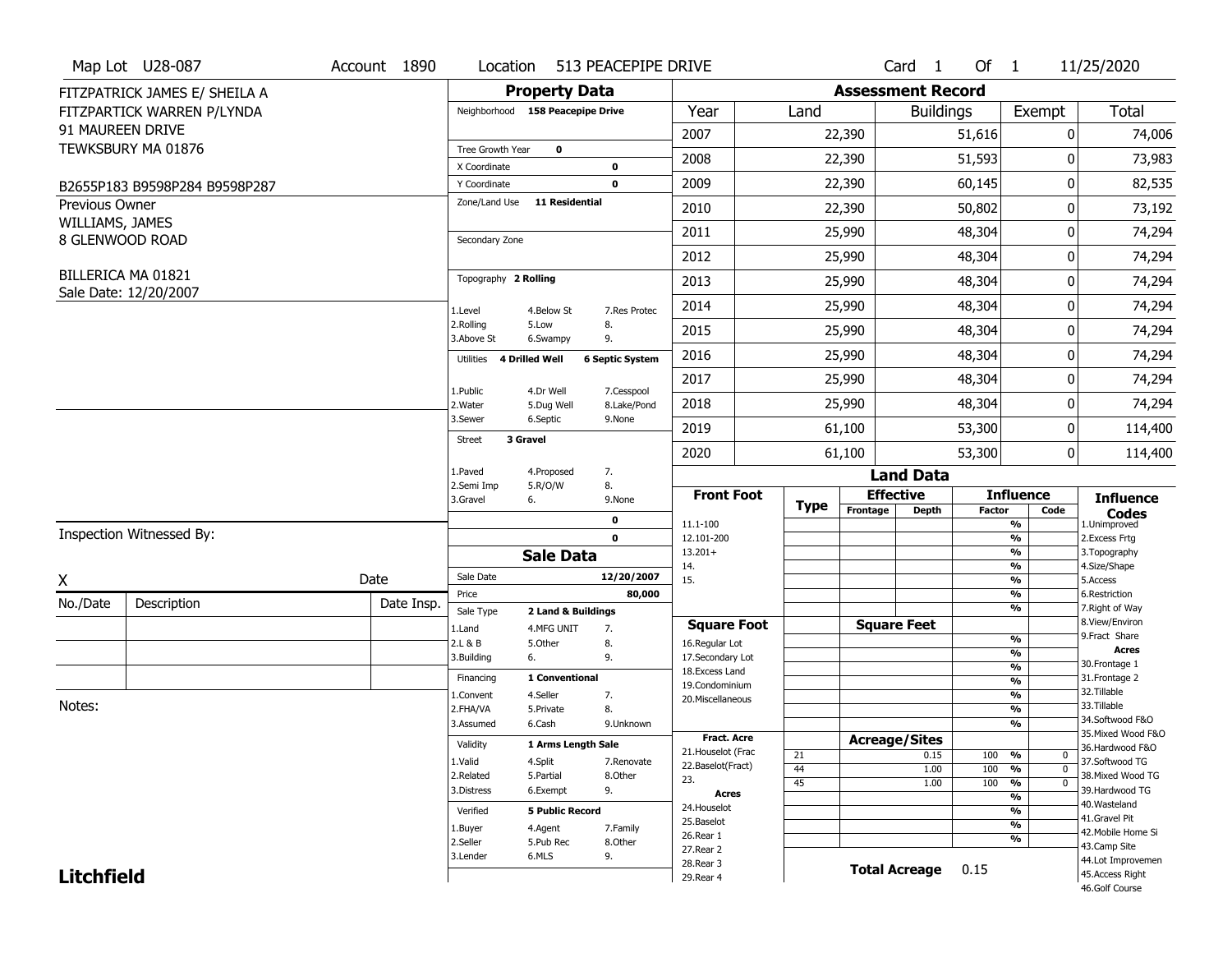|                                |                           |                                                   |                                 |                  |                                         |                                       |                          |                                         |                   |             | <b>Litchfield</b>   |                   |      |            |
|--------------------------------|---------------------------|---------------------------------------------------|---------------------------------|------------------|-----------------------------------------|---------------------------------------|--------------------------|-----------------------------------------|-------------------|-------------|---------------------|-------------------|------|------------|
|                                | Map Lot U28-087           |                                                   |                                 |                  |                                         | Account 1890                          |                          | Location                                |                   |             | 513 PEACEPIPE DRIVE | Card <sub>1</sub> | Of 1 | 11/25/2020 |
|                                | Building Style 15 Cottage |                                                   | <b>SF Bsmt Living</b>           |                  | 0                                       |                                       |                          | Layout                                  | 1 Typical         |             |                     |                   |      |            |
| 0.Uncoded                      | 4.Cape                    | 8.Log                                             | Fin Bsmt Grade                  |                  | 0 <sub>0</sub>                          |                                       |                          | 1. Typical                              | 4.                |             | 7.                  |                   |      |            |
| 1.Conv.                        | 5.Garrison                | 9.0ther                                           |                                 | OPEN-5-CUSTOMIZE | $\mathbf 0$                             |                                       |                          | 2.Inadeg                                | 5.                |             | 8.                  |                   |      |            |
| 2.Ranch                        | 6.Split                   | 10.Tri-Lev                                        | Heat Type                       | 0%               |                                         | 9 Not Heated                          |                          | 3.                                      | 6.                |             | 9.                  |                   |      |            |
| 3.R Ranch                      | 7.Contemp                 | 11.Earth O                                        | 0.Uncoded                       |                  | 4.Steam                                 |                                       | 8.Fl/Wall                | 9 None<br>Attic                         |                   |             |                     |                   |      |            |
| Dwelling Units 1               |                           |                                                   | 1.HWBB                          |                  | 5.FWA                                   |                                       | 9.No Heat                | 1.1/4 Fin                               |                   | 4.Full Fin  | 7.                  |                   |      |            |
| Other Units                    | $\bf o$                   |                                                   | 2.HWCI                          |                  | 6.GravWA                                |                                       | 10.Radiant               | 2.1/2 Fin                               | 5.Fl/Stair        |             | 8.                  |                   |      |            |
| <b>Stories</b>                 | 2 Two Story               |                                                   | 3.H Pump                        |                  | 7.Electric                              |                                       | 11.Radiant               | 3.3/4 Fin                               | 6.                |             | 9.None              |                   |      |            |
| 1.1                            | 4.1.5                     | 7.1.25                                            | Cool Type                       | 0%               | 9 None                                  |                                       |                          | Insulation                              | 9 None            |             |                     | 2sFr/P            |      |            |
| 2.2                            | 5.1.75                    | 8.3.5                                             | 1.Refrig                        |                  | 4.W&C Air                               |                                       | 7.RadHW                  | 1.Full                                  |                   | 4.Minimal   | 7.                  |                   |      |            |
| 3.3                            | 6.2.5                     | 9.4                                               | 2.Evapor                        |                  | 5.Monitor-                              | 8.                                    |                          | 2. Heavy                                | 5.Partial         |             | 8.                  |                   |      |            |
| <b>Exterior Walls</b>          | 1 Clapboard               |                                                   | 3.H Pump                        |                  | 6.Monitor-                              | 9.None                                |                          | 3.Capped                                | 6.                |             | 9.None              |                   |      |            |
| 0.Uncoded                      | 4.Asbestos                | 8.Concrete                                        | Kitchen Style                   |                  | 2 Typical                               |                                       |                          | Unfinished %                            | 0%                |             |                     |                   |      |            |
| 1.Wd Clapb                     | 5.Stucco                  | 9.0ther                                           | 1.Modern                        |                  | 4.Obsolete                              | 7.                                    |                          | Grade & Factor 2 Fair 100%              |                   |             |                     |                   |      | 20.0"      |
| 2.Vinyl                        | 6.Brick                   | 10.Wd shin                                        | 2.Typical                       |                  | 5.                                      | 8.                                    |                          | 1.E Grade                               |                   | 4.B Grade   | 7.AAA Grad          |                   |      |            |
| 3.Compos.                      | 7.Stone                   | $11.71 - 11$                                      | 3.Old Type                      |                  | 6.                                      | 9.None                                |                          | 2.D Grade                               |                   | 5.A Grade   | 8.M&S               |                   |      |            |
| Roof Surface                   | 1 Asphalt Shingles        |                                                   | Bath(s) Style                   |                  |                                         | 2 Typical Bath(s)                     |                          | 3.C Grade                               |                   | 6.AA Grade  | 9.Same              |                   |      |            |
| 1.Asphalt                      | 4.Composit                | 7.Rolled R                                        | 1.Modern                        |                  | 4.Obsolete                              | 7.                                    |                          | SQFT (Footprint) 700                    |                   |             |                     |                   |      |            |
| 2.Slate                        | 5.Wood                    | 8.                                                | 2. Typical                      |                  | 5.                                      | 8.                                    |                          | Condition                               | 4 Average         |             |                     |                   |      |            |
| 3.Metal                        | 6.Other                   | 9.                                                | 3.Old Type                      |                  | 6.                                      | 9.None                                |                          | 1.Poor                                  | 4.Avg             |             | 7.V G               |                   |      |            |
| SF Masonry Trim 0              |                           |                                                   | # Rooms                         |                  | 5                                       |                                       |                          | 2.Fair                                  | $5.$ Avg $+$      |             | 8.Exc               |                   |      |            |
| OPEN-3-CUSTOM 0                |                           |                                                   | # Bedrooms                      |                  | 4                                       |                                       |                          | $3.$ Avg-                               | 6.Good            |             | 9.Same              | 35.0'             |      |            |
| OPEN-4-CUSTOM 0                |                           |                                                   | # Full Baths                    |                  | $\mathbf{1}$                            |                                       |                          | Phys. % Good                            |                   | 0%          |                     |                   |      |            |
| Year Built                     | 1950                      |                                                   | # Half Baths<br># Addn Fixtures |                  | $\mathbf{1}$<br>$\overline{\mathbf{0}}$ |                                       |                          | Funct. % Good<br><b>Functional Code</b> |                   | 100%        |                     |                   |      |            |
| Year Remodeled 0<br>Foundation | <b>6 Piers</b>            |                                                   | # Fireplaces                    |                  | 0                                       |                                       |                          |                                         |                   | 9 None      | 7.No Power          |                   |      |            |
| 1.Concrete                     | 4.Wood                    | 7.                                                |                                 |                  |                                         |                                       |                          | 1.Incomp<br>2.0-Built                   | 4.Delap<br>5.Bsmt |             | 8.LongTerm          |                   |      |            |
| 2.C Block                      | 5.Slab                    | 8.                                                |                                 |                  |                                         |                                       |                          | 3.Damage                                |                   | 6.Common    | 9.None              |                   |      |            |
| 3.Br/Stone                     | 6.Piers                   | 9.                                                |                                 |                  |                                         |                                       |                          | Econ. % Good                            | 100%              |             |                     |                   |      |            |
| Basement                       | 9 No Basement             |                                                   |                                 |                  |                                         |                                       |                          | Economic Code None                      |                   |             |                     |                   |      |            |
| $1.1/4$ Bmt                    | 4.Full Bmt                | 7.                                                |                                 |                  |                                         |                                       |                          | 0.None                                  |                   | 3.No Power  | 9.None              |                   |      |            |
| 2.1/2 Bmt                      | 5.Crawl Sp                | 8.                                                |                                 |                  |                                         |                                       |                          | 1.Location                              |                   | 4.Generate  | 8.                  |                   |      |            |
| 3.3/4 Bmt                      | 6.                        | 9.None                                            |                                 |                  |                                         | Software                              |                          | 2.Encroach                              |                   | 5.Multi-Fa  | 9.                  |                   |      |            |
| Bsmt Gar # Cars 0              |                           |                                                   |                                 |                  |                                         | A Division of Harris Computer Systems |                          | Entrance Code                           |                   | 5 Estimated |                     |                   |      |            |
| Wet Basement                   | 9 No Basement             |                                                   |                                 |                  |                                         |                                       |                          | 1.Interior                              | 4.Vacant          |             | 7.                  |                   |      |            |
| 1.Dry                          | 4.Dirt Flr                | 7.                                                |                                 |                  |                                         |                                       |                          | 2.Refusal                               |                   | 5.Estimate  | 8.                  |                   |      |            |
| 2.Damp                         | 5.                        | 8.                                                |                                 |                  |                                         |                                       |                          | 3.Informed                              |                   | 6.Existing  | 9.                  |                   |      |            |
| 3.Wet                          | 6.                        | 9.                                                |                                 |                  |                                         |                                       |                          | Information Code 5 Estimate             |                   |             |                     |                   |      |            |
|                                |                           |                                                   |                                 |                  |                                         |                                       |                          | 1.0wner                                 | 4.Agent           |             | 7.Vacant            |                   |      |            |
|                                |                           |                                                   |                                 |                  |                                         |                                       |                          | 2.Relative                              |                   | 5.Estimate  | 8.                  |                   |      |            |
|                                |                           | Date Inspected 8/29/2018                          |                                 |                  |                                         |                                       |                          | 3. Tenant                               | 6.Other           |             | 9.                  |                   |      |            |
|                                |                           | <b>Additions, Outbuildings &amp; Improvements</b> |                                 |                  |                                         |                                       |                          |                                         |                   |             | 1.One Story Fram    |                   |      |            |
|                                |                           | Year                                              |                                 | Grade            |                                         |                                       | Funct.                   | Sound Value                             |                   |             | 2. Two Story Fram   |                   |      |            |
| Type                           |                           |                                                   | Units                           |                  | Cond                                    | Phys.                                 |                          |                                         |                   |             | 3. Three Story Fr   |                   |      |            |
|                                |                           |                                                   |                                 |                  |                                         | $\%$                                  | $\%$                     |                                         |                   |             | 4.1 & 1/2 Story     |                   |      |            |
|                                |                           |                                                   |                                 |                  |                                         | $\%$                                  | $\%$                     |                                         |                   |             | 5.1 & 3/4 Story     |                   |      |            |
|                                |                           |                                                   |                                 |                  |                                         | %                                     | $\%$                     |                                         |                   |             | 6.2 & 1/2 Story     |                   |      |            |
|                                |                           |                                                   |                                 |                  |                                         | $\frac{0}{6}$                         | $\frac{0}{6}$            |                                         |                   |             | 21. Open Frame Por  |                   |      |            |
|                                |                           |                                                   |                                 |                  |                                         | $\frac{9}{6}$                         | $\overline{\frac{0}{0}}$ |                                         |                   |             | 22.Encl Frame Por   |                   |      |            |
|                                |                           |                                                   |                                 |                  |                                         |                                       |                          |                                         |                   |             | 23. Frame Garage    |                   |      |            |
|                                |                           |                                                   |                                 |                  |                                         | $\frac{9}{6}$                         | $\overline{\frac{0}{0}}$ |                                         |                   |             | 24.Frame Shed       |                   |      |            |
|                                |                           |                                                   |                                 |                  |                                         | $\sqrt{6}$                            | $\overline{\frac{0}{0}}$ |                                         |                   |             | 25. Frame Bay Wind  |                   |      |            |
|                                |                           |                                                   |                                 |                  |                                         | $\sqrt{6}$                            | $\frac{0}{0}$            |                                         |                   |             | 26.1SFr Overhang    |                   |      |            |
|                                |                           |                                                   |                                 |                  |                                         | $\%$                                  | $\%$                     |                                         |                   |             | 27.Unfin Basement   |                   |      |            |
|                                |                           |                                                   |                                 |                  |                                         |                                       |                          |                                         |                   |             | 28. Unfinished Att  |                   |      |            |
|                                |                           |                                                   |                                 |                  |                                         | %                                     | $\frac{9}{6}$            |                                         |                   |             | 29. Finished Attic  |                   |      |            |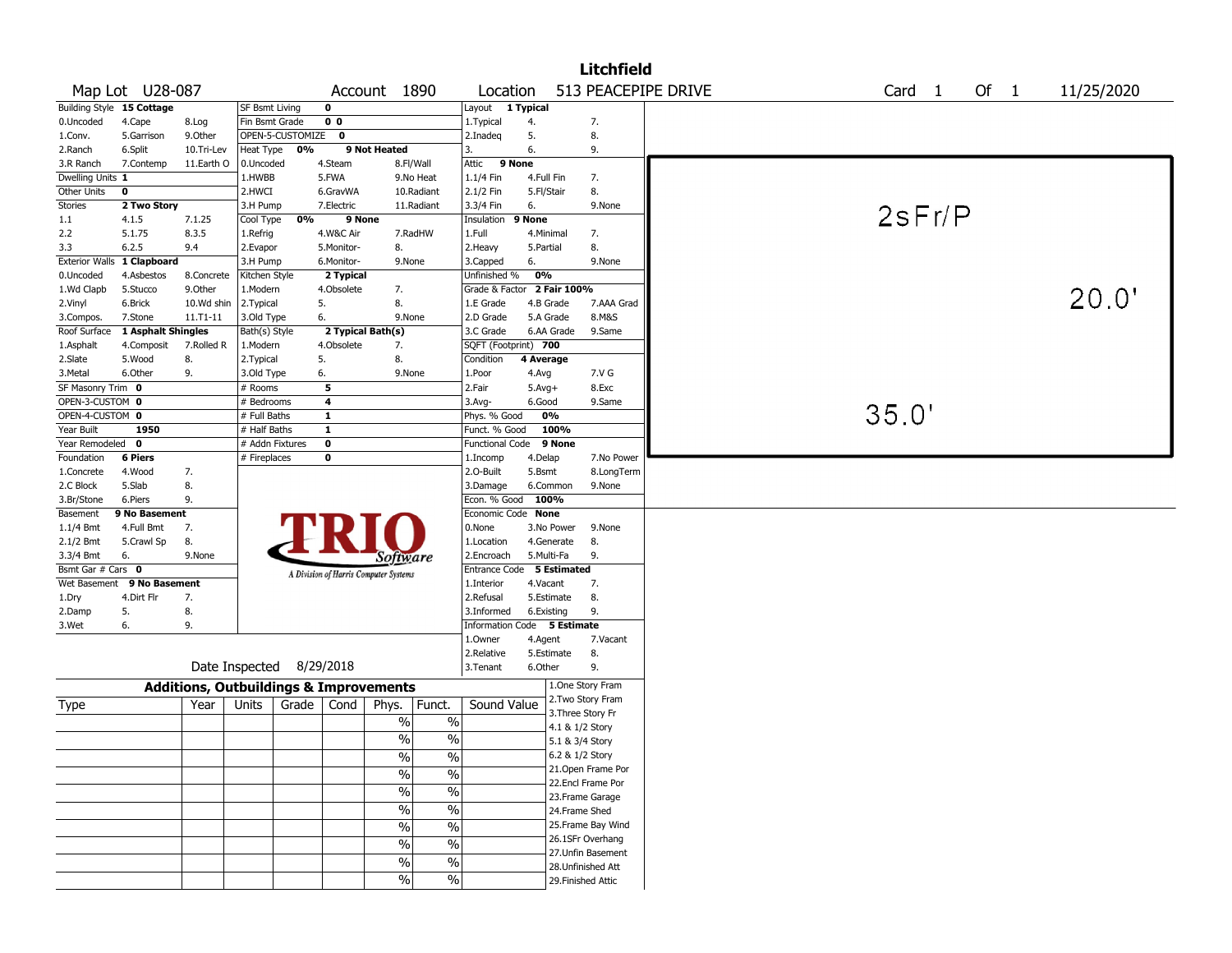|                        | Map Lot U28-088                                                               | Account 71 | Location                |                                   | 510 PEACEPIPE DRIVE          |                                  |                 |                              | Card<br>$\overline{1}$ | Of $1$        |                                           | 11/25/2020                            |
|------------------------|-------------------------------------------------------------------------------|------------|-------------------------|-----------------------------------|------------------------------|----------------------------------|-----------------|------------------------------|------------------------|---------------|-------------------------------------------|---------------------------------------|
| PANDOLFO, JOHN J       |                                                                               |            |                         | <b>Property Data</b>              |                              |                                  |                 | <b>Assessment Record</b>     |                        |               |                                           |                                       |
|                        | PANDOLFO, DENISE M                                                            |            |                         | Neighborhood 158 Peacepipe Drive  |                              | Year                             | Land            |                              | <b>Buildings</b>       |               | Exempt                                    | <b>Total</b>                          |
|                        | <b>43 FAIRMONT AVENUE</b>                                                     |            |                         |                                   |                              | 2007                             |                 | 29,980                       |                        | 78,653        | 13,000                                    | 95,633                                |
|                        | BRAINTREE MA 02184                                                            |            | Tree Growth Year        | $\mathbf 0$                       |                              |                                  |                 |                              |                        |               |                                           |                                       |
|                        |                                                                               |            | X Coordinate            |                                   | 0                            | 2008                             |                 | 29,980                       |                        | 78,646        | 12,350                                    | 96,276                                |
|                        | B10370P106 B12944P309                                                         |            | Y Coordinate            |                                   | $\mathbf 0$                  | 2009                             |                 | 29,980                       |                        | 74,379        | 0                                         | 104,359                               |
| Previous Owner         |                                                                               |            | Zone/Land Use           | <b>11 Residential</b>             |                              | 2010                             |                 | 29,980                       |                        | 74,367        | 0                                         | 104,347                               |
|                        | FIRST HORIZON HOME LOANS, A DIVISION<br>OF FIRST TENNESSEE BANK NATIONAL ASSN |            | Secondary Zone          |                                   |                              | 2011                             |                 | 29,980                       |                        | 82,207        | 0                                         | 112,187                               |
|                        | c/o: John J. Pandolfo                                                         |            |                         |                                   |                              | 2012                             |                 | 29,980                       |                        | 82,207        | 0                                         | 112,187                               |
| Braintree MA 02184     |                                                                               |            | Topography 2 Rolling    |                                   |                              | 2013                             |                 | 29,980                       |                        | 82,207        | 0                                         | 112,187                               |
| Previous Owner         | Sale Date: 3/01/2011                                                          |            | 1.Level                 | 4.Below St                        | 7.Res Protec                 | 2014                             |                 | 29,980                       |                        | 84,016        | 0                                         | 113,996                               |
| PANDOLFO, JOHN J.      |                                                                               |            | 2.Rolling               | 5.Low                             | 8.                           | 2015                             |                 | 29,980                       |                        | 84,013        | 0                                         | 113,993                               |
| <b>43 FAIRMONT AVE</b> |                                                                               |            | 3.Above St<br>Utilities | 6.Swampy<br><b>4 Drilled Well</b> | 9.<br><b>6 Septic System</b> | 2016                             |                 | 29,980                       |                        | 82,823        | 0                                         | 112,803                               |
| <b>BRAINTREE MA</b>    |                                                                               |            |                         |                                   |                              | 2017                             |                 | 29,980                       |                        | 82,819        | 0                                         | 112,799                               |
|                        | Sale Date: 3/25/2010                                                          |            | 1.Public<br>2. Water    | 4.Dr Well<br>5.Dug Well           | 7.Cesspool<br>8.Lake/Pond    | 2018                             |                 | 29,980                       |                        | 81,627        | 0                                         | 111,607                               |
| Previous Owner         |                                                                               |            | 3.Sewer                 | 6.Septic                          | 9.None                       | 2019                             |                 | 96,000                       |                        | 110,700       | 0                                         | 206,700                               |
| FARLOW, GARY           | 510 PEACEPIPE DRIVE                                                           |            | <b>Street</b>           | 3 Gravel                          |                              | 2020                             |                 | 96,000                       |                        | 110,700       | 0                                         | 206,700                               |
|                        |                                                                               |            | 1.Paved                 | 4.Proposed                        | 7.                           |                                  |                 |                              | <b>Land Data</b>       |               |                                           |                                       |
|                        | LITCHFIELD ME 04350                                                           |            | 2.Semi Imp              | 5.R/O/W                           | 8.                           |                                  |                 |                              |                        |               | <b>Influence</b>                          |                                       |
|                        |                                                                               |            |                         |                                   |                              |                                  |                 |                              |                        |               |                                           |                                       |
|                        | Sale Date: 3/01/2010                                                          |            | 3.Gravel                | 6.                                | 9.None                       | <b>Front Foot</b>                | <b>Type</b>     | <b>Effective</b><br>Frontage | <b>Depth</b>           | <b>Factor</b> | Code                                      | <b>Influence</b>                      |
|                        |                                                                               |            |                         |                                   | 0                            | 11.1-100                         |                 |                              |                        |               | %                                         | <b>Codes</b><br>1.Unimproved          |
|                        | Inspection Witnessed By:                                                      |            |                         |                                   | $\mathbf{0}$                 | 12.101-200<br>$13.201+$          |                 |                              |                        |               | $\frac{9}{6}$<br>$\frac{9}{6}$            | 2.Excess Frtg<br>3. Topography        |
|                        |                                                                               |            |                         | <b>Sale Data</b>                  |                              | 14.                              |                 |                              |                        |               | $\frac{9}{6}$                             | 4.Size/Shape                          |
| Χ                      |                                                                               | Date       | Sale Date               |                                   | 3/25/2010                    | 15.                              |                 |                              |                        |               | $\frac{9}{6}$                             | 5.Access                              |
| No./Date               | Description                                                                   | Date Insp. | Price<br>Sale Type      | 2 Land & Buildings                |                              |                                  |                 |                              |                        |               | %<br>%                                    | 6.Restriction<br>7. Right of Way      |
|                        |                                                                               |            | 1.Land                  | 4.MFG UNIT                        | 7.                           | <b>Square Foot</b>               |                 |                              | <b>Square Feet</b>     |               |                                           | 8.View/Environ                        |
|                        |                                                                               |            | 2.L & B                 | 5.Other                           | 8.                           | 16.Regular Lot                   |                 |                              |                        |               | %                                         | 9. Fract Share<br><b>Acres</b>        |
|                        |                                                                               |            | 3.Building              | 6.                                | 9.                           | 17.Secondary Lot                 |                 |                              |                        |               | $\frac{9}{6}$<br>$\overline{\frac{9}{6}}$ | 30. Frontage 1                        |
|                        |                                                                               |            | Financing               | 9 Unknown                         |                              | 18.Excess Land<br>19.Condominium |                 |                              |                        |               | $\frac{9}{6}$                             | 31. Frontage 2                        |
|                        |                                                                               |            | 1.Convent               | 4.Seller                          | 7.                           | 20.Miscellaneous                 |                 |                              |                        |               | $\frac{9}{6}$                             | 32. Tillable                          |
| Notes:                 |                                                                               |            | 2.FHA/VA                | 5.Private                         | 8.                           |                                  |                 |                              |                        |               | $\frac{9}{6}$                             | 33.Tillable                           |
| '14 nah add sv shed    |                                                                               |            | 3.Assumed               | 6.Cash                            | 9.Unknown                    |                                  |                 |                              |                        |               | $\overline{\frac{9}{6}}$                  | 34.Softwood F&O                       |
|                        |                                                                               |            | Validity                | <b>3 Distressed Sale</b>          |                              | <b>Fract. Acre</b>               |                 |                              | <b>Acreage/Sites</b>   |               |                                           | 35. Mixed Wood F&O<br>36.Hardwood F&O |
|                        |                                                                               |            | 1.Valid                 | 4.Split                           | 7.Renovate                   | 21. Houselot (Frac               | 21              |                              | 0.50                   | 100           | %<br>0                                    | 37.Softwood TG                        |
|                        |                                                                               |            | 2.Related               | 5.Partial                         | 8.Other                      | 22.Baselot(Fract)                | $\overline{26}$ |                              | 0.33                   | 100           | %<br>$\mathbf{0}$                         | 38. Mixed Wood TG                     |
|                        |                                                                               |            | 3.Distress              | 6.Exempt                          | 9.                           | 23.<br>Acres                     | 45              |                              | 1.00                   | 100           | %<br>$\mathbf{0}$<br>$\mathbf{0}$         | 39.Hardwood TG                        |
|                        |                                                                               |            | Verified                | <b>5 Public Record</b>            |                              | 24. Houselot                     | 44              |                              | 1.00                   | 100           | $\frac{9}{6}$<br>%                        | 40. Wasteland                         |
|                        |                                                                               |            |                         |                                   |                              | 25.Baselot                       |                 |                              |                        |               | $\frac{9}{6}$                             | 41.Gravel Pit                         |
|                        |                                                                               |            | 1.Buyer<br>2.Seller     | 4.Agent<br>5.Pub Rec              | 7.Family<br>8.Other          | 26.Rear 1                        |                 |                              |                        |               | $\frac{9}{6}$                             | 42. Mobile Home Si                    |
|                        |                                                                               |            | 3.Lender                | 6.MLS                             | 9.                           | 27. Rear 2                       |                 |                              |                        |               |                                           | 43.Camp Site                          |
| <b>Litchfield</b>      |                                                                               |            |                         |                                   |                              | 28. Rear 3<br>29. Rear 4         |                 |                              | <b>Total Acreage</b>   | 0.83          |                                           | 44.Lot Improvemen<br>45.Access Right  |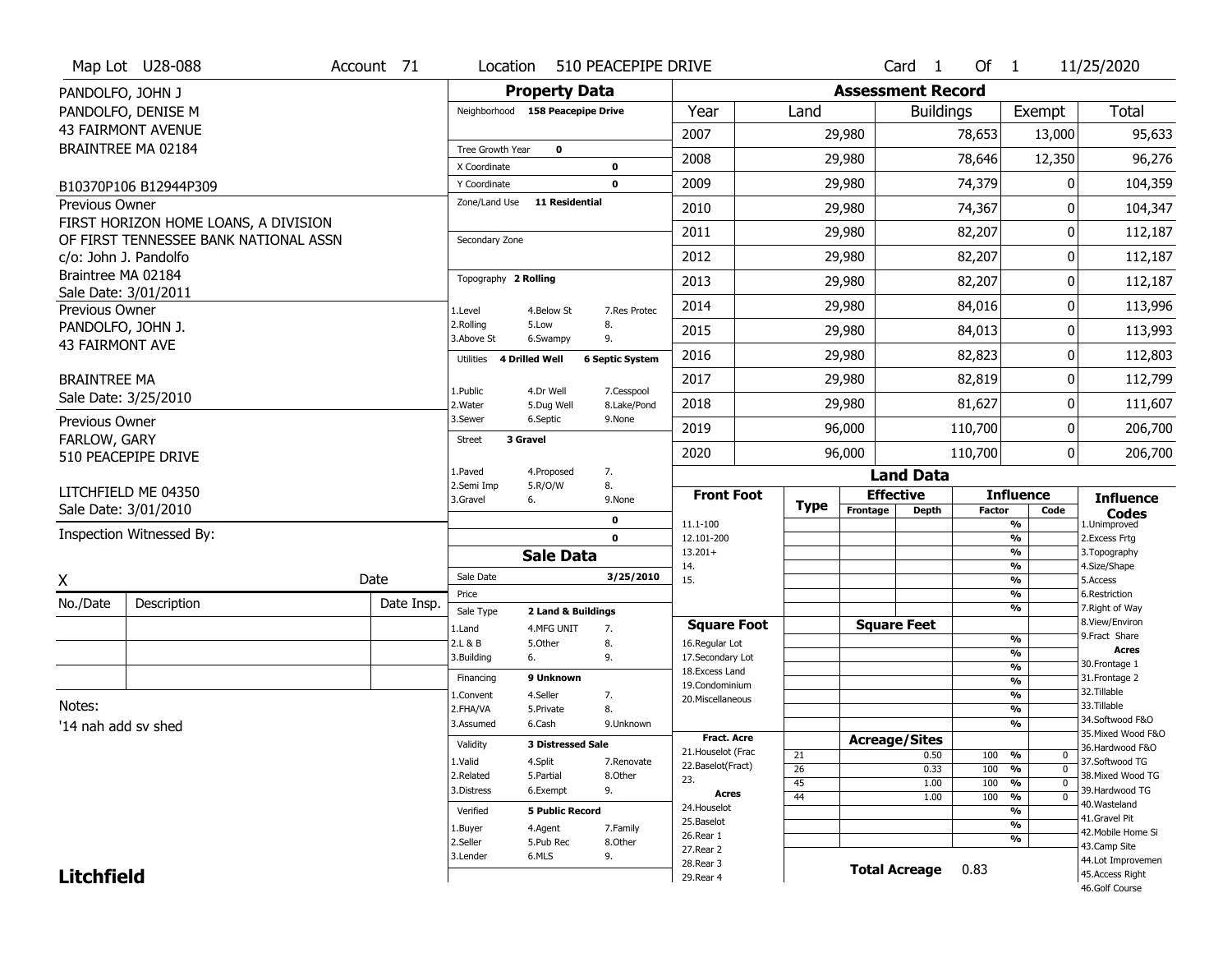| 510 PEACEPIPE DRIVE<br>Map Lot U28-088<br>Of 1<br>Account 71<br>Location<br>Card 1<br>11/25/2020<br>Building Style 1 Conventional<br>$\mathbf 0$<br>Layout 1 Typical<br><b>SF Bsmt Living</b><br>0.Uncoded<br>4.Cape<br>Fin Bsmt Grade<br>0 <sub>0</sub><br>1. Typical<br>7.<br>8.Log<br>4.<br>9.Other<br>OPEN-5-CUSTOMIZE<br>5.<br>8.<br>5.Garrison<br>0<br>2.Inadeg<br>1.Conv.<br>10.0'<br>25.0'<br>0%<br>9 Not Heated<br>3.<br>6.<br>2.Ranch<br>6.Split<br>10.Tri-Lev<br>Heat Type<br>9.<br>8.0'<br>16.0<br><b>WD</b><br>9 None<br>4.Steam<br>3.R Ranch<br>7.Contemp<br>11.Earth O<br>0.Uncoded<br>8.Fl/Wall<br>Attic<br>1.HWBB<br>5.FWA<br>9.No Heat<br>1.1/4 Fin<br>7.<br>Dwelling Units 1<br>4.Full Fin<br>16.0'<br>0<br>2.HWCI<br>2.1/2 Fin<br>5.Fl/Stair<br>8.<br>Other Units<br>6.GravWA<br>10.Radiant<br>21.0' |  |
|--------------------------------------------------------------------------------------------------------------------------------------------------------------------------------------------------------------------------------------------------------------------------------------------------------------------------------------------------------------------------------------------------------------------------------------------------------------------------------------------------------------------------------------------------------------------------------------------------------------------------------------------------------------------------------------------------------------------------------------------------------------------------------------------------------------------------|--|
|                                                                                                                                                                                                                                                                                                                                                                                                                                                                                                                                                                                                                                                                                                                                                                                                                          |  |
|                                                                                                                                                                                                                                                                                                                                                                                                                                                                                                                                                                                                                                                                                                                                                                                                                          |  |
|                                                                                                                                                                                                                                                                                                                                                                                                                                                                                                                                                                                                                                                                                                                                                                                                                          |  |
|                                                                                                                                                                                                                                                                                                                                                                                                                                                                                                                                                                                                                                                                                                                                                                                                                          |  |
|                                                                                                                                                                                                                                                                                                                                                                                                                                                                                                                                                                                                                                                                                                                                                                                                                          |  |
|                                                                                                                                                                                                                                                                                                                                                                                                                                                                                                                                                                                                                                                                                                                                                                                                                          |  |
|                                                                                                                                                                                                                                                                                                                                                                                                                                                                                                                                                                                                                                                                                                                                                                                                                          |  |
|                                                                                                                                                                                                                                                                                                                                                                                                                                                                                                                                                                                                                                                                                                                                                                                                                          |  |
| <b>Stories</b><br>2 Two Story<br>3.H Pump<br>7.Electric<br>3.3/4 Fin<br>6.<br>11.Radiant<br>9.None<br>8.0'                                                                                                                                                                                                                                                                                                                                                                                                                                                                                                                                                                                                                                                                                                               |  |
| 0%<br>9 None<br>1 Full<br>1sFr<br>7.1.25<br>Cool Type<br>Insulation<br>$1.1\,$<br>4.1.5<br>4.0                                                                                                                                                                                                                                                                                                                                                                                                                                                                                                                                                                                                                                                                                                                           |  |
| 1.Full<br>2.2<br>5.1.75<br>8.3.5<br>1.Refrig<br>4.W&C Air<br>7.RadHW<br>4.Minimal<br>7.                                                                                                                                                                                                                                                                                                                                                                                                                                                                                                                                                                                                                                                                                                                                  |  |
| 8.<br>6.2.5<br>8.<br>3.3<br>9.4<br>2.Evapor<br>5.Monitor-<br>2. Heavy<br>5.Partial                                                                                                                                                                                                                                                                                                                                                                                                                                                                                                                                                                                                                                                                                                                                       |  |
| Exterior Walls 2 Vinyl<br>3.H Pump<br>6.<br>6.Monitor-<br>9.None<br>3.Capped<br>9.None<br>2sFr/B                                                                                                                                                                                                                                                                                                                                                                                                                                                                                                                                                                                                                                                                                                                         |  |
| 0%<br>Unfinished %<br>4.Asbestos<br>Kitchen Style<br>2 Typical<br>0.Uncoded<br>8.Concrete                                                                                                                                                                                                                                                                                                                                                                                                                                                                                                                                                                                                                                                                                                                                |  |
| 1.Wd Clapb<br>4.Obsolete<br>Grade & Factor 3 Average 100%<br>5.Stucco<br>9.0ther<br>1.Modern<br>7.                                                                                                                                                                                                                                                                                                                                                                                                                                                                                                                                                                                                                                                                                                                       |  |
| 1sFr<br>5.<br>8.<br>4.B Grade<br>7.AAA Grad<br>2.Vinyl<br>6.Brick<br>10.Wd shin<br>2.Typical<br>1.E Grade                                                                                                                                                                                                                                                                                                                                                                                                                                                                                                                                                                                                                                                                                                                |  |
| 3.Old Type<br>6.<br>2.D Grade<br>5.A Grade<br>8.M&S<br>7.Stone<br>11.T1-11<br>9.None<br>3.Compos.<br>9.0'<br>25.0'                                                                                                                                                                                                                                                                                                                                                                                                                                                                                                                                                                                                                                                                                                       |  |
| 1 Asphalt Shingles<br>2 Typical Bath(s)<br>3.C Grade<br>9.Same<br>Roof Surface<br>Bath(s) Style<br>6.AA Grade<br>9.0'                                                                                                                                                                                                                                                                                                                                                                                                                                                                                                                                                                                                                                                                                                    |  |
| 4.Obsolete<br>SQFT (Footprint) 625<br>1.Asphalt<br>4.Composit<br>7.Rolled R<br>1.Modern<br>7.                                                                                                                                                                                                                                                                                                                                                                                                                                                                                                                                                                                                                                                                                                                            |  |
| 8.<br>5.<br>8.<br>6 Good<br>2.Slate<br>5.Wood<br>2. Typical<br>Condition                                                                                                                                                                                                                                                                                                                                                                                                                                                                                                                                                                                                                                                                                                                                                 |  |
| 3.Metal<br>6.Other<br>9.<br>3.Old Type<br>6.<br>9.None<br>1.Poor<br>4.Avg<br>7.V G                                                                                                                                                                                                                                                                                                                                                                                                                                                                                                                                                                                                                                                                                                                                       |  |
| SF Masonry Trim 0<br>2.Fair<br>8.Exc<br># Rooms<br>$\mathbf{o}$<br>$5.Avg+$<br>25.0'                                                                                                                                                                                                                                                                                                                                                                                                                                                                                                                                                                                                                                                                                                                                     |  |
| OPEN-3-CUSTOM 0<br>9.Same<br># Bedrooms<br>0<br>3.Avg-<br>6.Good                                                                                                                                                                                                                                                                                                                                                                                                                                                                                                                                                                                                                                                                                                                                                         |  |
| OPEN-4-CUSTOM 0<br>$\overline{2}$<br>0%<br>Phys. % Good<br># Full Baths<br>FР<br>6.0'                                                                                                                                                                                                                                                                                                                                                                                                                                                                                                                                                                                                                                                                                                                                    |  |
| 100%<br>Year Built<br>1960<br># Half Baths<br>0<br>Funct. % Good<br>12.0'                                                                                                                                                                                                                                                                                                                                                                                                                                                                                                                                                                                                                                                                                                                                                |  |
| Year Remodeled 0<br># Addn Fixtures<br>$\mathbf 0$<br><b>Functional Code</b><br>9 None                                                                                                                                                                                                                                                                                                                                                                                                                                                                                                                                                                                                                                                                                                                                   |  |
| Foundation<br>2 Concrete Block<br># Fireplaces<br>1<br>1.Incomp<br>4.Delap<br>7.No Power<br><b>WD 6.0</b>                                                                                                                                                                                                                                                                                                                                                                                                                                                                                                                                                                                                                                                                                                                |  |
| 7.<br>1.Concrete<br>4.Wood<br>2.O-Built<br>5.Bsmt<br>8.LongTerm                                                                                                                                                                                                                                                                                                                                                                                                                                                                                                                                                                                                                                                                                                                                                          |  |
| 8.<br>5.Slab<br>2.C Block<br>3.Damage<br>6.Common<br>9.None                                                                                                                                                                                                                                                                                                                                                                                                                                                                                                                                                                                                                                                                                                                                                              |  |
| 100%<br>6.Piers<br>9.<br>Econ. % Good<br>3.Br/Stone<br>9.0'                                                                                                                                                                                                                                                                                                                                                                                                                                                                                                                                                                                                                                                                                                                                                              |  |
| <b>4 Full Basement</b><br>Economic Code None<br>Basement                                                                                                                                                                                                                                                                                                                                                                                                                                                                                                                                                                                                                                                                                                                                                                 |  |
| 7.<br>0.None<br>$1.1/4$ Bmt<br>4.Full Bmt<br>3.No Power<br>9.None                                                                                                                                                                                                                                                                                                                                                                                                                                                                                                                                                                                                                                                                                                                                                        |  |
| 2.1/2 Bmt<br>8.<br>4.Generate<br>8.<br>5.Crawl Sp<br>1.Location                                                                                                                                                                                                                                                                                                                                                                                                                                                                                                                                                                                                                                                                                                                                                          |  |
| 3.3/4 Bmt<br>2.Encroach<br>5.Multi-Fa<br>9.<br>6.<br>9.None<br>Software                                                                                                                                                                                                                                                                                                                                                                                                                                                                                                                                                                                                                                                                                                                                                  |  |
| Bsmt Gar # Cars 0<br>Entrance Code 3 Information Only<br>A Division of Harris Computer Systems                                                                                                                                                                                                                                                                                                                                                                                                                                                                                                                                                                                                                                                                                                                           |  |
| <b>1 Dry Basement</b><br>7.<br>Wet Basement<br>1.Interior<br>4.Vacant                                                                                                                                                                                                                                                                                                                                                                                                                                                                                                                                                                                                                                                                                                                                                    |  |
| 8.<br>4.Dirt Flr<br>2.Refusal<br>5.Estimate<br>7.<br>1.Dry                                                                                                                                                                                                                                                                                                                                                                                                                                                                                                                                                                                                                                                                                                                                                               |  |
| 8.<br>5.<br>9.<br>3.Informed<br>6.Existing<br>2.Damp                                                                                                                                                                                                                                                                                                                                                                                                                                                                                                                                                                                                                                                                                                                                                                     |  |
| 9.<br>Information Code 3 Tenant<br>3.Wet<br>6.                                                                                                                                                                                                                                                                                                                                                                                                                                                                                                                                                                                                                                                                                                                                                                           |  |
| 1.Owner<br>7.Vacant<br>4.Agent                                                                                                                                                                                                                                                                                                                                                                                                                                                                                                                                                                                                                                                                                                                                                                                           |  |
| 8.<br>2.Relative<br>5.Estimate                                                                                                                                                                                                                                                                                                                                                                                                                                                                                                                                                                                                                                                                                                                                                                                           |  |
| Date Inspected 8/30/2018<br>6.Other<br>3.Tenant<br>9.                                                                                                                                                                                                                                                                                                                                                                                                                                                                                                                                                                                                                                                                                                                                                                    |  |
| 1.One Story Fram<br><b>Additions, Outbuildings &amp; Improvements</b>                                                                                                                                                                                                                                                                                                                                                                                                                                                                                                                                                                                                                                                                                                                                                    |  |
| 2. Two Story Fram<br>Year<br>Units<br>Grade   Cond  <br>Phys.   Funct.<br>Sound Value<br>Type                                                                                                                                                                                                                                                                                                                                                                                                                                                                                                                                                                                                                                                                                                                            |  |
| 3. Three Story Fr<br>22 Encl Frame<br>72<br>% 0<br>0<br> O O<br>10<br>0                                                                                                                                                                                                                                                                                                                                                                                                                                                                                                                                                                                                                                                                                                                                                  |  |
| $\%$<br>4.1 & 1/2 Story                                                                                                                                                                                                                                                                                                                                                                                                                                                                                                                                                                                                                                                                                                                                                                                                  |  |
| 54<br>$\frac{9}{0}$ 0<br>$\%$<br>10<br>00<br>10<br>0<br>68 Wood Deck/s<br>5.1 & 3/4 Story                                                                                                                                                                                                                                                                                                                                                                                                                                                                                                                                                                                                                                                                                                                                |  |
| 0<br>$\pmb{0}$<br>$\%$ 0<br>$\%$<br>6.2 & 1/2 Story<br>0<br>168<br>00<br>1 One Story Frame                                                                                                                                                                                                                                                                                                                                                                                                                                                                                                                                                                                                                                                                                                                               |  |
| 21.Open Frame Por<br>10<br>$\%$<br>0<br>232<br>00<br>0<br>% 0<br>68 Wood Deck/s                                                                                                                                                                                                                                                                                                                                                                                                                                                                                                                                                                                                                                                                                                                                          |  |
| 22.Encl Frame Por<br>1 One Story Frame<br> 4<br>$%100$ %<br> 2016 81<br>0<br> O O                                                                                                                                                                                                                                                                                                                                                                                                                                                                                                                                                                                                                                                                                                                                        |  |
| 23. Frame Garage                                                                                                                                                                                                                                                                                                                                                                                                                                                                                                                                                                                                                                                                                                                                                                                                         |  |
| $\sqrt{6}$<br>%3,000<br>24 Frame Shed<br>2013<br>24.Frame Shed                                                                                                                                                                                                                                                                                                                                                                                                                                                                                                                                                                                                                                                                                                                                                           |  |
| 25.Frame Bay Wind<br>%<br>$\%$                                                                                                                                                                                                                                                                                                                                                                                                                                                                                                                                                                                                                                                                                                                                                                                           |  |
| 26.1SFr Overhang<br>$\%$<br>$\%$                                                                                                                                                                                                                                                                                                                                                                                                                                                                                                                                                                                                                                                                                                                                                                                         |  |
| 27.Unfin Basement<br>%<br>$\%$                                                                                                                                                                                                                                                                                                                                                                                                                                                                                                                                                                                                                                                                                                                                                                                           |  |
| 28.Unfinished Att                                                                                                                                                                                                                                                                                                                                                                                                                                                                                                                                                                                                                                                                                                                                                                                                        |  |
| $\%$<br>$\%$<br>29. Finished Attic                                                                                                                                                                                                                                                                                                                                                                                                                                                                                                                                                                                                                                                                                                                                                                                       |  |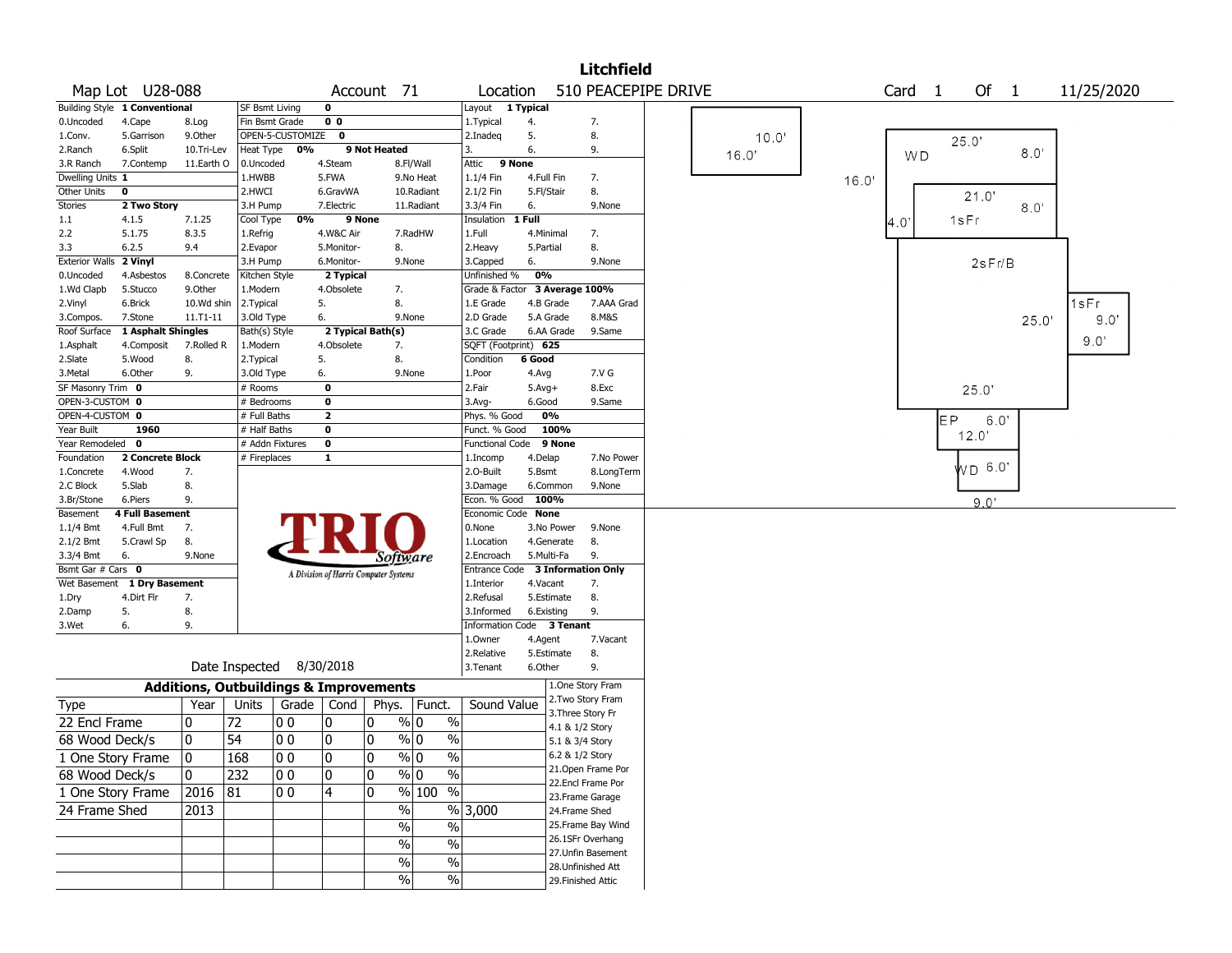|                     | Map Lot U28-091                                                | Account 2777 | Location                      |                                  | PEACEPIPE DRIVE           |                                         |                       |                          | Card <sub>1</sub>    | Of 1          |                                           | 11/25/2020                            |
|---------------------|----------------------------------------------------------------|--------------|-------------------------------|----------------------------------|---------------------------|-----------------------------------------|-----------------------|--------------------------|----------------------|---------------|-------------------------------------------|---------------------------------------|
|                     | <b>BEACHES - PEACE PIPE SHORES</b>                             |              |                               | <b>Property Data</b>             |                           |                                         |                       | <b>Assessment Record</b> |                      |               |                                           |                                       |
|                     | (SEE FILE FOR OWNERSHIP OF PROPERTY)                           |              |                               | Neighborhood 158 Peacepipe Drive |                           | Year                                    | Land                  |                          | <b>Buildings</b>     |               | Exempt                                    | Total                                 |
| %: MICHAEL KANE     |                                                                |              |                               |                                  |                           | 2010                                    |                       | 298,040                  |                      | 0             |                                           | 298,040<br>0                          |
|                     | 471 PEACE PIPE DRIVE                                           |              | Tree Growth Year              | 0                                |                           | 2011                                    |                       | 298,040                  |                      | 0             |                                           | 298,040<br>ŋ                          |
| Litchfield ME 04350 |                                                                |              | X Coordinate                  |                                  | 0                         |                                         |                       |                          |                      |               |                                           |                                       |
| B10691P39           |                                                                |              | Y Coordinate<br>Zone/Land Use | 12 Cobbosscontee Lake            | $\mathbf 0$               | 2012                                    |                       | 298,040                  |                      | $\mathbf 0$   |                                           | 0<br>298,040                          |
|                     |                                                                |              |                               |                                  |                           | 2013                                    |                       | 151,645                  |                      | 0             |                                           | 151,645<br>0                          |
|                     |                                                                |              | Secondary Zone                |                                  |                           | 2014                                    |                       | 151,645                  |                      | $\mathbf 0$   |                                           | 151,645<br>0                          |
|                     |                                                                |              |                               |                                  |                           | 2015                                    |                       | 151,645                  |                      | 0             |                                           | 151,645<br>0                          |
|                     |                                                                |              | Topography 2 Rolling          |                                  |                           | 2016                                    |                       | 151,645                  |                      | $\mathbf 0$   |                                           | 151,645<br>0                          |
|                     |                                                                |              | 1.Level                       | 4.Below St                       | 7.Res Protec              | 2017                                    |                       | 151,645                  |                      | 0             |                                           | 151,645<br>0                          |
|                     |                                                                |              | 2.Rolling<br>3.Above St       | 5.Low<br>6.Swampy                | 8.<br>9.                  | 2018                                    |                       | 151,645                  |                      | 0             |                                           | 151,645<br>0                          |
|                     |                                                                |              | <b>Utilities</b>              |                                  |                           | 2019                                    |                       | 20,900                   |                      | 0             |                                           | 20,900<br>0                           |
|                     |                                                                |              |                               |                                  |                           | 2020                                    |                       | 20,900                   |                      | 0             |                                           | 0<br>20,900                           |
|                     |                                                                |              | 1.Public<br>2. Water          | 4.Dr Well<br>5.Dug Well          | 7.Cesspool<br>8.Lake/Pond |                                         |                       |                          |                      |               |                                           |                                       |
|                     |                                                                |              | 3.Sewer                       | 6.Septic                         | 9.None                    |                                         |                       |                          |                      |               |                                           |                                       |
|                     |                                                                |              | <b>Street</b>                 | 3 Gravel                         |                           |                                         |                       |                          |                      |               |                                           |                                       |
|                     |                                                                |              | 1.Paved                       | 4.Proposed                       | 7.                        |                                         |                       |                          | <b>Land Data</b>     |               |                                           |                                       |
|                     |                                                                |              | 2.Semi Imp                    | 5.R/O/W                          | 8.                        | <b>Front Foot</b>                       |                       |                          | <b>Effective</b>     |               | <b>Influence</b>                          |                                       |
|                     |                                                                |              | 3.Gravel                      | 6.                               | 9.None                    |                                         | <b>Type</b>           | Frontage                 | <b>Depth</b>         | <b>Factor</b> | Code                                      | <b>Influence</b><br><b>Codes</b>      |
|                     | Inspection Witnessed By:                                       |              |                               |                                  | 0<br>$\mathbf 0$          | 11.1-100<br>12.101-200                  |                       |                          |                      |               | $\overline{\frac{9}{6}}$<br>$\frac{9}{6}$ | 1.Unimproved<br>2.Excess Frtg         |
|                     |                                                                |              |                               | <b>Sale Data</b>                 |                           | $13.201+$                               |                       |                          |                      |               | %                                         | 3. Topography                         |
| Χ                   |                                                                | Date         | Sale Date                     |                                  | 3/18/2011                 | 14.<br>15.                              |                       |                          |                      |               | $\frac{9}{6}$<br>$\overline{\frac{9}{6}}$ | 4.Size/Shape<br>5.Access              |
|                     |                                                                |              | Price                         |                                  | 67,000                    |                                         |                       |                          |                      |               | $\frac{9}{6}$                             | 6.Restriction                         |
| No./Date            | Description                                                    | Date Insp.   | Sale Type                     | 1 Land Only                      |                           |                                         |                       |                          |                      |               | $\overline{\frac{9}{6}}$                  | 7. Right of Way<br>8.View/Environ     |
|                     |                                                                |              | 1.Land<br>2.L & B             | 4.MFG UNIT<br>5.Other            | 7.<br>8.                  | <b>Square Foot</b><br>16.Regular Lot    |                       |                          | <b>Square Feet</b>   |               | $\frac{9}{6}$                             | 9.Fract Share                         |
|                     |                                                                |              | 3.Building                    | 6.                               | 9.                        | 17.Secondary Lot                        |                       |                          |                      |               | %                                         | <b>Acres</b>                          |
|                     |                                                                |              | Financing                     | 6 Cash Sale                      |                           | 18. Excess Land                         |                       |                          |                      |               | %<br>%                                    | 30. Frontage 1<br>31. Frontage 2      |
|                     |                                                                |              | 1.Convent                     | 4.Seller                         | 7.                        | 19.Condominium<br>20.Miscellaneous      |                       |                          |                      |               | %                                         | 32.Tillable                           |
| Notes:              |                                                                |              | 2.FHA/VA                      | 5.Private                        | 8.                        |                                         |                       |                          |                      |               | %                                         | 33.Tillable                           |
|                     | '13 per review lots are common lots /unbuildable with a lot of |              | 3.Assumed                     | 6.Cash                           | 9.Unknown                 |                                         |                       |                          |                      |               | %                                         | 34.Softwood F&O<br>35. Mixed Wood F&O |
|                     | restrictions adjust accordingly.                               |              | Validity                      | <b>3 Distressed Sale</b>         |                           | <b>Fract. Acre</b>                      |                       | <b>Acreage/Sites</b>     |                      |               |                                           | 36.Hardwood F&O                       |
|                     |                                                                |              | 1.Valid                       | 4.Split                          | 7.Renovate                | 21. Houselot (Frac<br>22.Baselot(Fract) | 22<br>$\overline{30}$ |                          | 0.50                 |               | 10 %<br>6<br>$\overline{6}$               | 37.Softwood TG                        |
|                     |                                                                |              | 2.Related                     | 5.Partial                        | 8.Other                   | 23.                                     |                       |                          | 0.18                 |               | $10 - 96$<br>%                            | 38. Mixed Wood TG                     |
|                     |                                                                |              | 3.Distress                    | 6.Exempt                         | 9.                        | <b>Acres</b>                            |                       |                          |                      |               | $\frac{9}{6}$                             | 39.Hardwood TG                        |
|                     |                                                                |              | Verified                      | <b>5 Public Record</b>           |                           | 24. Houselot                            |                       |                          |                      |               | %                                         | 40. Wasteland<br>41.Gravel Pit        |
|                     |                                                                |              | 1.Buyer                       | 4.Agent                          | 7.Family                  | 25.Baselot                              |                       |                          |                      |               | $\overline{\frac{9}{6}}$                  | 42. Mobile Home Si                    |
|                     |                                                                |              | 2.Seller                      | 5.Pub Rec                        | 8.Other                   | 26.Rear 1                               |                       |                          |                      |               | %                                         | 43.Camp Site                          |
|                     |                                                                |              |                               |                                  |                           |                                         |                       |                          |                      |               |                                           |                                       |
|                     |                                                                |              | 3.Lender                      | 6.MLS                            | 9.                        | 27.Rear 2<br>28. Rear 3                 |                       |                          |                      |               |                                           | 44.Lot Improvemen                     |
| <b>Litchfield</b>   |                                                                |              |                               |                                  |                           | 29. Rear 4                              |                       |                          | <b>Total Acreage</b> | 0.68          |                                           | 45.Access Right<br>46.Golf Course     |